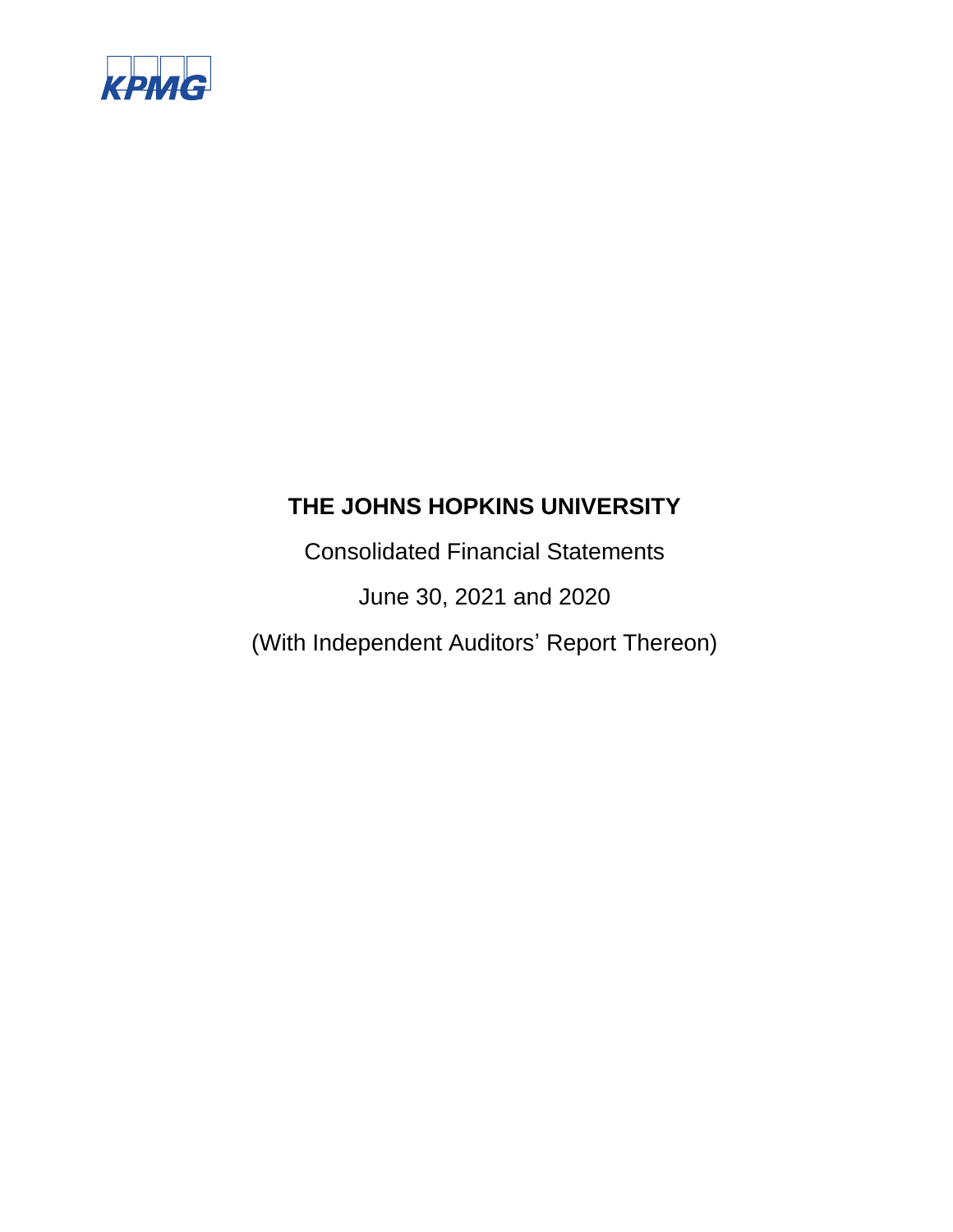

KPMG LLP 750 East Pratt Street, 18th Floor Baltimore, MD 21202

## **Independent Auditors' Report**

The Board of Trustees The Johns Hopkins University:

We have audited the accompanying consolidated financial statements of The Johns Hopkins University, which comprise the consolidated balance sheets as of June 30, 2021 and 2020, the related consolidated statements of activities and cash flows for the years then ended, and the related notes to the consolidated financial statements.

# *Management's Responsibility for the Consolidated Financial Statements*

Management is responsible for the preparation and fair presentation of these consolidated financial statements in accordance with U.S. generally accepted accounting principles; this includes the design, implementation, and maintenance of internal control relevant to the preparation and fair presentation of consolidated financial statements that are free from material misstatement, whether due to fraud or error.

## *Auditors' Responsibility*

Our responsibility is to express an opinion on these consolidated financial statements based on our audits. We conducted our audits in accordance with auditing standards generally accepted in the United States of America. Those standards require that we plan and perform the audit to obtain reasonable assurance about whether the consolidated financial statements are free from material misstatement.

An audit involves performing procedures to obtain audit evidence about the amounts and disclosures in the consolidated financial statements. The procedures selected depend on the auditors' judgment, including the assessment of the risks of material misstatement of the consolidated financial statements, whether due to fraud or error. In making those risk assessments, the auditor considers internal control relevant to the entity's preparation and fair presentation of the consolidated financial statements in order to design audit procedures that are appropriate in the circumstances, but not for the purpose of expressing an opinion on the effectiveness of the entity's internal control. Accordingly, we express no such opinion. An audit also includes evaluating the appropriateness of accounting policies used and the reasonableness of significant accounting estimates made by management, as well as evaluating the overall presentation of the consolidated financial statements.

We believe that the audit evidence we have obtained is sufficient and appropriate to provide a basis for our audit opinion.

# *Opinion*

In our opinion, the consolidated financial statements referred to above present fairly, in all material respects, the financial position of The Johns Hopkins University as of June 30, 2021 and 2020, and the changes in its net assets and its cash flows for the years then ended in accordance with U.S. generally accepted accounting principles.



Baltimore, Maryland October 4, 2021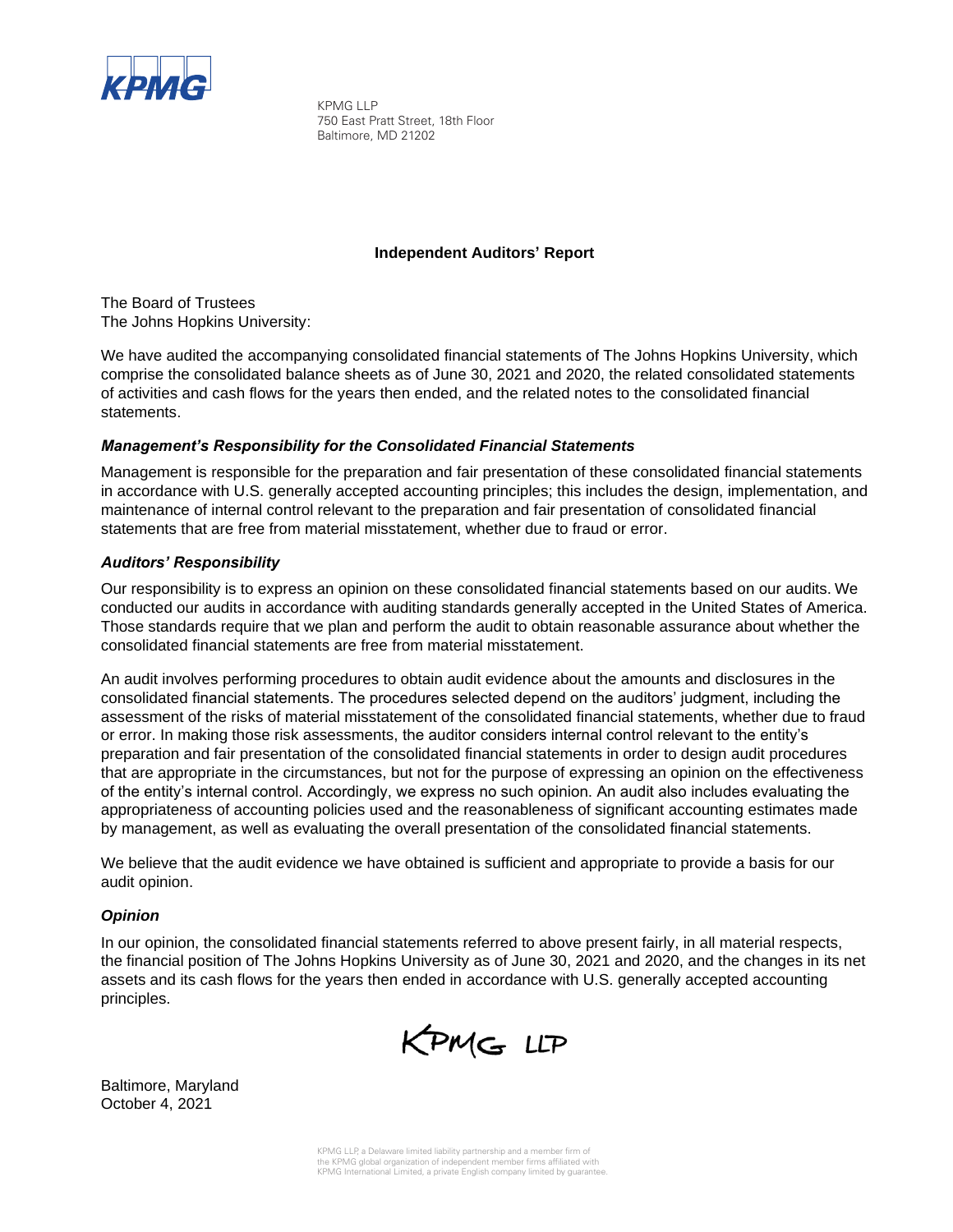Consolidated Balance Sheets

June 30, 2021 and June 30, 2020

(Dollars in thousands)

| <b>Assets</b>                                                                                                                                                                                                                                                                                                                                                                                   | 2021                                                                                                                     | 2020                                                                                                                    |
|-------------------------------------------------------------------------------------------------------------------------------------------------------------------------------------------------------------------------------------------------------------------------------------------------------------------------------------------------------------------------------------------------|--------------------------------------------------------------------------------------------------------------------------|-------------------------------------------------------------------------------------------------------------------------|
| Cash and cash equivalents<br>Operating investments                                                                                                                                                                                                                                                                                                                                              | \$<br>571,173<br>2,085,455                                                                                               | 531,954<br>1,820,418                                                                                                    |
| Cash, cash equivalents and operating investments                                                                                                                                                                                                                                                                                                                                                | 2,656,628                                                                                                                | 2,352,372                                                                                                               |
| Sponsored research accounts receivable, net<br>Accounts receivable, net<br>Contributions receivable, net<br>Prepaid expenses and deferred charges<br>Student loans receivable, net<br>Investments<br>Property and equipment, net<br>Operating lease right-of-use assets, net<br>Investment in and loans to affiliates<br>Other assets<br>Interests in trusts and endowment funds held by others | 500,393<br>207,806<br>277,899<br>52,637<br>20,967<br>10,443,599<br>2,787,391<br>233,864<br>338,190<br>375,460<br>142,917 | 447,125<br>244,240<br>269,688<br>45,142<br>23,191<br>7,643,728<br>2,623,506<br>226,328<br>323,381<br>341,481<br>116,032 |
| <b>Total assets</b>                                                                                                                                                                                                                                                                                                                                                                             | \$<br>18,037,751                                                                                                         | 14,656,214                                                                                                              |
| <b>Liabilities and Net Assets</b>                                                                                                                                                                                                                                                                                                                                                               |                                                                                                                          |                                                                                                                         |
| Accounts payable and accrued expenses<br>Sponsored research deferred revenues<br>Other deferred revenues<br>Debt<br>Operating lease liabilities<br>Other long-term liabilities<br>Pension and postretirement obligations<br>Liabilities under split-interest agreements<br>Endowment and similar funds held for others                                                                          | \$<br>792,068<br>373,847<br>148,138<br>1,516,023<br>254,138<br>450,117<br>73,255<br>84,460<br>817,469                    | 685,173<br>344,649<br>123,432<br>1,743,522<br>246,871<br>409,718<br>306,574<br>81,292<br>614,149                        |
| <b>Total liabilities</b>                                                                                                                                                                                                                                                                                                                                                                        | 4,509,515                                                                                                                | 4,555,380                                                                                                               |
| Net assets:<br>Without donor restrictions<br>With donor restrictions                                                                                                                                                                                                                                                                                                                            | 3,897,483<br>9,630,753                                                                                                   | 3,033,930<br>7,066,904                                                                                                  |
| Total net assets                                                                                                                                                                                                                                                                                                                                                                                | 13,528,236                                                                                                               | 10,100,834                                                                                                              |
| Total liabilities and net assets                                                                                                                                                                                                                                                                                                                                                                | \$<br>18,037,751                                                                                                         | 14,656,214                                                                                                              |

See accompanying notes to consolidated financial statements.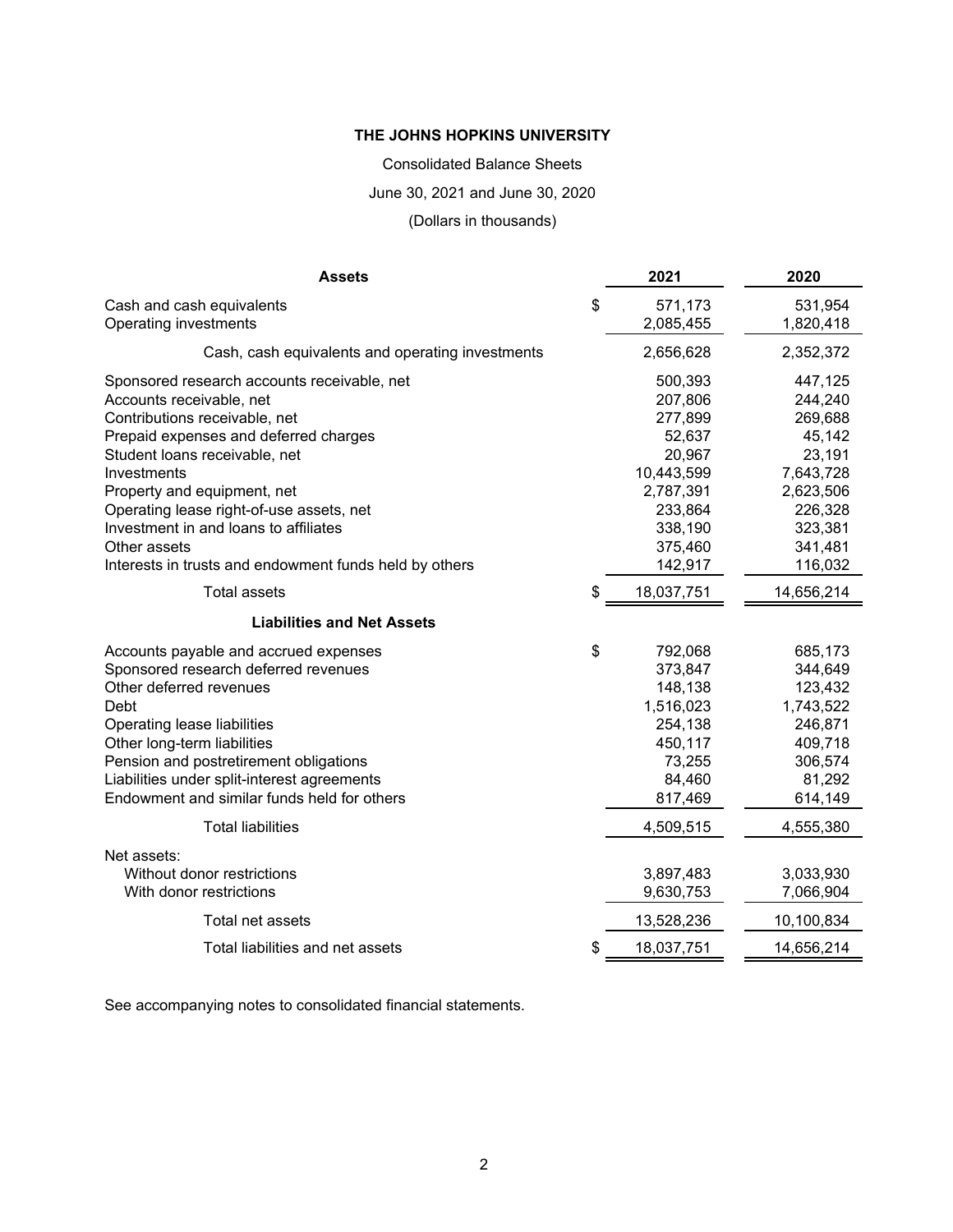Consolidated Statements of Activities

Years ended June 30, 2021 and 2020

(Dollars in thousands)

|                                                                                                                                                                                                                | 2021                                                                   | 2020                                                                   |
|----------------------------------------------------------------------------------------------------------------------------------------------------------------------------------------------------------------|------------------------------------------------------------------------|------------------------------------------------------------------------|
| Changes in net assets without donor restrictions:<br>Operating revenues:<br>Tuition and fees, net of financial aid of \$455,972 and                                                                            |                                                                        |                                                                        |
| \$417,091, respectively                                                                                                                                                                                        | \$<br>679,200                                                          | 703,360                                                                |
| Grants, contracts, and similar agreements<br>Facilities and administrative cost recoveries<br>Applied Physics Laboratory contract revenues                                                                     | 1,434,639<br>377,250<br>1,892,959                                      | 1,403,326<br>366,779<br>1,844,310                                      |
| Sponsored research revenues                                                                                                                                                                                    | 3,704,848                                                              | 3,614,415                                                              |
| Contributions<br>Net assets released from restrictions                                                                                                                                                         | 179,087<br>99,393                                                      | 124,988<br>99,218                                                      |
| Contributions and donor support                                                                                                                                                                                | 278,480                                                                | 224,206                                                                |
| Clinical services, net<br>Reimbursements from affiliated institutions<br>Other revenues<br>Net endowment payout used to support operations<br>Auxiliary enterprises<br>Maryland State aid<br>Investment return | 776,564<br>623,264<br>173,414<br>299,041<br>58,609<br>29,034<br>36,572 | 705,107<br>656,918<br>130,673<br>256,408<br>92,259<br>29,066<br>58,166 |
| Total operating revenues                                                                                                                                                                                       | 6,659,026                                                              | 6,470,578                                                              |
| Operating expenses:<br>Compensation<br><b>Benefits</b>                                                                                                                                                         | 3,148,032<br>971,829                                                   | 3,075,083<br>944,861                                                   |
| Compensation and benefits                                                                                                                                                                                      | 4,119,861                                                              | 4,019,944                                                              |
| Subcontractors and subrecipients<br><b>Contractual services</b><br>Supplies, materials, and other<br>Depreciation<br>Travel<br>Interest                                                                        | 476,537<br>931,809<br>608,627<br>223,023<br>40,520<br>46,045           | 503,182<br>907,652<br>583,399<br>220,926<br>116,027<br>44,789          |
| Total operating expenses                                                                                                                                                                                       | 6,446,422                                                              | 6,395,919                                                              |
| Excess of operating revenues over operating expenses                                                                                                                                                           | 212,604                                                                | 74,659                                                                 |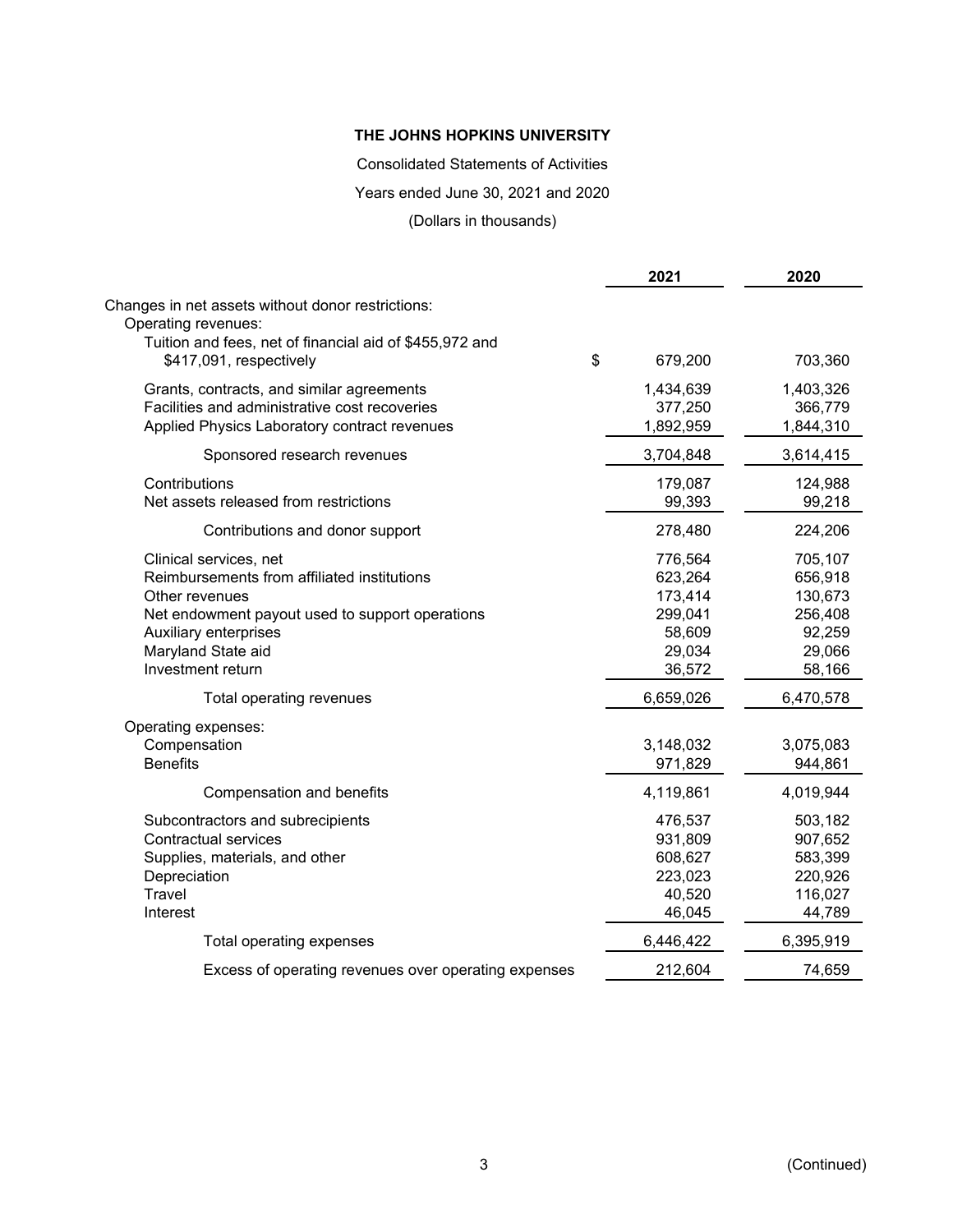Consolidated Statements of Activities

Years ended June 30, 2021 and 2020

(Dollars in thousands)

|                                                               | 2021             | 2020       |
|---------------------------------------------------------------|------------------|------------|
| Other changes in net assets without donor restrictions:       |                  |            |
| Investment return in excess of (less than) endowment payout   | \$<br>337,185    | (5,908)    |
| Change in benefit plans funded status, excluding benefit cost | 227,516          | (126, 094) |
| Other net periodic benefit (cost) credit                      | (3,712)          | 2,281      |
| Change in fair value of interest rate swap agreements         | 9,474            | (10, 918)  |
| Gain on asset disposal                                        | 57,644           |            |
| Other, net                                                    | 6,431            | 21,353     |
| Net assets released from restrictions                         | 16,411           | 880        |
| Other changes in net assets without donor restrictions        | 650,949          | (118, 406) |
| Total changes in net assets without donor restrictions        | 863,553          | (43,747)   |
| Changes in net assets with donor restrictions:                |                  |            |
| Contributions                                                 | 550,854          | 1,057,242  |
| Investment return in excess of (less than) endowment payout   | 2,128,414        | (9,624)    |
| Net assets released from restrictions                         | (115, 804)       | (100, 098) |
| Other, net                                                    | 385              |            |
| Total changes in net assets with donor restrictions           | 2,563,849        | 947,520    |
| Total change in net assets                                    | 3,427,402        | 903,773    |
| Net assets at beginning of year                               | 10,100,834       | 9,197,061  |
| Net assets at end of year                                     | \$<br>13,528,236 | 10,100,834 |
|                                                               |                  |            |

See accompanying notes to consolidated financial statements.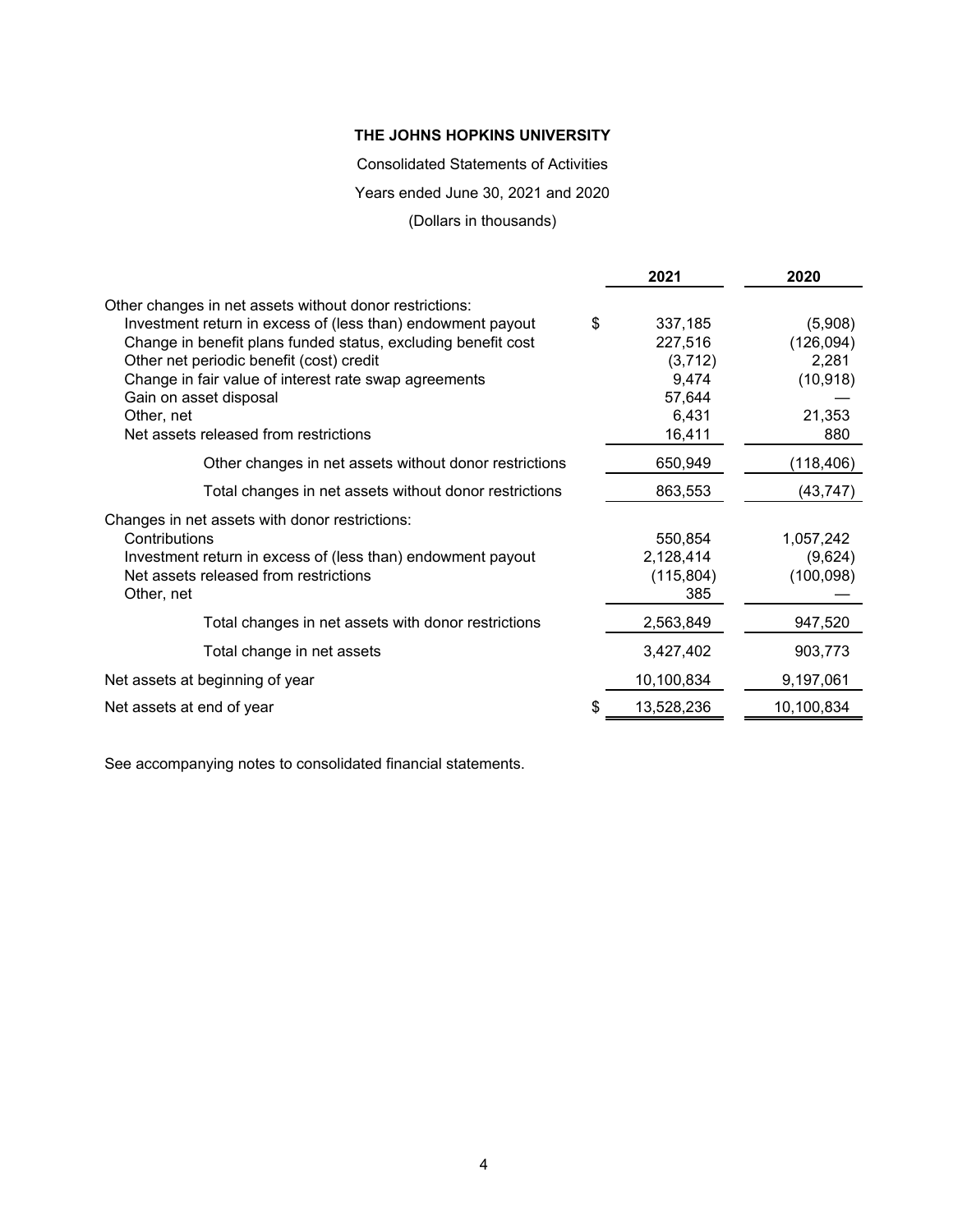Consolidated Statements of Cash Flows

Years ended June 30, 2021 and 2020

(Dollars in thousands)

|                                                                                                                      | 2021                  | 2020               |
|----------------------------------------------------------------------------------------------------------------------|-----------------------|--------------------|
| Cash flows from operating activities:                                                                                |                       |                    |
| Total change in net assets                                                                                           | \$<br>3,427,402       | 903,773            |
| Adjustments to reconcile total change in net assets to net cash provided by                                          |                       |                    |
| operating activities:                                                                                                |                       |                    |
| Depreciation, amortization, and other adjustments                                                                    | 223,025               | 205,664            |
| Noncash gift of investments                                                                                          | (448)                 | (377, 977)         |
| Contributions restricted for long-term investment                                                                    | (360, 895)            | (616, 688)         |
| Net realized and unrealized gains from investments                                                                   | (2,738,858)           | (236, 532)         |
| Net unrealized (gains) losses from swaps                                                                             | (9, 474)              | 10,918             |
| Earnings from joint ventures                                                                                         | (32, 964)             | (13,965)           |
| Change in benefit plans funded status                                                                                | (233, 319)            | 121,962            |
| Gain on asset disposal                                                                                               | (57, 644)             |                    |
| Changes in operating assets and liabilities:                                                                         |                       |                    |
| Sponsored research and accounts receivable, net                                                                      | (16, 834)             | 27,143<br>89,856   |
| Contributions receivable, net<br>Prepaid expenses and deferred charges                                               | (8, 210)<br>(15, 723) | 12,790             |
| Operating lease right-of-use assets, net of operating lease liabilities                                              | (269)                 | 20,543             |
| Other assets                                                                                                         | (4,830)               |                    |
|                                                                                                                      | 106,393               | (23, 318)<br>6,987 |
| Accounts payable and accrued expenses<br>Sponsored research, other deferred revenues and other long-term liabilities | 74,629                | 21,242             |
| Interests and liabilities related to trusts and split-interest agreements                                            | 15,677                | 6,321              |
|                                                                                                                      |                       |                    |
| Net cash provided by operating activities                                                                            | 367,658               | 158,719            |
| Cash flows from investing activities:                                                                                |                       |                    |
| Purchases of investments                                                                                             | (7,005,006)           | (5,621,926)        |
| Proceeds from sales and maturities of investments                                                                    | 6,869,444             | 5,198,946          |
| Purchases of property and equipment                                                                                  | (399, 634)            | (646,096)          |
| Proceeds from asset disposal                                                                                         | 78,599                |                    |
| Repayments of student loans, net of disbursements                                                                    | 2,224                 | 3,831              |
| Loans to affiliates                                                                                                  | (8,964)               | (8,720)            |
| Repayments of loans to affiliates                                                                                    | 7,368                 | 7,063              |
| Dividends from (capital contributions to) joint ventures, net                                                        | 19,751                | (3,775)            |
| Change in endowment and similar funds held for others                                                                | (26, 115)             | (26, 264)          |
| Net cash used in investing activities                                                                                | (462,333)             | (1,096,941)        |
| Cash flows from financing activities:                                                                                |                       |                    |
| Contributions restricted for long-term investment                                                                    | 360,895               | 616,688            |
| Proceeds from borrowings                                                                                             |                       | 682,047            |
| Early retirement and refinancings of debt                                                                            | (211, 169)            | (153, 150)         |
| Scheduled debt and finance lease payments                                                                            | (15, 832)             | (22, 416)          |
| Net cash provided by financing activities                                                                            | 133,894               | 1,123,169          |
| Net increase in cash and cash equivalents                                                                            | 39,219                | 184,947            |
| Cash and cash equivalents at beginning of year                                                                       | 531,954               | 347,007            |
| Cash and cash equivalents at end of year                                                                             | \$<br>571,173         | 531,954            |

See accompanying notes to consolidated financial statements.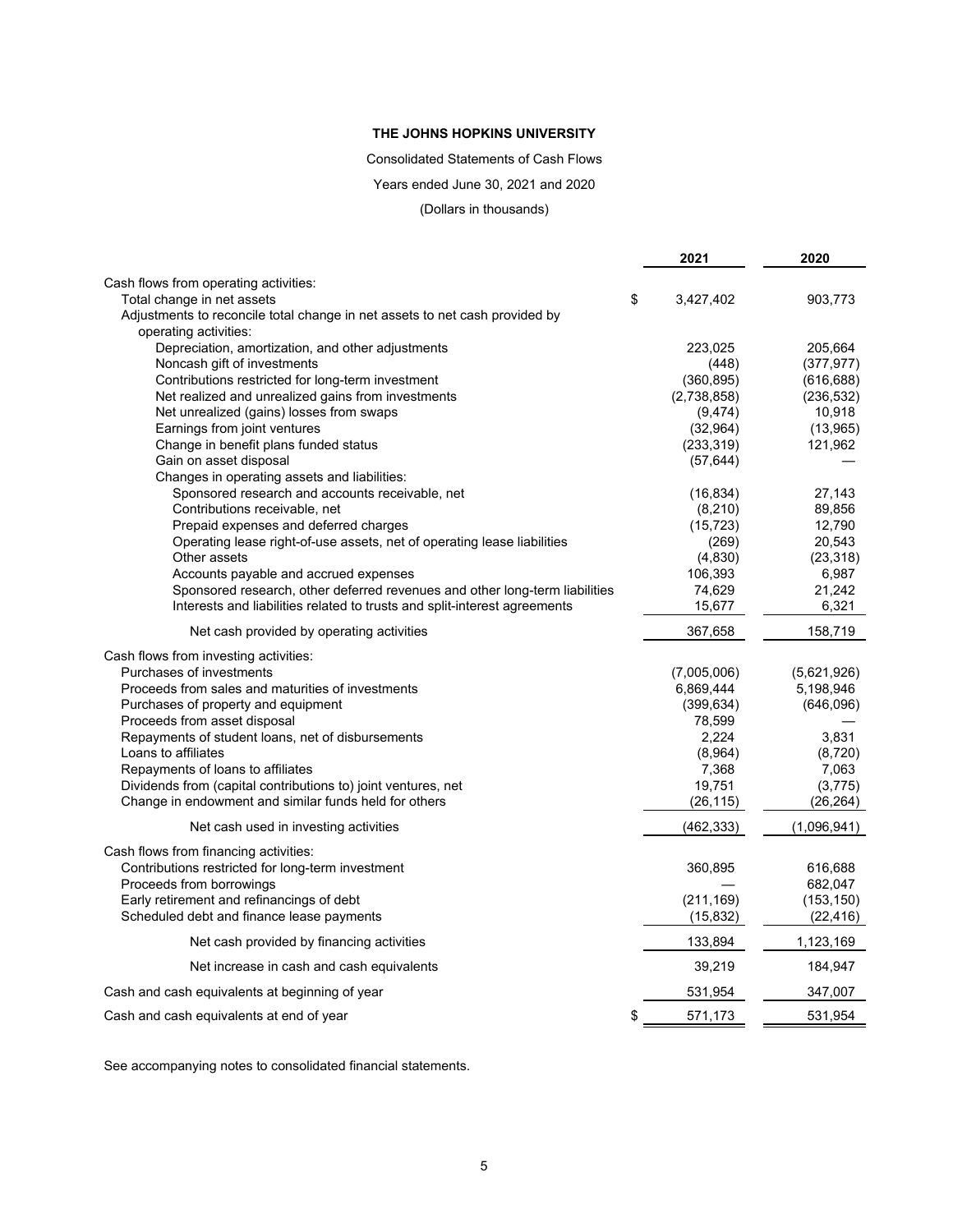Notes to Consolidated Financial Statements June 30, 2021 and 2020 (Dollars in thousands)

## **(1) Basis of Presentation and Summary of Significant Accounting Policies**

## *(a) General*

The Johns Hopkins University (the University) is a premier, privately endowed institution that provides education and related services to students and others, research and related services to sponsoring organizations, and professional medical services to patients. The University is based in Baltimore, Maryland, but also maintains facilities and operates education programs elsewhere in Maryland, in Washington, D.C., and in certain foreign locations. The University is internationally recognized as a leader in research, teaching, and medical care.

Education and related services (e.g., room, board, etc.) are provided to approximately 29,000 students, including 15,000 full-time students and 14,000 part-time students, and on a net basis provided approximately 10% and 11% of the University's operating revenues in fiscal 2021 and fiscal 2020, respectively. Approximately 61% of the full-time students are graduate level (including postdoctoral) and 39% are undergraduate level. Students are drawn from a broad geographic area, including most of the states in the United States and numerous foreign countries. The majority of the part-time students are graduate level students from the Baltimore-Washington, D.C. area.

Research and related services (e.g., research training) are provided through approximately 2,200 government and private sponsors. Sponsored research revenues provided approximately 56% of the University's operating revenues in fiscal years 2021 and 2020. Approximately 88% and 87% of those revenues were from departments and agencies of the United States government in fiscal 2021 and 2020, respectively. Major government sponsors include the Department of Health and Human Services, the Department of Defense, the National Aeronautics and Space Administration, and the Agency for International Development.

Professional clinical services are provided by members of the University's faculty to patients at The Johns Hopkins Hospital (the Hospital) and other hospitals and outpatient care facilities in the Baltimore area and produced approximately 12% and 11% of the University's operating revenues in fiscal 2021 and fiscal 2020, respectively. Services are predominantly provided to patients in the Baltimore area, other parts of Maryland, or surrounding states.

#### *(b) Basis of Presentation and Use of Estimates*

The consolidated financial statements include the accounts of the various academic and support divisions, the Applied Physics Laboratory (APL), 63019 Holdings, LLC, Johns Hopkins University Press, and certain other controlled affiliated organizations, including Jhpiego Corporation and Peabody Institute of the City of Baltimore (collectively, the consolidated financial statements). All significant inter-entity activities and balances are eliminated for financial reporting purposes. Investments in organizations that the University does not control, including Dome Corporation, FSK Land Corporation, Johns Hopkins Healthcare LLC, Johns Hopkins Home Care Group, Inc., Johns Hopkins Medical Institutions Utilities LLC (JHMI Utilities LLC), Johns Hopkins Medicine International LLC, and other affiliated entities, are accounted for using the equity method.

The preparation of consolidated financial statements in conformity with U.S. generally accepted accounting principles requires management to make estimates and judgments that affect the reported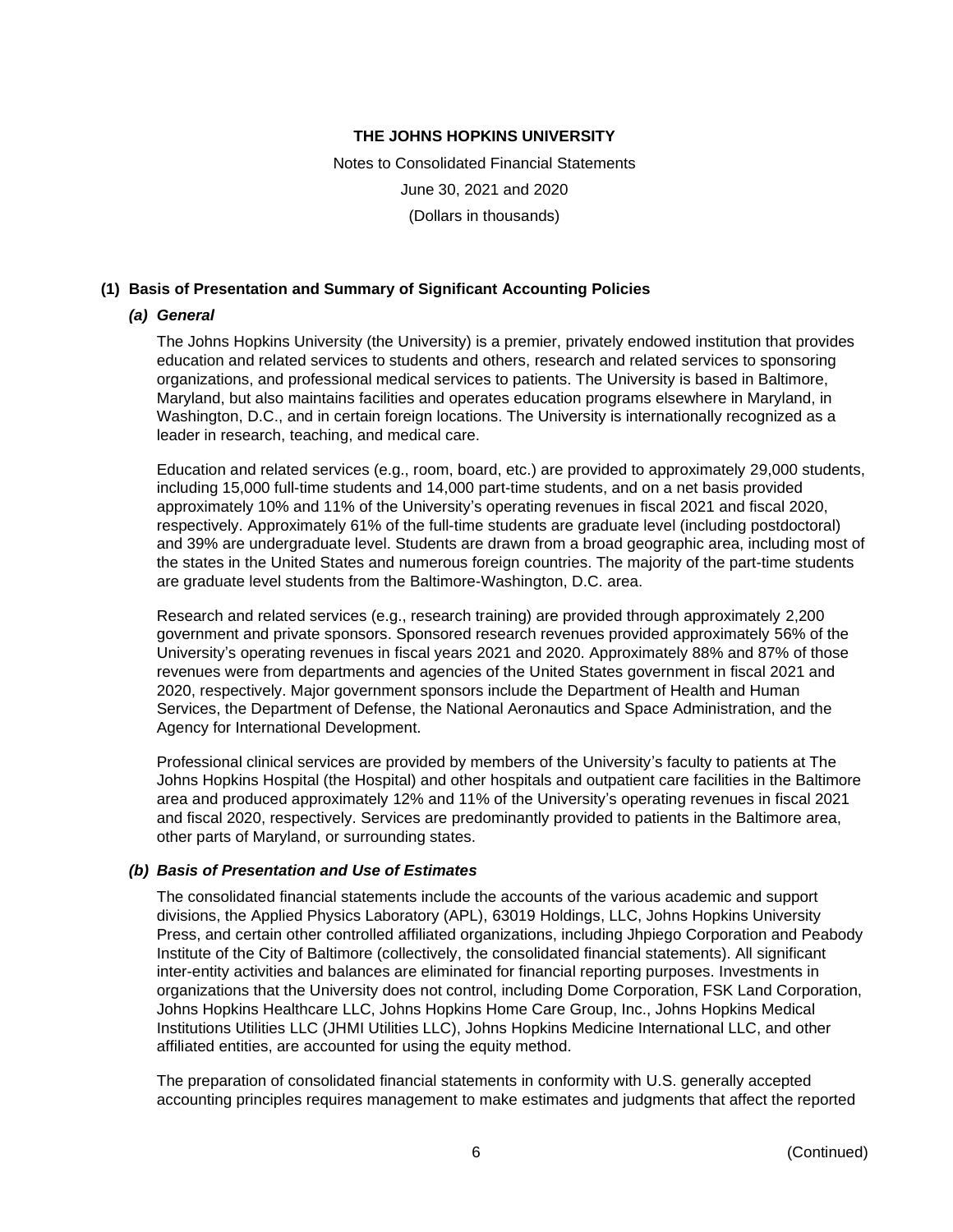Notes to Consolidated Financial Statements June 30, 2021 and 2020 (Dollars in thousands)

amounts of assets and liabilities and disclosures of contingencies at the dates of the consolidated financial statements and revenues and expenses recognized during the reporting periods. Actual results could differ from those estimates.

Net assets, revenues, gains and losses are classified based on the existence or absence of donor-imposed restrictions into two classes of net assets. Accordingly, net assets of the University are classified and reported as follows:

- *Without donor restrictions –* Net assets that are not subject to donor-imposed stipulations.
- *With donor restrictions* Net assets subject to donor-imposed stipulations that are more specific than broad limits resulting from a not-for-profit's nature, environment in which it operates, and incorporating documents. Some donors impose restrictions that are temporary in nature, for example, stipulating that resources be used only after a specified date, for particular programs or services, or to acquire buildings or equipment. Other donors impose restrictions that are perpetual in nature, for example, donor-restricted endowment funds stipulating that resources be maintained in perpetuity. For such funds held by the University, the Maryland-enacted version of the Uniform Prudent Management of Investment Funds (UPMIFA) extends those restrictions to related investment returns and to other enhancements (diminishments) for general and specific purposes, primarily divisional and departmental support and student financial aid.

Revenues are reported as increases in net assets without donor restrictions unless their use is limited by donor-imposed restrictions. Expenses are reported as decreases in net assets without donor restrictions. Gains and losses on investments are reported as increases or decreases in net assets without donor restrictions unless their use is restricted by explicit donor stipulations or by law. Under Maryland law, appreciation on donor-restricted endowments is classified as net assets with donor restrictions until appropriated for expenditure. Expirations of temporary restrictions on net assets (i.e., the donor-stipulated purpose has been fulfilled and/or the stipulated time period has elapsed) are reported as net assets released from restrictions and reclassified from net assets with donor restrictions to net assets without donor restrictions. Temporary restrictions on gifts to acquire long-lived assets are considered met in the period in which the assets are placed in service.

# *(c) Cash, Cash Equivalents, and Operating Investments*

The University utilizes cash, cash equivalents, and operating investments to fund daily cash needs. For purposes of the consolidated statements of cash flows, investments with original maturities at the date of purchase of 90 days or less are classified as cash equivalents. Investments with longer maturities are classified as operating investments. Operating investments, which include U.S. Treasury securities and other highly liquid fixed income investments, are stated at fair value, generally based on quoted market prices, and are used for general operating purposes. Cash and cash equivalents held for endowment and long-term investment purposes are classified as investments.

# *(d) Contributions*

Contributions, including unconditional promises to give, are recognized at fair value in the appropriate category of net assets in the period received, except that contributions that impose restrictions met in the same fiscal year are included in net assets without donor restrictions. Unconditional promises to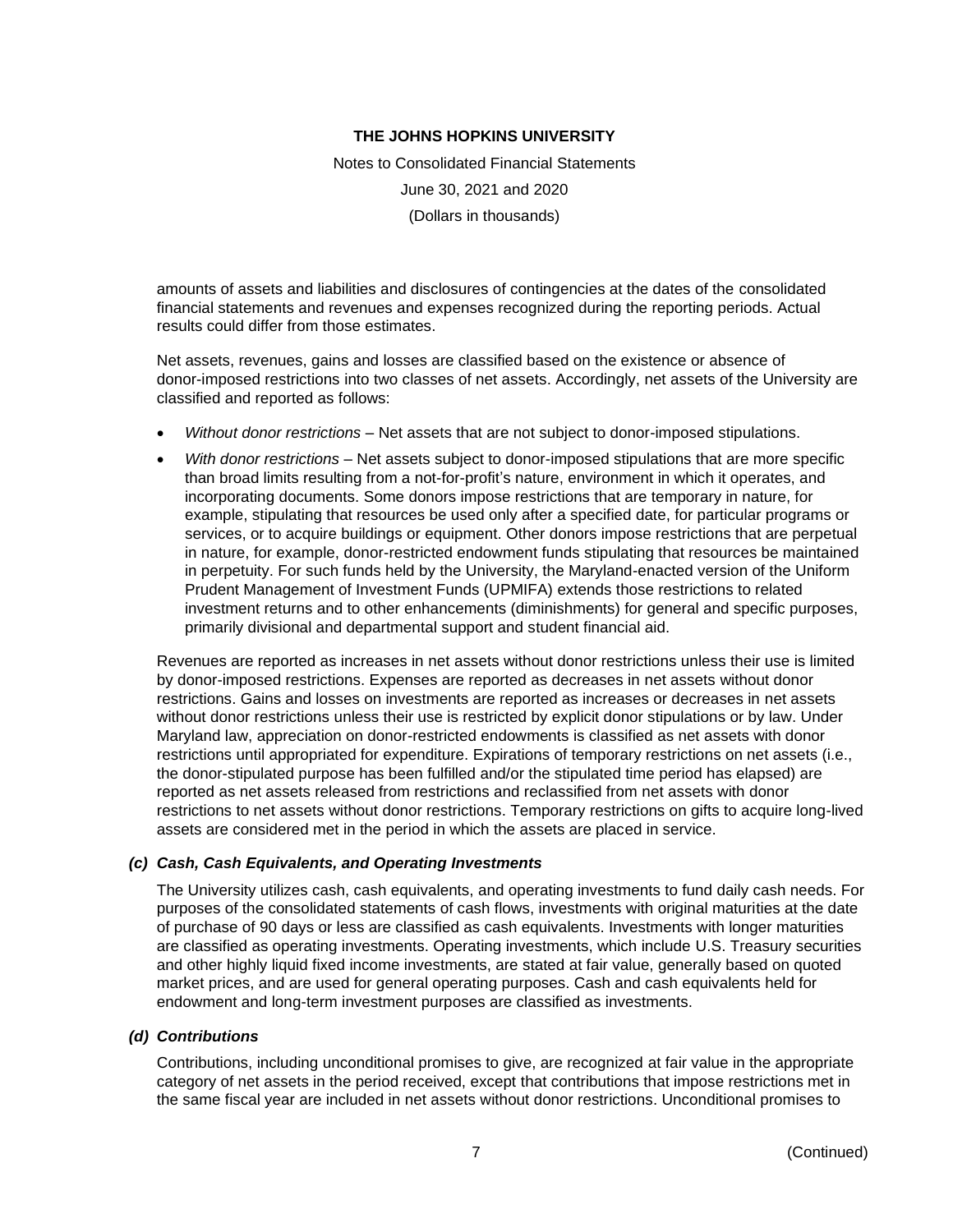Notes to Consolidated Financial Statements June 30, 2021 and 2020 (Dollars in thousands)

give are recognized initially at fair value considering anticipated future cash receipts and discounting such amounts at a risk-adjusted rate. These inputs to the fair value estimate are considered Level 3 in the fair value hierarchy (see note 1(f)). Amortization of the discount is included in contributions revenue. Conditional promises to give are not recognized until one or more of the barriers have been overcome for the University to be entitled to the assets transferred and a right of return for the transferred assets or a right of release of the promisor's obligation to transfer assets has expired. Contributions of assets are recorded at their estimated fair value at the date of gift, except that contributions of works of art, historical treasures, and similar assets held as part of collections are not recognized or capitalized. Allowance is made for uncollectible contributions receivable based upon management's judgment and analysis of the creditworthiness of the donors, past collection experience, and other relevant factors.

#### *(e) Investments and Investment Return*

Investments in United States government and agency obligations, debt securities, and directly held United States and certain international equities in common collective trust funds (CCTFs) are stated at fair value, which are determined primarily based on quoted market prices. Fair values of CCTFs, similar to mutual funds that are deemed to have a readily determinable fair value (RDFV) are based on published net asset values (NAV). Investments in private equity and venture capital, certain real estate, natural resources, certain international equities in CCTFs and marketable alternatives, (collectively, alternative investments) are stated at estimated fair value based on the funds' net asset values, or their equivalents (collectively, NAV) as a practical expedient. If it is probable that alternative investments will be sold for an amount different than NAV, measurement of the alternative investments will be adjusted to fair value. As of June 30, 2021 and 2020, the University had no plans or intentions to sell investments at amounts different from NAV, except that certain commingled real estate funds previously reported at NAV were probable of sale at June 30, 2021 and have been reported in Level 3 of the fair value hierarchy at their estimated fair value of \$179,256 at that date (see note 6). The NAVs, which are estimated and reported by the general partners or investment managers, are reviewed and evaluated by the University's investment office. These estimated fair values may differ from the values that would have been used had a ready market existed for these investments, and the differences could be significant. Investments in certain real estate assets are recorded at fair value based upon independent third-party appraisals.

Investments are exposed to several risks, including interest rate, credit, liquidity, and overall market volatility. Due to the level of risk associated with certain investment securities, changes in the value of investment securities could occur in the near term, and these changes could materially affect the amounts reported in the accompanying consolidated financial statements. Liquidity risk represents the possibility that the University may not be able to rapidly adjust the size of its portfolio holdings in times of high volatility and financial stress at a reasonable price. If the University was forced to dispose of an illiquid investment at an inopportune time, it might be forced to do so at a substantial discount to fair value.

Investment return included in operating revenues consists of income and realized gains and losses on operating investments, including cash equivalents, and nonpooled endowment funds (except where restricted by donors). Endowment payout for pooled endowment and similar funds approved by the Board of Trustees is also recognized in operating revenues.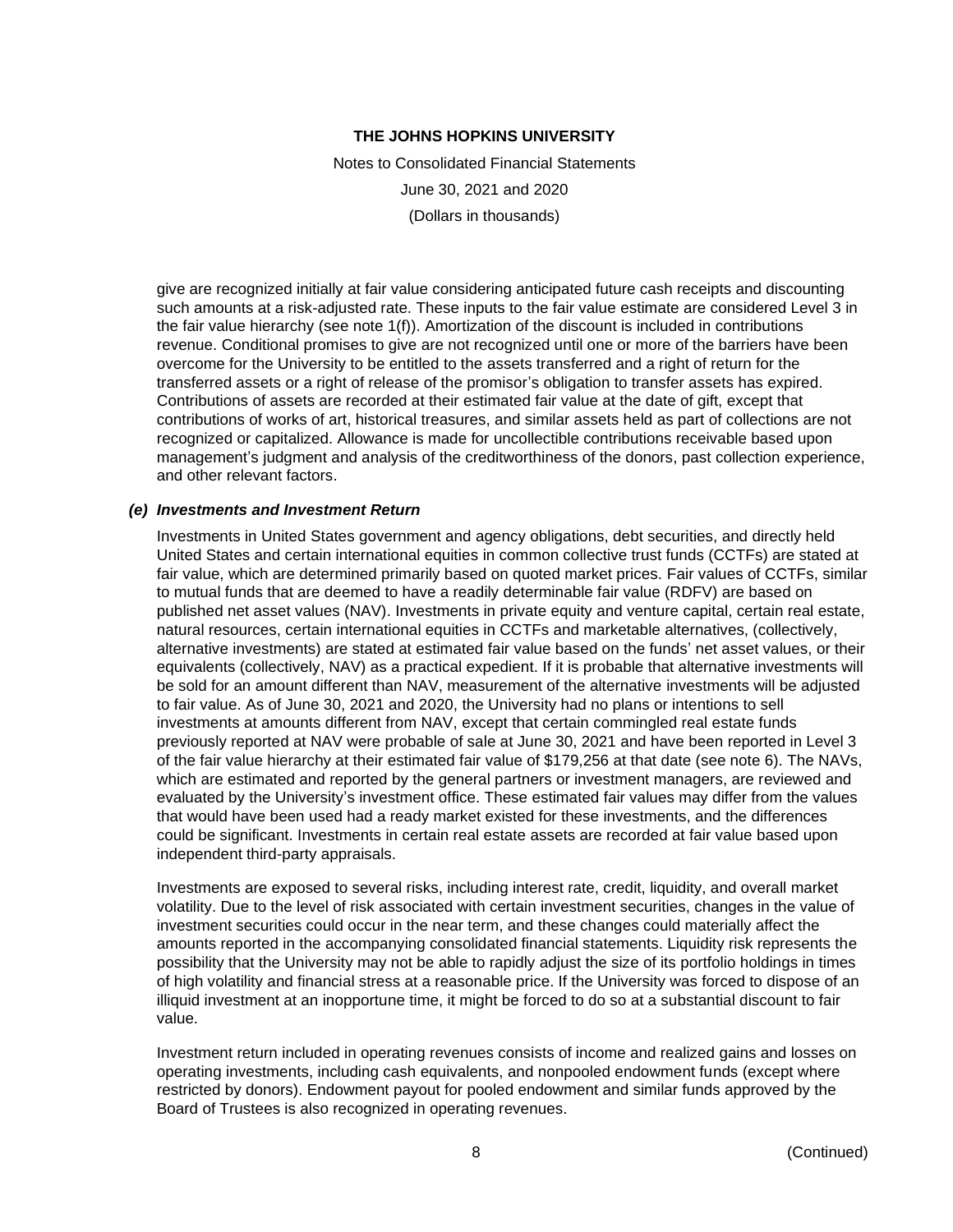Notes to Consolidated Financial Statements June 30, 2021 and 2020 (Dollars in thousands)

Unrealized gains and losses of operating investments and nonpooled endowment funds, any difference between the total return recognized and the payout for pooled endowment and similar funds, and income and realized gains restricted by donors are reported as nonoperating activities.

## *(f) Fair Value Measurements*

Assets and liabilities that are reported at fair value on a recurring basis are categorized into a fair value hierarchy. As described further in the notes to the consolidated financial statements, such assets include investments, deferred compensation assets, and interests in trusts and endowment funds held by others, and such liabilities include interest rate swaps, obligations under deferred compensation arrangements, and endowment and similar funds held for others. Fair value is defined as the price that would be received to sell an asset or paid to transfer a liability in an orderly transaction between market participants at the measurement date. The three levels of the fair value hierarchy are as follows:

- Level 1: Quoted prices in active markets for identical assets or liabilities.
- Level 2: Observable inputs other than Level 1 prices such as quoted prices for similar assets or liabilities; quoted prices in markets that are not active; or other inputs that are observable or can be corroborated by observable market data for substantially the full term of the assets or liabilities.
- Level 3: Unobservable inputs that are supported by little or no market activity and that are significant to the fair value of the asset or liabilities.

When observable prices are not available, certain real asset investments are valued using one or more of the following valuation techniques: market approach – this approach uses prices and other relevant information generated by market transactions involving identical or comparable assets or liabilities; income approach – this approach determines a valuation by discounting future cash flows; or cost approach – this approach is based on the principle of substitution and the concept that a market participant would not pay more than the amount that would currently be required to replace the asset. These valuation techniques may include inputs such as price information, operating statistics, specific and broad credit data, recent transactions, earnings forecasts, discount rates, reserve reports, and other factors.

#### *(g) Split-Interest Agreements and Interests in Trusts*

The University's split-interest agreements with donors consist primarily of irrevocable charitable remainder trusts and charitable gift annuity agreements for which the University serves as trustee. Assets held under these arrangements are included in investments and are recorded at fair value. Contribution revenues are recognized at the date the trusts or agreements are established after recording liabilities for the present value of the estimated future payments to be made to the donors and/or other beneficiaries. The liabilities are adjusted during the terms of the trusts for changes in the values of the assets, accretion of the discounts, and other changes in estimates of future benefits. As of June 30, 2021 and 2020, assets under the University's charitable gift annuity agreements were \$68,321 and \$58,944, respectively, and are classified in investments, and liabilities were \$34,949 and \$40,750, respectively, and are classified in liabilities under split-interest agreements.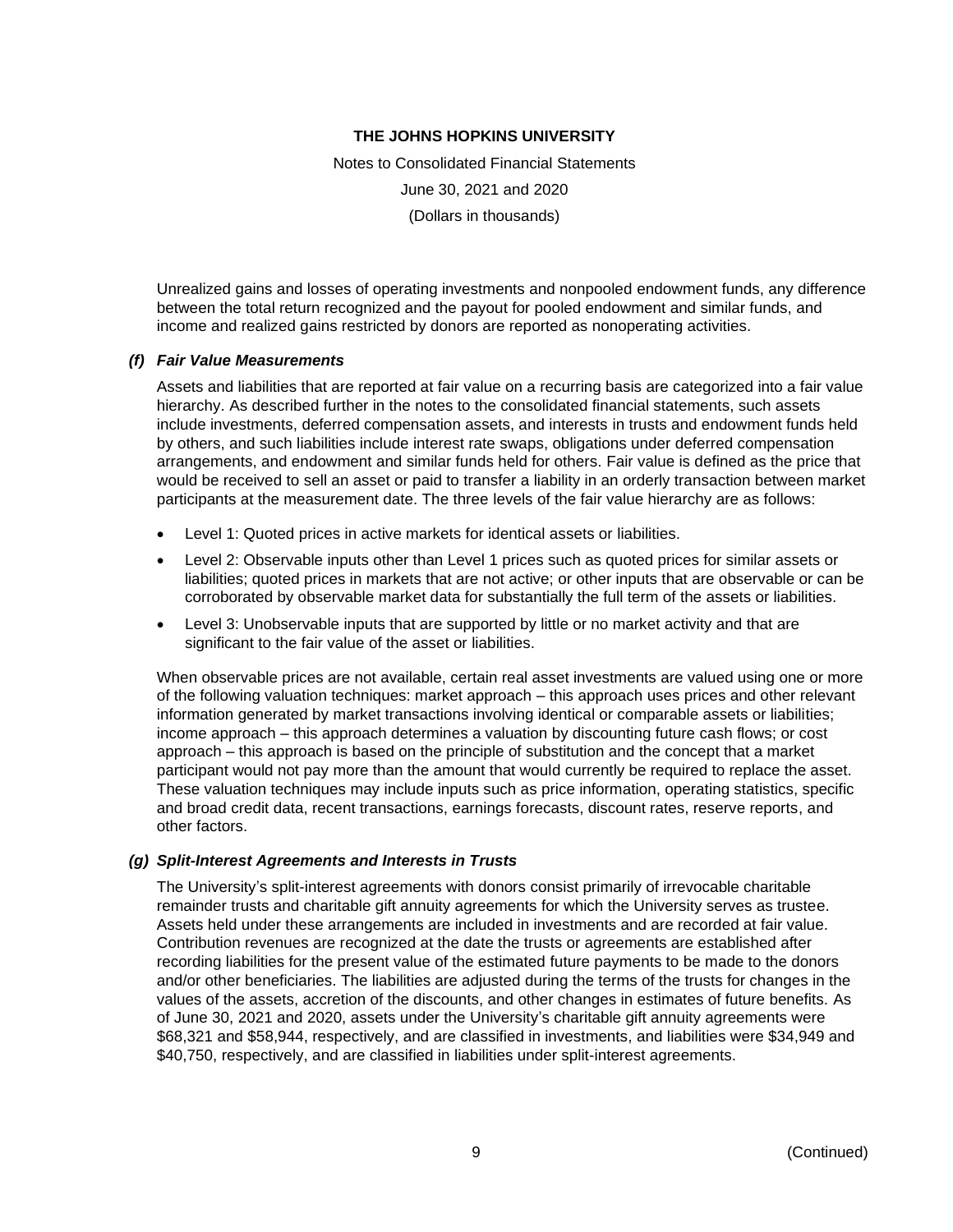Notes to Consolidated Financial Statements June 30, 2021 and 2020 (Dollars in thousands)

## *(h) Property and Equipment*

Property and equipment are stated at cost if purchased, or at estimated fair value at the date of gift if donated, less accumulated depreciation and amortization. Depreciation of buildings, equipment, and library collections and amortization of leasehold improvements are computed using the straight-line method over the estimated useful lives of the assets or lease term, if shorter. Land and certain historic buildings are not subject to depreciation. Title to certain equipment purchased using funds provided by government sponsors is vested in the University and is included in property and equipment on the consolidated balance sheets. Certain equipment used by the APL in connection with its performance under agreements with the United States government is owned by the government. These facilities and equipment are not included in the consolidated balance sheets; however, the University is accountable to the government for them. Repairs and maintenance costs are expensed as incurred.

Costs of purchased software are capitalized along with internal and external costs incurred during the application development stage (i.e., from the time the software is selected until it is ready for use). Capitalized costs are amortized on a straight-line basis over the expected life of the software. Computer and software maintenance costs are expensed as incurred.

Costs relating to retirement, disposal, or abandonment of assets for which the University has a legal obligation to perform certain activities are accrued using either site-specific surveys or square foot estimates, as appropriate.

#### *(i) Tuition and Fees, Net of Financial Aid*

Student tuition and fees are recorded as revenue in the year the related academic services are rendered, which generally aligns with the University's fiscal year. Tuition and fees received in advance of services provided are reported in other deferred revenues and amounted to \$94,896 and \$78,171 at June 30, 2021 and 2020, respectively. The University provides institutional financial aid to eligible students, generally in an "aid package" that may also include loans, compensation under work-study programs, and/or grant and scholarship awards. The loans are provided primarily through programs of the United States government (including direct and guaranteed loan programs) under which the University is responsible only for certain administrative duties. The institutional grants and scholarships include awards provided from gifts and grants from private donors, income earned on endowment funds restricted for student aid, and University funds.

The composition of tuition and fees, net revenue was as follows for the years ended June 30, 2021 and 2020:

|                        |    | 2021    | 2020    |
|------------------------|----|---------|---------|
| Undergraduate programs | \$ | 157.940 | 179,152 |
| Graduate programs      |    | 473.990 | 450,369 |
| Other programs         |    | 47.270  | 73,839  |
|                        | S  | 679.200 | 703,360 |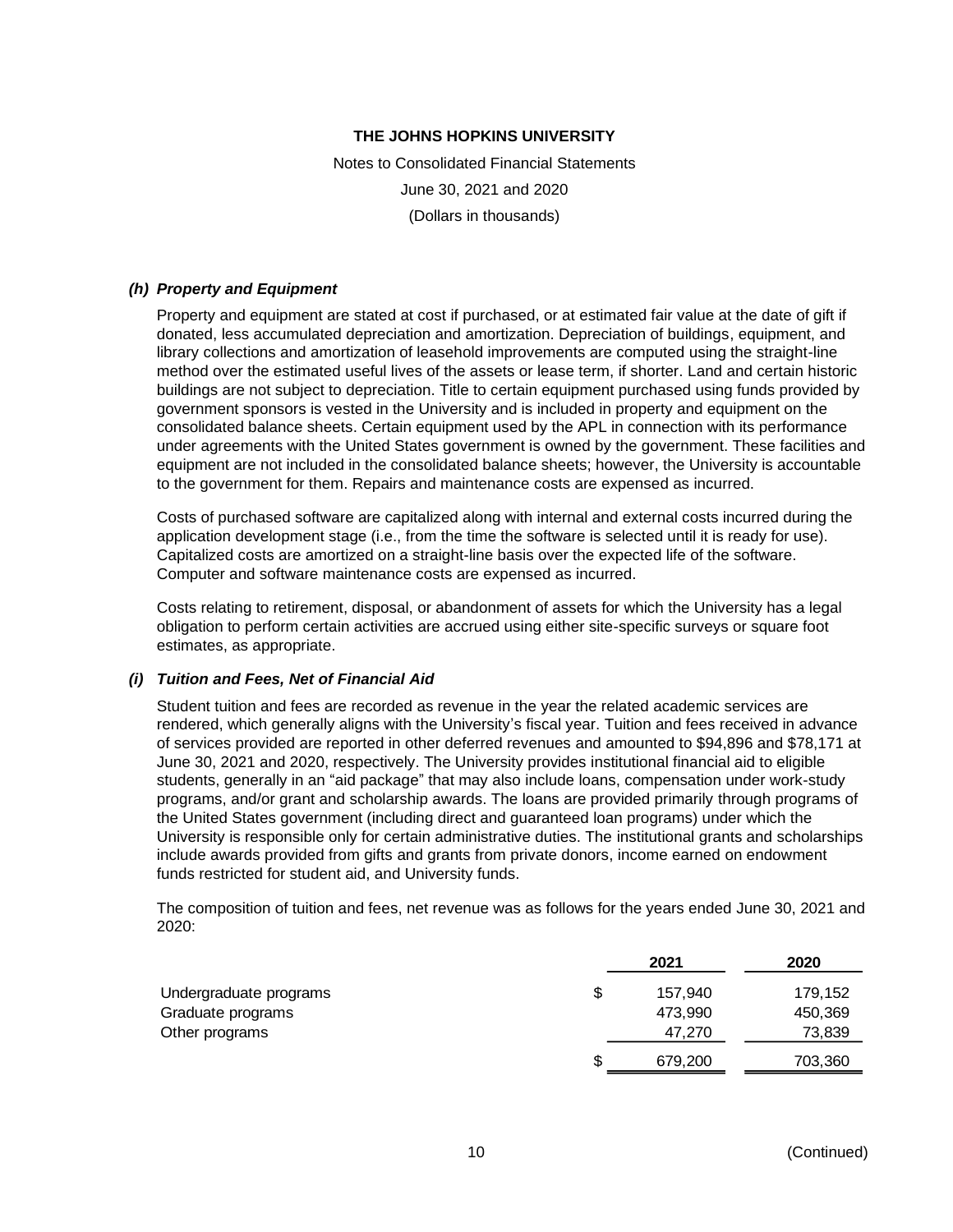Notes to Consolidated Financial Statements June 30, 2021 and 2020 (Dollars in thousands)

Other programs include the University's Center for Talented Youth (a gifted education program for school-age children), continuing medical education, health services, and various nondegree programs.

#### *(j) Grants, Contracts, and Similar Agreements*

Grants, contracts, and similar agreements are funded by various federal and private sponsors. The vast majority of such agreements are considered nonexchange transactions and restricted by sponsors for specific research or other program purposes. Revenues are recognized within net assets without donor restrictions as conditions are met, (i.e., generally as qualifying expenditures are incurred). These revenues include recoveries of facilities and administrative costs, which are generally determined as a negotiated or agreed-upon percentage of direct costs, with certain exclusions. Payments received from sponsors in advance of conditions being met are reported as sponsored research deferred revenues. Of the \$373,847 in sponsored research deferred revenues as of June 30, 2021, \$301,457 relates to nonexchange transactions and \$72,390 relates to exchange transactions.

Approximately 77% and 73% of receivables related to reimbursement of costs incurred under grants and contracts as of June 30, 2021 and 2020, respectively, were from agencies or departments of the United States government. There is no assurance that sponsored research activities can and will continue to be made at current levels as awards are subject to the availability of and annual appropriation of funds. The University estimates that conditional awards outstanding as of June 30, 2021 approximate or exceed its recent annual sponsored program activity.

#### *(k) Clinical Services, Net*

Clinical services revenues are recognized in the period in which services are rendered based on gross charges less negotiated fixed discounts (explicit price concessions) which include contractual adjustments specific to the third party payer contracts, less amounts for "implicit price concessions". Fixed discounts are generally determined based on regulatory authorities, determined by legislative statute (Medicare and Medicaid), or negotiated in the case of commercial payers. Implicit price concessions are estimated based on the historical collection experience using a portfolio approach as a practical expedient.

|                               | 2021    |        | 2020    |        |
|-------------------------------|---------|--------|---------|--------|
| Commercial third parties \$   | 351,581 | 45.3 % | 316,099 | 44.8%  |
| Medicare                      | 156,344 | 20.1   | 136,505 | 19.4   |
| Medicaid                      | 72,992  | 9.4    | 67,084  | 9.5    |
| <b>Blue Cross/Blue Shield</b> | 63,596  | 8.2    | 56,280  | 8.0    |
| Patients                      | 69,447  | 8.9    | 59,581  | 8.4    |
| All other clinical            | 62,604  | 8.1    | 69,558  | 9.9    |
| \$                            | 776,564 | 100.0% | 705,107 | 100.0% |

The composition of clinical services revenue by primary payer for the years ended June 30, 2021 and 2020 was as follows: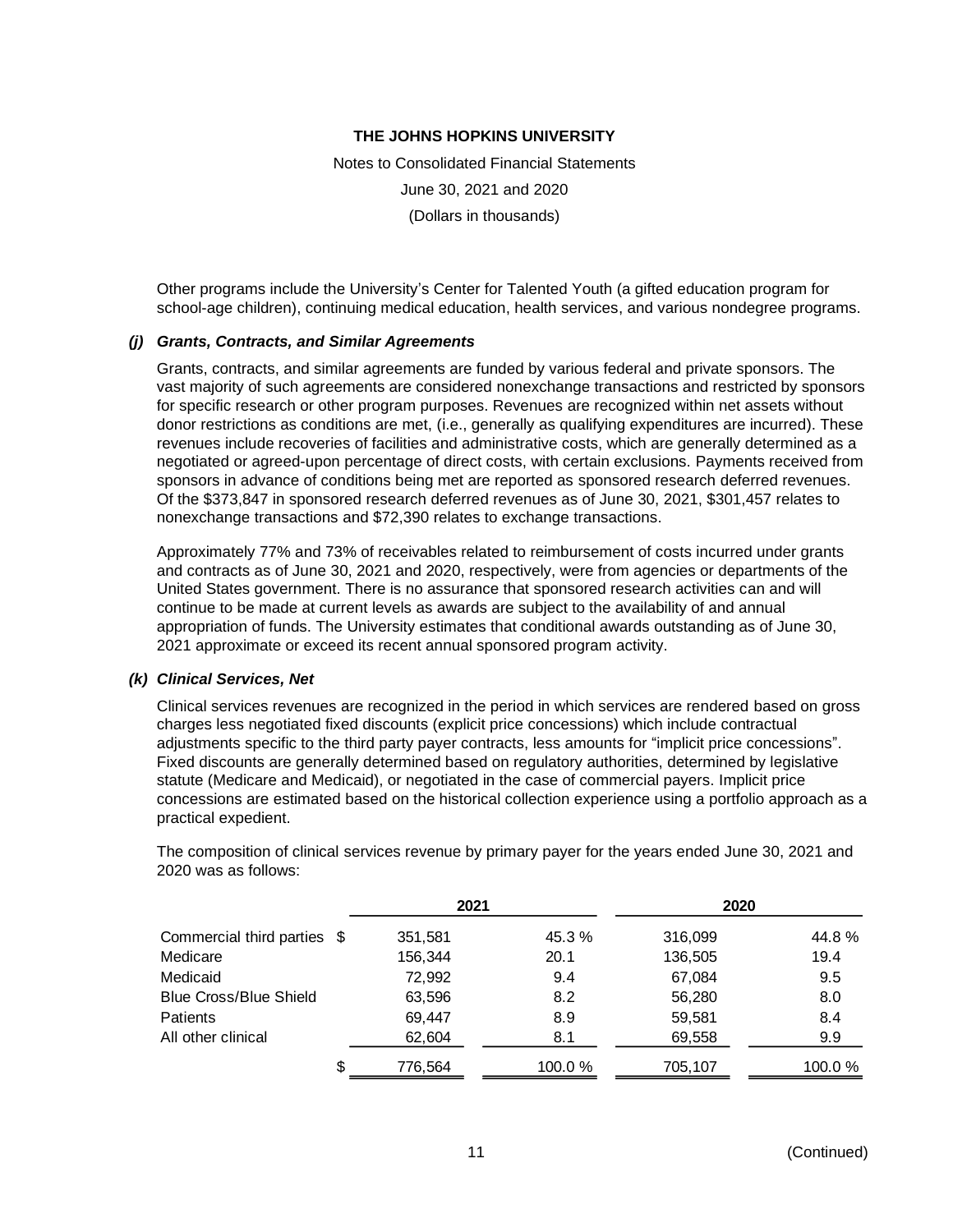Notes to Consolidated Financial Statements June 30, 2021 and 2020 (Dollars in thousands)

## *(l) Affiliated Institutions*

The University has separate administrative agreements for the exchange of services with the Hospital and other medical and educational institutions. These agreements are executed on an annual basis based on negotiated rates and reimbursement of actual costs. Costs incurred by the University in providing services to these institutions and the related reimbursements are generally recognized as services are provided and are reported as operating expenses and revenues, respectively, in the appropriate classifications.

The University holds several endowment and similar funds, which are designated for purposes or activities that are carried out by the Hospital and The Johns Hopkins Hospital Endowment Fund Incorporated (JHHEFI). The assets of these funds are included in investments. The carrying values of the funds are adjusted for earnings from and changes in the fair values of the investments and reduced for any distributions paid and are classified as liabilities on the consolidated balance sheets as endowment and similar funds held for others.

## *(m) Auxiliary Enterprises*

Auxiliary enterprises, including residence halls, food service, parking, the press, and telecommunications, provide services to students, faculty, and staff. Fees for such services are recognized as revenue as the services are provided. Student related activities included in auxiliary enterprises amounted to \$12,857 and \$41,950 in fiscal 2021 and 2020, respectively.

#### *(n) Other Revenues*

Other revenues include revenues from royalties and patents, medical and professional reimbursements, joint ventures, and other miscellaneous activities. Such revenues are recognized when goods or services are provided to customers.

#### *(o) Insurance and Self Insurance*

The University, together with other institutions, has formed captive insurance companies that arrange and provide professional liability, general liability, and property damage insurance for their shareholders. Defined portions of claims paid by these companies are self-insured. The University's claims liabilities are recognized as claims are incurred using actuarial studies based upon historical claims data, cost trends, and other actuarial estimates. Insurance expenses are recognized as operating expenses as incurred. In addition, the University is self-insured for certain other risks, primarily health, and workers' compensation. Professional insurance liabilities associated with providing clinical services are reported as gross claims on the consolidated balance sheets as other long-term liabilities. Accrued self-insurance liabilities, including medical malpractice insurance, aggregated \$114,713 and \$119,283 as of June 30, 2021 and 2020, respectively, and are reported on the consolidated balance sheets. In addition, medical malpractice insurance recoveries of \$92,202 and \$88,310 as of June 30, 2021 and 2020, respectively, are reported on the consolidated balance sheets as other assets and the corresponding liabilities are reported as other long-term liabilities.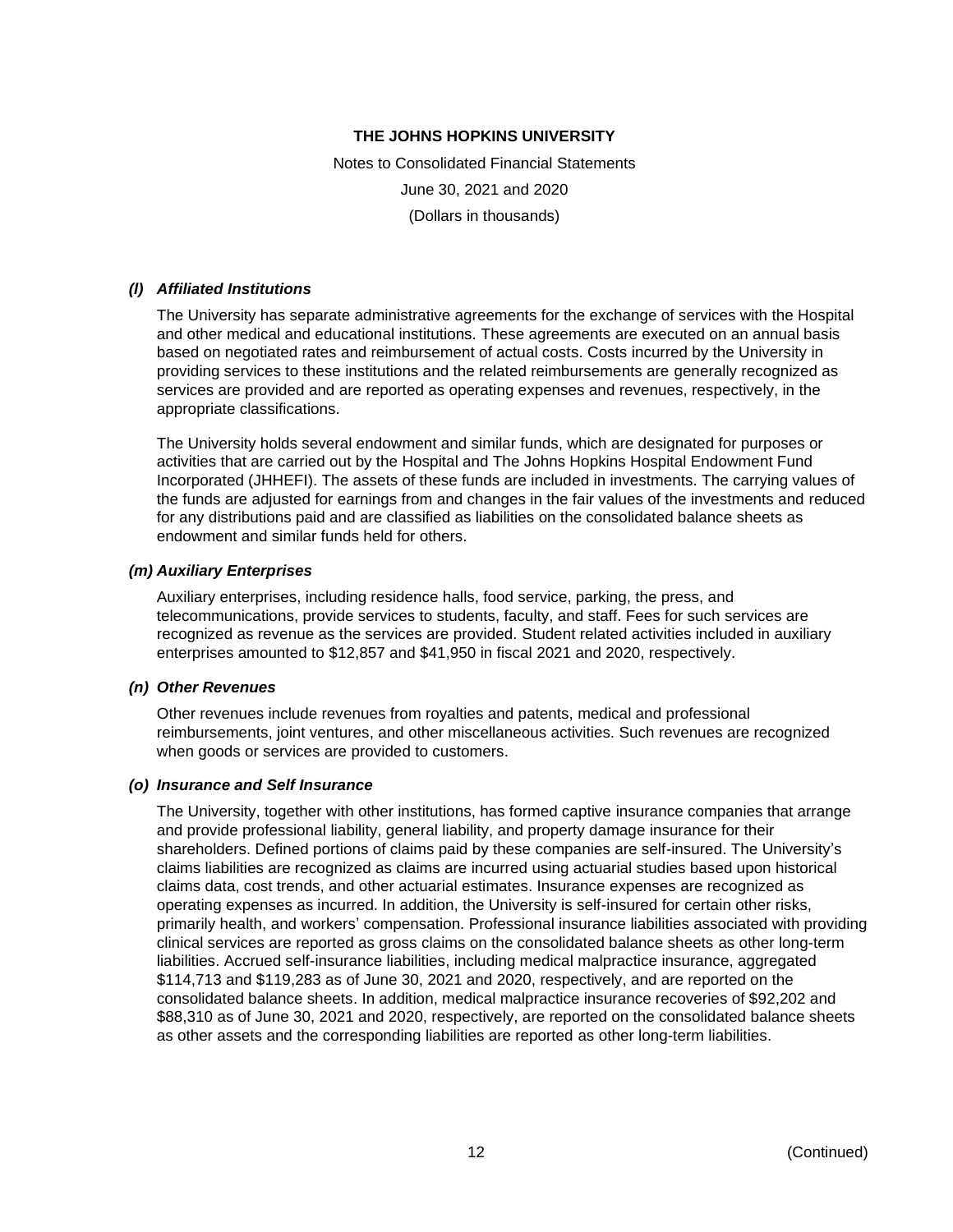Notes to Consolidated Financial Statements June 30, 2021 and 2020 (Dollars in thousands)

## *(p) Refundable Advances from the United States Government*

Funds provided by the United States government under the Federal Perkins, Nursing and Health Professions Student Loan programs are loaned to qualified students, administered by the University, and may be reloaned after collections. These funds are ultimately refundable to the government and are included in other long-term liabilities. These advances totaled \$11,043 and \$14,856 as of June 30, 2021 and 2020, respectively.

## *(q) Income Taxes*

The University is qualified as a not-for-profit organization under Section  $501(c)(3)$  of the Internal Revenue Code, as amended. Accordingly, it is not subject to income taxes except to the extent it has taxable income from activities that are not related to its exempt purpose. The University annually reviews its tax positions and has determined that there are no material uncertain tax positions that require recognition in the consolidated financial statements.

## *(r) Leases*

The University conducts certain operations in third-party and related party facilities and determines if an arrangement contains a lease at the inception of a contract. Right-of-use assets, net represents the University's right to use an underlying asset for the lease term and lease liabilities represent the University's obligation to make lease payments arising from the lease. Operating and finance lease right-of-use assets and related lease liabilities are recognized at the lease commencement date based on the present value of lease payments over the lease term discounted using an appropriate incremental borrowing rate. The incremental borrowing rate is based on the estimated interest rate for borrowing over a term similar to that of the lease payments available at commencement of the lease. The value of an option to extend a lease is reflected to the extent it is reasonably certain management will exercise that option.

Certain leases require payment for taxes, insurance, and maintenance. These variable lease payments are recognized in contractual services in the consolidated statements of activities, but are not included in the right-of-use asset or liability balances in the consolidated balance sheets.

Operating leases are included in operating right-of-use assets, net and operating lease liabilities in the consolidated balance sheets. Finance leases are included in property and equipment, net and debt in the consolidated balance sheets. Lease expense for lease payments is recognized on a straight line basis over the lease term. Interest expense is recognized as a component of the lease payments for finance leases.

Rental income arising from operating leases as a lessor is included in operating revenue in other revenues in the consolidated statements of activities.

#### *(s) Derivative Financial Instruments*

The University and its external investment managers are authorized to use specified derivative financial instruments in managing the assets under their control, subject to restrictions and limitations adopted by the Board of Trustees. The University uses interest rate swap agreements to manage interest rate risk associated with certain variable rate debt or to adjust its debt structure. Derivative financial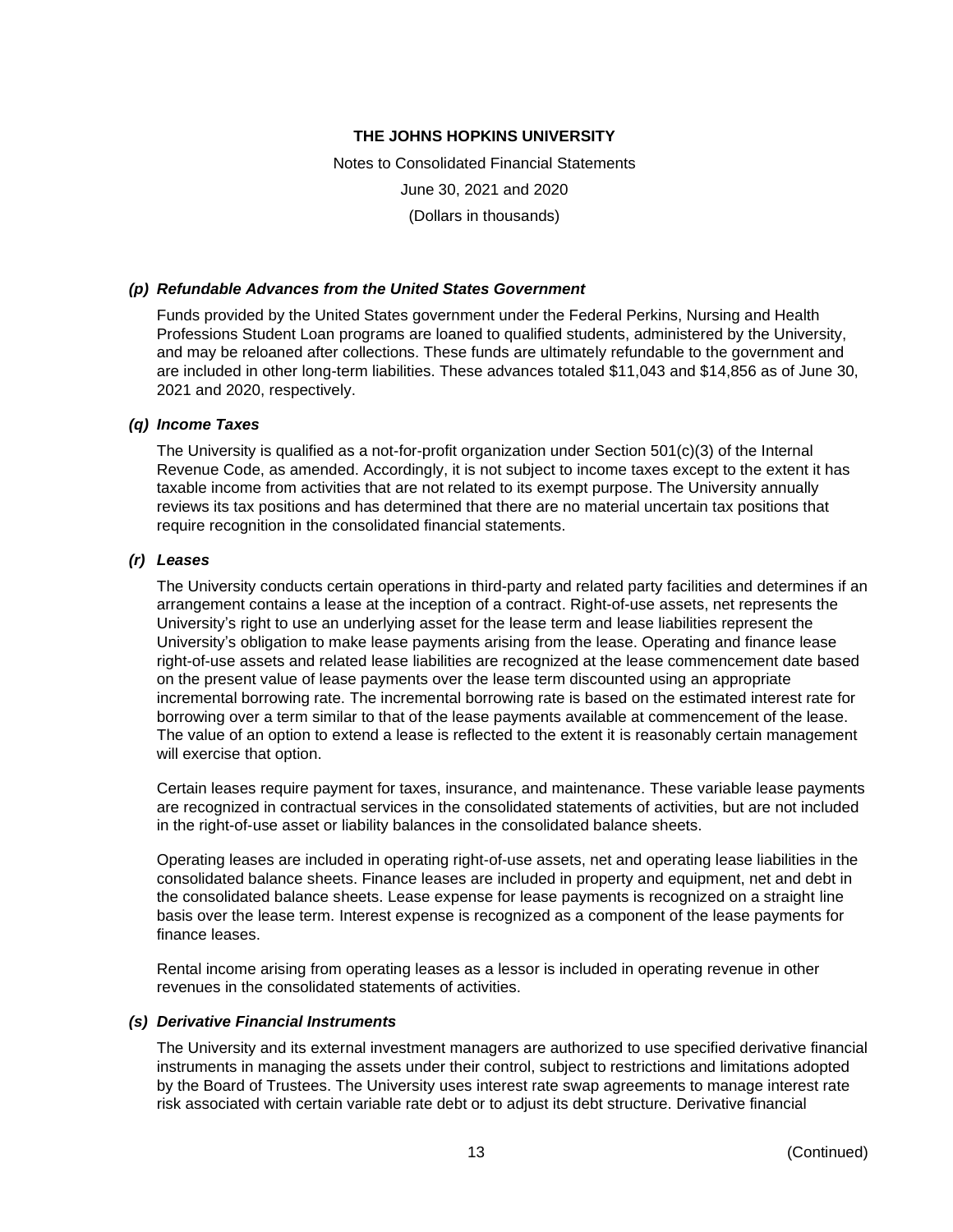Notes to Consolidated Financial Statements June 30, 2021 and 2020 (Dollars in thousands)

instruments are measured at fair value and recognized in the consolidated balance sheets as assets or liabilities, with changes in fair value recognized in the consolidated statements of activities.

## *(t) Deferred Compensation Plans*

The University maintains deferred compensation plans for certain employees. As of June 30, 2021 and 2020, other investments, included in other assets on the consolidated balance sheets, represent investments held by the University under these deferred compensation agreements. Such amounts approximate the University's related liability to the employees and are included in other long-term liabilities. The assets and liabilities of the deferred compensation plans are categorized in Level 1 of the fair value hierarchy. The fair value of deferred compensation plan assets as of June 30, 2021 and 2020 is \$182,869 and \$153,719, respectively.

#### *(u) Statement of Cash Flows Supplemental Information*

Property and equipment additions included in accounts payable and accrued expenses increased \$501 and \$5,210 as of June 30, 2021 and 2020, respectively.

#### *(v) Reclassifications*

Certain 2020 amounts have been reclassified in order to conform to the 2021 information presentation.

#### **(2) Applied Physics Laboratory**

The Applied Physics Laboratory (APL), located in Howard County, Maryland, was established during World War II with funding from the United States government. APL functions as a research facility and conducts research and development primarily in national defense and space sciences. The University owns and operates the facility and conducts research under a multiple task order contract with the United States Navy (the Navy Contract) and separate contracts with other government agencies. APL is organized as a Limited Liability Company (LLC), wholly owned by the University, and operates as a division of the University.

In accordance with an agreement between the United States government and the University, APL has been designated a national resource. Under the agreement, if the University determines that it can no longer sponsor APL or the Secretary of the Navy determines that the Navy can no longer contract with the University with respect to APL on mutually satisfactory terms, the University is required to establish a charitable trust to provide for the continued availability of the APL. The trust would be administered by five trustees and the corpus would consist of the University's interest in the APL facilities, including land to the extent necessary, and the balances in the University's APL stabilization, contingency, and research fund on the date the trust is established, less certain costs. Upon termination of the trust, the corpus, in whole or in part, as determined by the trustees, would be returned to and held and used by the University for such educational or research purposes and in such manner as the trustees and University agree.

The University works under an omnibus contract with the U.S. Navy. The most recent contract provides for a five-year initial term ending in September 2017, plus a five-year renewal option, which was exercised in February 2017 and subsequently amended in May 2019 to increase the aggregate purchase limit to \$7,117,558 over the ten-year contract ordering period ending September 2022. Funding and work can continue up until September 2023 based on program requirements.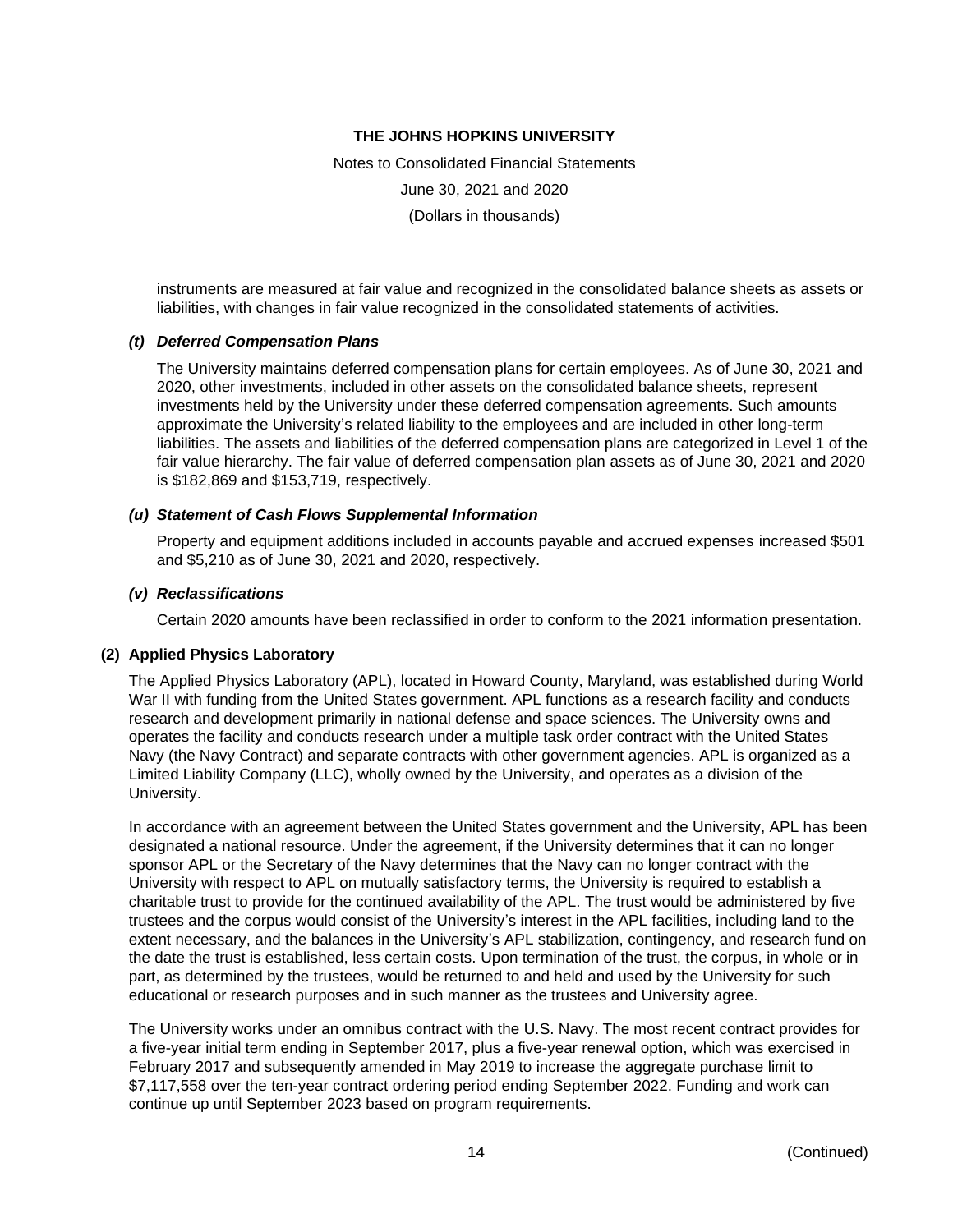Notes to Consolidated Financial Statements June 30, 2021 and 2020 (Dollars in thousands)

Approximately 73% and 71% of APL's revenues in fiscal years 2021 and 2020 were from the Department of Defense and 19% and 21% were from the National Aeronautics and Space Administration, respectively. Contract work includes evaluation and design of various types of missile systems and command, control, and communication systems, assessment of submarine technologies, design of space systems for precision tracking, location and navigation, and conduct of space experiments. The contracts define costs for which reimbursements may be received and provide a management fee to the University. The Navy Contract requires that a portion of the fees earned under the Navy Contract be retained and used for various purposes, including, among other things, working capital, capital projects, and reserves.

APL principally provides services under cost plus fixed-fee contracts for which revenue is recognized in the period that costs are incurred. Contract accounts receivable are recorded at invoiced amounts. The allowance for doubtful accounts is estimated based on historical trends of past-due accounts, and specific identification and review of past-due accounts.

Revenue from contracts with customers is recognized when control of the promised goods or services is transferred in an amount that reflects the consideration to which the University expects to be entitled in exchange for those goods or services (i.e., the transaction price).

Contracts awarded by federal and other sponsors, which are considered exchange transactions, are recognized as revenue as performance obligations are satisfied, which is generally as qualifying expenditures are incurred. Total revenue from contracts was \$1,866,570 and \$1,815,791 for the years ended June 30, 2021 and 2020, respectively.

Total revenue from nonexchange transactions was \$26,389 and \$28,519 for the years ended June 30, 2021 and 2020, respectively.

# **(3) Accounts Receivable**

Accounts receivable, net are summarized as follows as of June 30, 2021 and 2020:

|                                                                                                                                  | 2021         | 2020    |
|----------------------------------------------------------------------------------------------------------------------------------|--------------|---------|
| Affiliated institutions, primarily the Hospital (note 11)                                                                        | \$<br>26,957 | 93,505  |
| <b>Students</b>                                                                                                                  | 30,589       | 25,900  |
| Others                                                                                                                           | 65,693       | 54,255  |
| Total, net of allowances of \$9,767 in 2021 and<br>\$10,018 in 2020                                                              | 123,239      | 173,660 |
| Receivables for clinical professional fees, net of explicit and<br>implicit price concessions of \$179,290 in 2021 and \$133,181 |              |         |
| in 2020                                                                                                                          | 84,567       | 70,580  |
|                                                                                                                                  | 207,806      | 244,240 |

The mix of gross accounts receivable for clinical professional fees from patients and third-party payors consisted of the following as of June 30, 2021 and 2020: commercial third parties 42% and 39%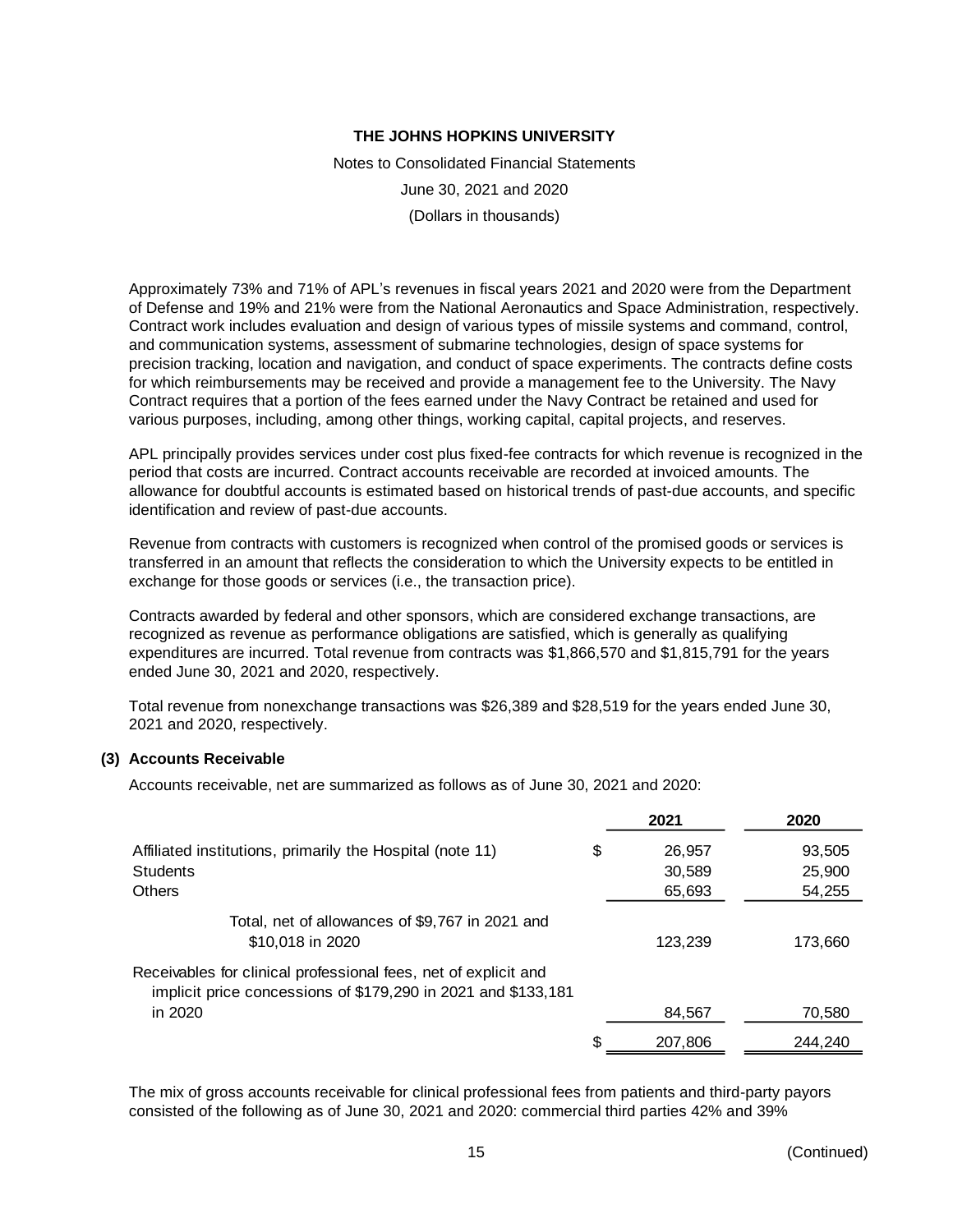Notes to Consolidated Financial Statements

June 30, 2021 and 2020

(Dollars in thousands)

respectively; Medicare 22% and 20%, respectively; Medicaid 15% and 17%, respectively; Blue Cross/Blue Shield 5% and 6%, respectively; and patients 16% and 18%, respectively.

## **(4) Contributions Receivable**

Contributions receivable, net are summarized as follows as of June 30, 2021 and 2020:

|                                                             | 2021         | 2020    |
|-------------------------------------------------------------|--------------|---------|
| Unconditional promises scheduled to be collected in:        |              |         |
| Less than one year                                          | \$<br>65,350 | 79,535  |
| One year to five years                                      | 166,444      | 179,010 |
| Over five years                                             | 67,525       | 35,950  |
|                                                             | 299,319      | 294,495 |
| Less unamortized discount (interest rates ranging from 0.3% |              |         |
| to 2.73%) and allowances for uncollectible contributions    | 21,420       | 24,807  |
|                                                             | 277,899      | 269,688 |

As of June 30, 2021 and 2020, 58% and 53%, respectively, of the gross contributions receivable were due from ten donors. Approximately 68% and 78% of contribution revenues for fiscal 2021 and 2020, respectively, were from ten donors. As of June 30, 2021, the University had also been informed of bequest intentions and conditional promises to give aggregating in excess of \$1,590,000 which have not been recognized as assets or revenues. Such gifts will generally be restricted for specific purposes stipulated by the donors, primarily endowments for faculty support, scholarships, or general operating support of a particular department or division of the University.

#### **(5) Investments and Investment Return**

The overall investment objective of the University is to invest its assets in a prudent manner that will achieve a long-term rate of return sufficient to fund a portion of its annual operating activities and increase investment value after inflation. The University diversifies its investments among various asset classes incorporating multiple strategies and managers. The Committee on Investments of the Board of Trustees oversees the University's investment program in accordance with established guidelines, which cover asset allocation and performance objectives and impose various restrictions and limitations on the managers. These restrictions and limitations are specific to each asset classification and cover concentrations of market risk (at both the individual issuer and industry group levels), credit quality of fixed-income and short-term investments, use of derivatives, investments in foreign securities, and various other matters. The managers may make use of exchange-traded interest rate futures contracts, forward currency contracts, and other derivative instruments.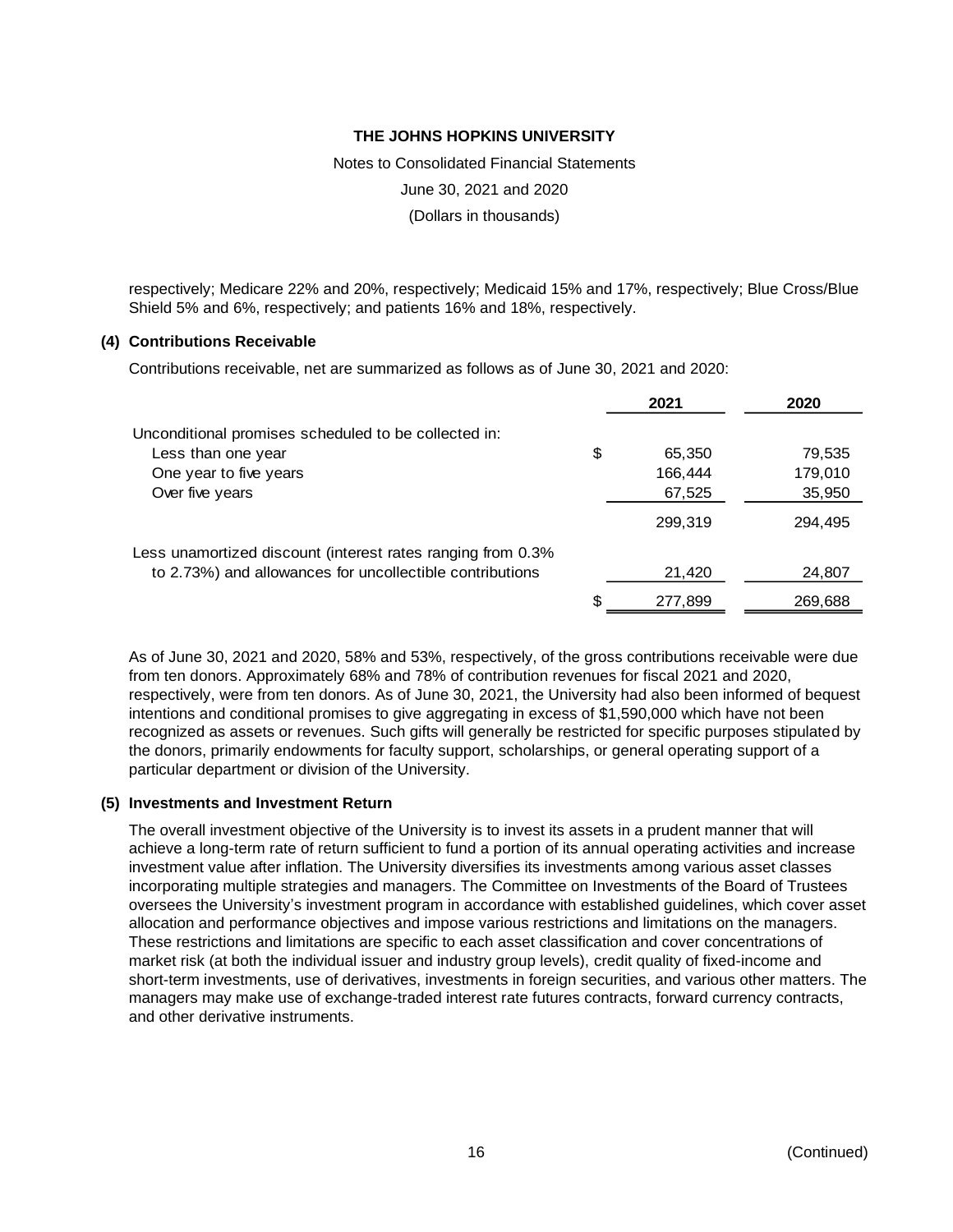Notes to Consolidated Financial Statements

June 30, 2021 and 2020

(Dollars in thousands)

Investments are summarized as follows as of June 30, 2021 and 2020:

|                                                 | 2021             | 2020      |
|-------------------------------------------------|------------------|-----------|
| Operating investments                           | \$<br>2,085,455  | 1,820,418 |
| Investments                                     | 10,443,599       | 7,643,728 |
|                                                 | 12,529,054       | 9,464,146 |
| Cash and cash equivalents                       | 192,347          | 142,438   |
| United States government and agency obligations | 2,208,007        | 1,809,620 |
| Debt securities                                 | 439,360          | 431,771   |
| United States equities                          | 1,932,051        | 1,381,650 |
| International equities                          | 847,510          | 599,236   |
| Private equity and venture capital              | 2,378,710        | 1,411,264 |
| Real estate                                     | 595,081          | 556,008   |
| Natural resources                               | 510,518          | 421,382   |
| Marketable alternatives                         | 3,425,470        | 2,710,777 |
|                                                 | \$<br>12,529,054 | 9,464,146 |

The following table summarizes the University's investments as of June 30, 2021 and 2020 for which NAV was used as a practical expedient to estimate fair value:

|                           | <b>Fair value determined</b><br>using NAV |           | <b>Unfunded</b><br>commitments |           | <b>Redemption</b><br>frequency                                  | <b>Redemption</b><br>notice period |
|---------------------------|-------------------------------------------|-----------|--------------------------------|-----------|-----------------------------------------------------------------|------------------------------------|
|                           | 2021                                      | 2020      | 2021                           | 2020      | 2021                                                            | 2021                               |
| United States equities \$ | 984,587                                   | 643,346   | 19,021                         | 23,256    | 4% Monthly<br>18% Quarterly<br>24% Annually<br>54% 2- to 5-Year | 30 to 150 days                     |
| International equities    | 629,209                                   | 450.509   |                                | 2,906     | 51% Monthly<br>21% Quarterly<br>28% Annually                    | 6 to 365 days                      |
| Private equity and        |                                           |           |                                |           |                                                                 |                                    |
| venture capital           | 2,320,650                                 | 1,346,542 | 837.399                        | 605.888   | N/A                                                             | N/A                                |
| Real estate               | 316,279                                   | 458,529   | 198,578                        | 256,993   | N/A                                                             | N/A                                |
| Natural resources         | 476,437                                   | 389,324   | 79,764                         | 100,962   | N/A                                                             | N/A                                |
| Marketable alternatives   | 3,425,470                                 | 2,710,777 | 187,125                        | 272,005   | See chart below                                                 | 25 to 90 days $(1)$                |
| \$                        | 8,152,632                                 | 5,999,027 | 1,321,887                      | 1,262,010 |                                                                 |                                    |

(1) Investments liquidated through drawdowns total \$342,637 and \$241,725 as of June 30, 2021 and 2020, respectively.

The commitments may be drawn down over the next several years upon request by the general partners and fund managers. The University expects to finance these commitments with available cash and expected proceeds from the sales of securities.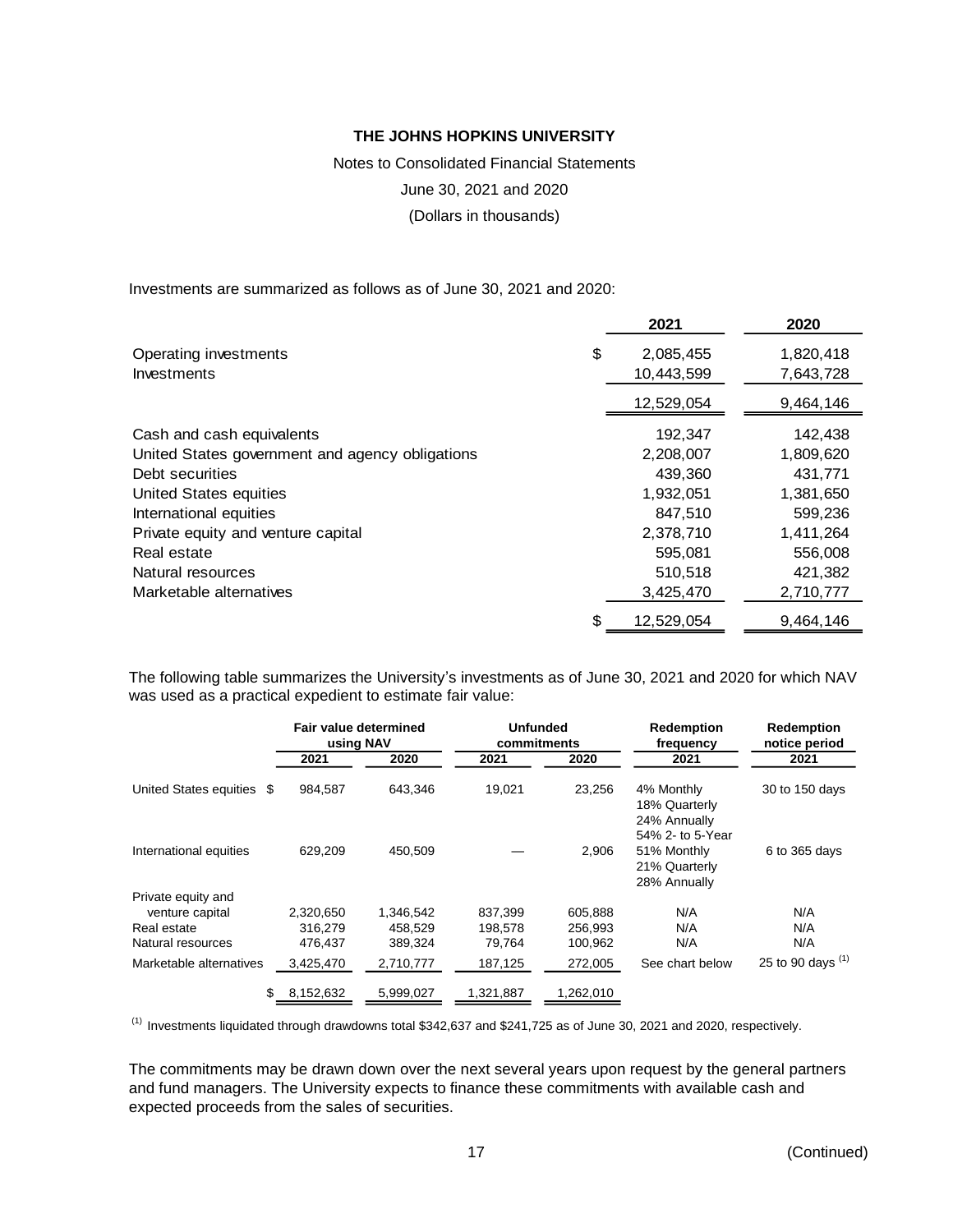Notes to Consolidated Financial Statements

June 30, 2021 and 2020

(Dollars in thousands)

Marketable alternatives, excluding drawdown funds, have the following redemption periods as of June 30, 2021 and 2020:

|                                                |    | 2021      | 2020      |
|------------------------------------------------|----|-----------|-----------|
| Quarterly redemptions                          | \$ | 826,668   | 542,322   |
| Annual redemptions                             |    | 421,581   | 507,936   |
| Quarterly or annually over 1- to 3-year period |    | 1,293,160 | 1,022,732 |
| Rolling 3- to 5-year redemptions               |    | 541.424   | 396,062   |
|                                                | S  | 3,082,833 | 2,469,052 |

Information with respect to investee strategies and redemptions for those investments in funds whose fair value is estimated based upon reported NAVs follow:

#### *(a) United States Equities*

This includes commingled funds that invest in publicly traded common stock of domestic companies. Funds offer redemptions monthly, quarterly, annually, or over the course of 2 to 5 years, with various notice requirements ranging from 30 to 150 days.

#### *(b) International Equities*

This includes commingled funds that invest in publicly traded common stock of developed and emerging market companies. Funds offer redemptions monthly, quarterly, or annually, with various notice requirements ranging from 6 to 365 days.

#### *(c) Private Equity and Venture Capital*

This includes funds making investments in leveraged buyouts of both public and private companies, as well as investments in venture capital, growth-stage investing, and distressed debt. These are limited partnerships where distributions are made to investors through the liquidation of the underlying assets. It is expected to take up to 15 years to fully distribute these assets.

#### *(d) Real Estate*

This includes limited partnerships making investments in real estate. These investments make distributions to investors through the liquidation of underlying assets. It is expected to take up to 15 years to fully distribute these assets.

#### *(e) Natural Resources*

This includes limited partnerships making investments in oil and gas, timber, agriculture, minerals, and other commodities. These investments make distributions to investors through the liquidation of the underlying assets. It is expected to take up to 15 years to fully distribute these assets.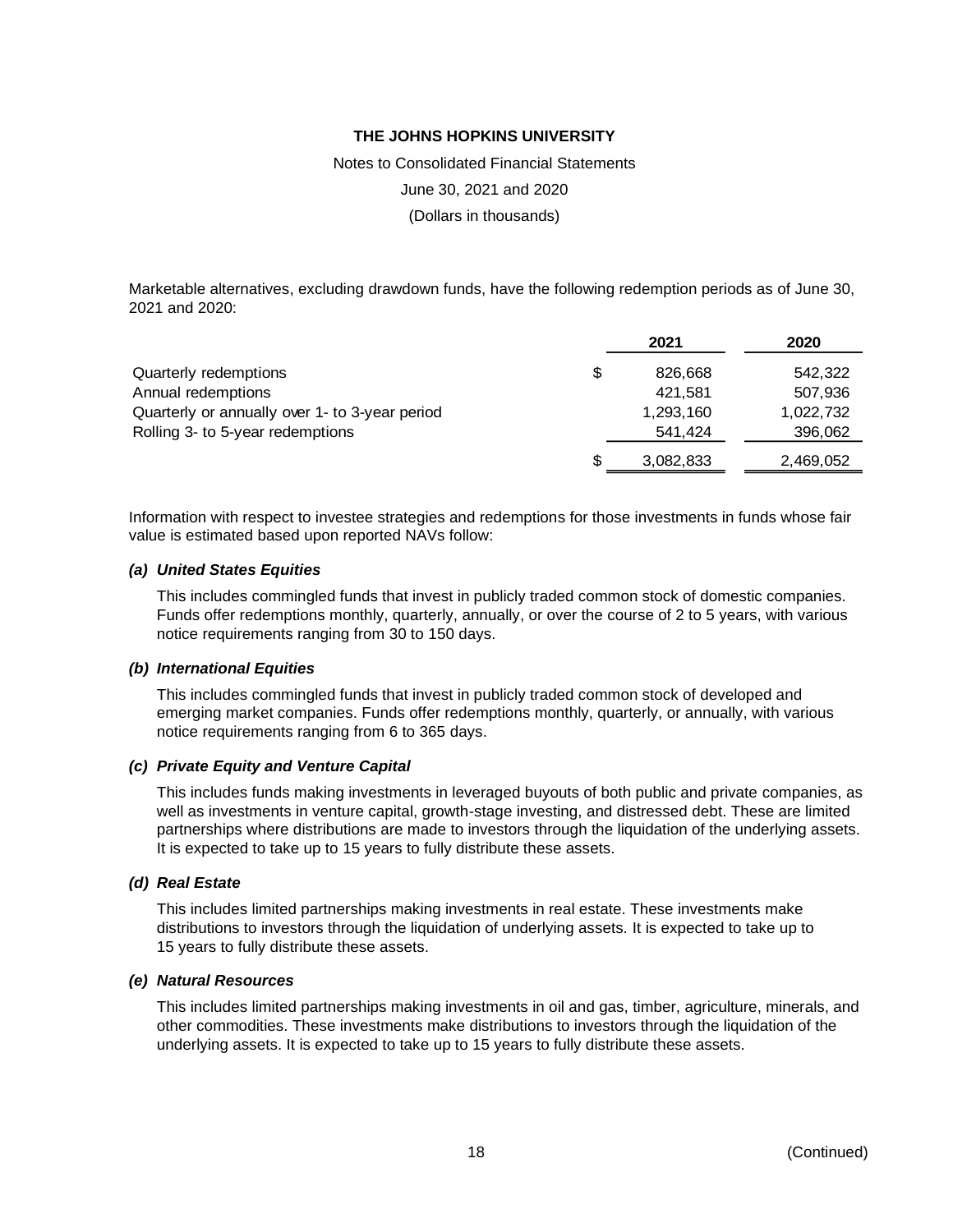Notes to Consolidated Financial Statements June 30, 2021 and 2020 (Dollars in thousands)

## *(f) Marketable Alternatives*

This includes multi-strategy, credit and distressed debt, relative value, and event-driven funds in hedge fund and drawdown formats. Hedge funds have various redemption periods as summarized in the table above, with notice requirements ranging from 25 to 90 days. Drawdown funds are limited partnerships where distributions are made to investors through the liquidation of the underlying assets. It is expected to fully distribute these drawdown funds over a 15-year period.

Investment return is classified in the consolidated statements of activities as follows for the years ended June 30, 2021 and 2020:

|                                       |    | 2021      | 2020    |
|---------------------------------------|----|-----------|---------|
| Without donor restrictions:           |    |           |         |
| Operating, including endowment payout | \$ | 335,613   | 314,574 |
| Nonoperating                          |    | 337,185   | (5,908) |
| With donor restrictions               |    | 2,128,414 | (9,624) |
|                                       | S  | 2,801,212 | 299,042 |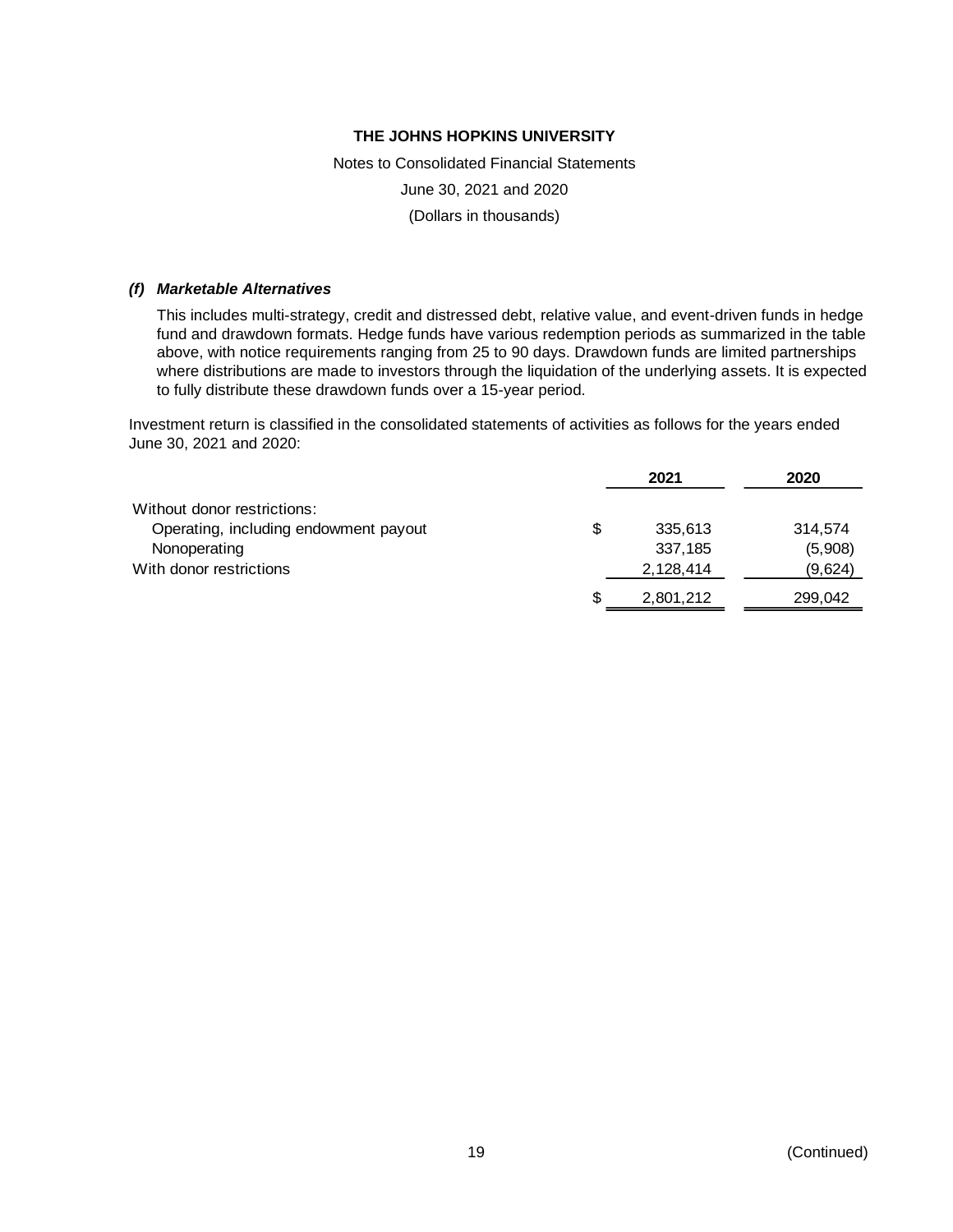Notes to Consolidated Financial Statements

June 30, 2021 and 2020

(Dollars in thousands)

#### **(6) Fair Value Measurements**

The following table presents investments that are measured at fair value on a recurring basis as of June 30, 2021:

|                                    | Fair value<br>as of<br>June 30, 2021 | Level 1   | Level <sub>2</sub> | Level 3 | <b>Funds at</b><br><b>NAV</b> |
|------------------------------------|--------------------------------------|-----------|--------------------|---------|-------------------------------|
| Operating investments:             |                                      |           |                    |         |                               |
| United States government and       |                                      |           |                    |         |                               |
| agency obligations                 | \$.<br>1,670,897                     | 1,670,897 |                    |         |                               |
| Debt securities                    | 414,558                              | 196,042   | 218,516            |         |                               |
| Total operating                    |                                      |           |                    |         |                               |
| investments                        | 2,085,455                            | 1,866,939 | 218,516            |         |                               |
| Investments, at fair value:        |                                      |           |                    |         |                               |
| Cash and cash equivalents          | 192,347                              | 192,347   |                    |         |                               |
| United States government and       |                                      |           |                    |         |                               |
| agency obligations                 | 537,110                              | 511,619   | 25,491             |         |                               |
| Debt securities                    | 24,802                               | 24,202    |                    | 600     |                               |
| <b>United States equities</b>      | 1,932,051                            | 945,398   | 1,726              | 340     | 984,587                       |
| International equities             | 847,510                              | 218,301   |                    |         | 629,209                       |
| Private equity and venture capital | 2,378,710                            | 2,647     |                    | 55,413  | 2,320,650                     |
| Real estate                        | 595,081                              | 23,846    |                    | 254,956 | 316,279                       |
| Natural resources                  | 510,518                              |           |                    | 34,081  | 476,437                       |
| Marketable alternatives            | 3,425,470                            |           |                    |         | 3,425,470                     |
| Total investments,                 |                                      |           |                    |         |                               |
| at fair value                      | 10,443,599                           | 1,918,360 | 27,217             | 345,390 | 8,152,632                     |
| Total investments                  | 12,529,054<br>S.                     | 3,785,299 | 245,733            | 345,390 | 8,152,632                     |

The following table presents investments that are measured at fair value on a recurring basis as of June 30, 2020:

|                                                        | Fair value<br>as of<br>June 30, 2020 | Level 1   | Level <sub>2</sub> | Level 3 | <b>Funds at</b><br><b>NAV</b> |
|--------------------------------------------------------|--------------------------------------|-----------|--------------------|---------|-------------------------------|
| Operating investments:<br>United States government and |                                      |           |                    |         |                               |
| agency obligations                                     | 1,410,682<br>S                       | 1,410,682 |                    |         |                               |
| Debt securities                                        | 409,736                              | 220,584   | 189,152            |         |                               |
| Total operating<br>investments                         | S<br>1,820,418                       | 1,631,266 | 189,152            |         |                               |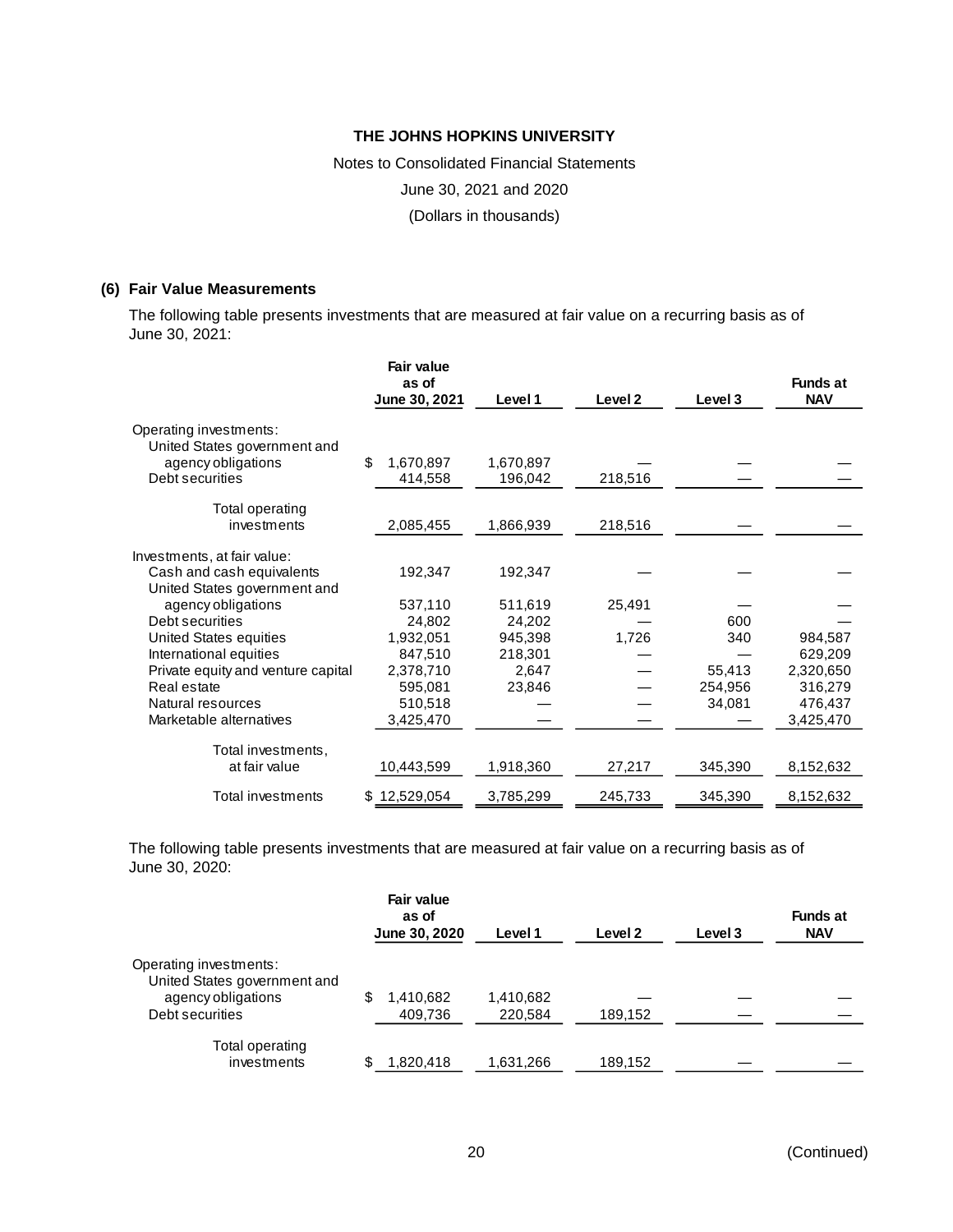Notes to Consolidated Financial Statements

June 30, 2021 and 2020

(Dollars in thousands)

|                                    | Fair value<br>as of<br>June 30, 2020 | Level 1   | Level 2 | Level 3 | <b>Funds at</b><br><b>NAV</b> |
|------------------------------------|--------------------------------------|-----------|---------|---------|-------------------------------|
| Investments, at fair value:        |                                      |           |         |         |                               |
| Cash and cash equivalents          | \$<br>142,438                        | 142,438   |         |         |                               |
|                                    |                                      |           |         |         |                               |
| United States government and       |                                      |           |         |         |                               |
| agency obligations                 | 398,938                              | 375,601   | 23,337  |         |                               |
| Debt securities                    | 22,035                               | 17.967    | 828     | 3,240   |                               |
| <b>United States equities</b>      | 1,381,650                            | 737,966   | 6       | 332     | 643,346                       |
| International equities             | 599,236                              | 148,727   |         |         | 450.509                       |
| Private equity and venture capital | 1,411,264                            |           | 20,990  | 43,732  | 1,346,542                     |
| Real estate                        | 556,008                              | 19,179    |         | 78,300  | 458,529                       |
| Natural resources                  | 421,382                              | 6,121     |         | 25,937  | 389,324                       |
| Marketable alternatives            | 2,710,777                            |           |         |         | 2,710,777                     |
| Total investments,                 |                                      |           |         |         |                               |
| at fair value                      | 7,643,728                            | 1,447,999 | 45,161  | 151,541 | 5,999,027                     |
| Total investments                  | 9,464,146<br>\$                      | 3,079,265 | 234,313 | 151,541 | 5,999,027                     |

The methods and assumptions used to estimate the fair value of investments are defined in note 1(f).

The following table presents the University's activity for Level 3 investments measured at fair value on a recurring basis for the years ended June 30, 2021 and 2020:

|                                  |                     |                  | Private<br>equity and |                |                      |           |
|----------------------------------|---------------------|------------------|-----------------------|----------------|----------------------|-----------|
|                                  | De bt<br>securities | U.S.<br>equities | venture<br>capital    | Real<br>estate | Natural<br>resources | Total     |
| Balance as of June 30, 2019      | \$<br>3,008         |                  | 42,977                | 78,300         | 38,295               | 162,580   |
| Transfers between levels         | 100                 |                  | (9,611)               |                |                      | (9,511)   |
| Net realized and unrealized loss | (10)                | (1)              | 645                   |                | (10, 765)            | (10, 131) |
| Sales and distributions          |                     |                  | (1,548)               |                | (1,593)              | (3, 141)  |
| Purchases and contributions      | 142                 | 333              | 11,269                |                |                      | 11,744    |
| Balance as of June 30, 2020      | 3,240               | 332              | 43.732                | 78,300         | 25,937               | 151,541   |
| Transfers between levels         |                     |                  | (9, 114)              | 179,256        |                      | 170,142   |
| Net realized and unrealized loss | 108                 |                  | 13,392                | (2,600)        | 8,458                | 19,358    |
| Sales and distributions          | (3,202)             |                  | (8,319)               |                | (993)                | (12, 514) |
| Purchases and contributions      | 454                 | 8                | 15,722                |                | 679                  | 16,863    |
| Balance as of June 30, 2021      | \$<br>600           | 340              | 55,413                | 254,956        | 34,081               | 345,390   |

For the year ended June 30, 2021 private equity assets totaling \$9,114 moved from Level 3 to Level 1 due to public market events. For the year ended June 30, 2020 private equity assets totaling \$7,392 and \$2,219 moved from Level 3 to Level 2 and NAV, respectively. Debt security assets moved from Level 2 to Level 3. Transfers resulted from changes in the inputs used to value the investments.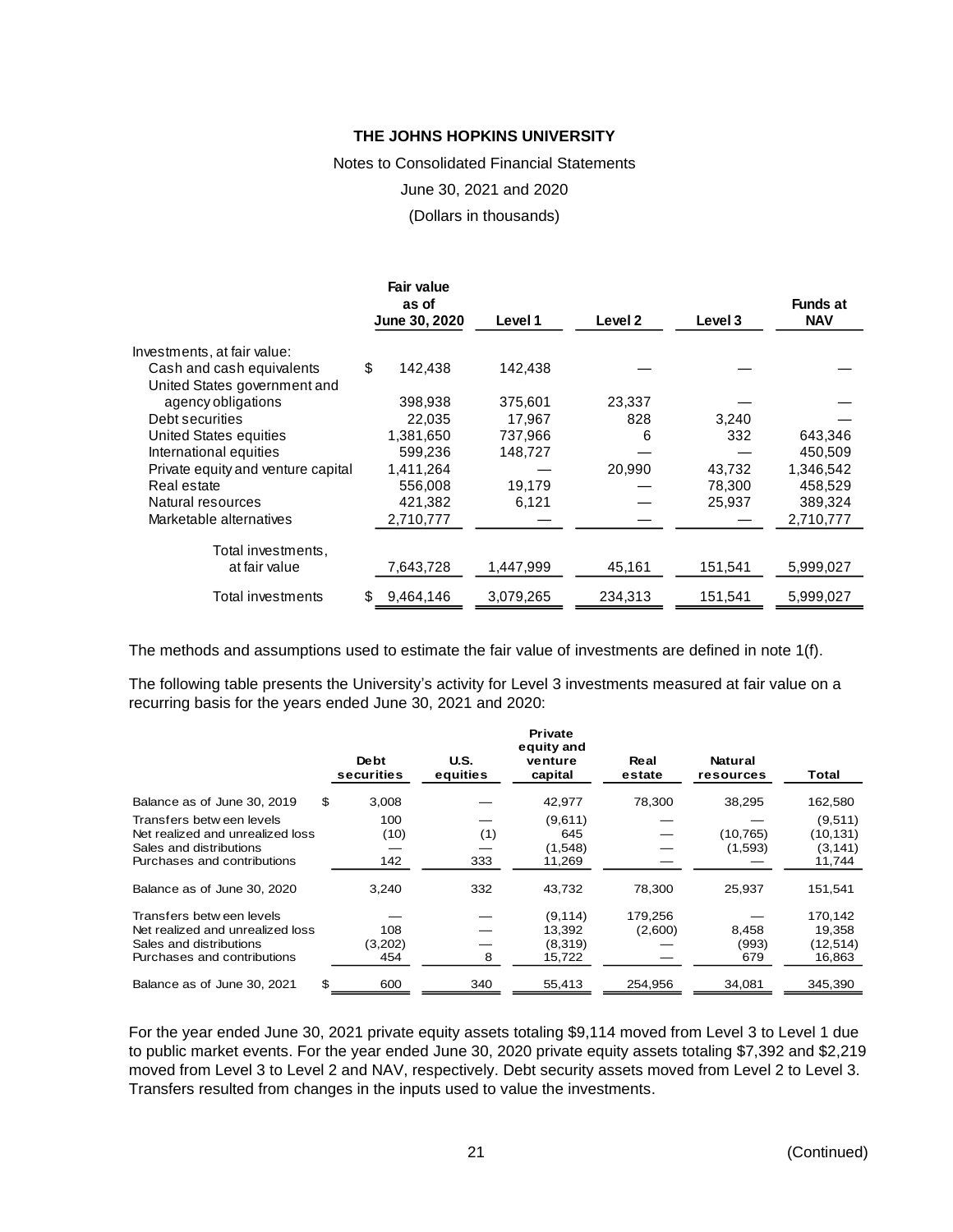Notes to Consolidated Financial Statements June 30, 2021 and 2020 (Dollars in thousands)

# **(7) Property and Equipment**

Property and equipment, net, are summarized as follows as of June 30, 2021 and 2020:

|                                      | 2021            | 2020      | Range of<br>useful lives |
|--------------------------------------|-----------------|-----------|--------------------------|
| Land                                 | \$<br>110,395   | 116,863   | N/A                      |
| Land improvements                    | 116,916         | 113,552   | 15 years                 |
| Buildings and leasehold improvements | 3,931,332       | 3,534,434 | $10-40$ years            |
| Equipment                            | 1,176,977       | 1,089,861 | $7-15$ years             |
| Capitalized software costs           | 135,570         | 131,055   | $3-10$ years             |
| Library collections                  | 381,555         | 364,193   | 25 years                 |
| Construction in progress             | 544,914         | 690,674   | N/A                      |
|                                      | 6.397.659       | 6,040,632 |                          |
| Less accumulated depreciation and    |                 |           |                          |
| amortization                         | 3,610,268       | 3,417,126 |                          |
|                                      | \$<br>2,787,391 | 2,623,506 |                          |

# **(8) Debt**

Debt is summarized as follows as of June 30, 2021 and 2020:

|                                             |    | 2021      | 2020      |
|---------------------------------------------|----|-----------|-----------|
| Bonds payable, net                          | \$ | 1,123,121 | 1,132,209 |
| Notes payable - taxable                     |    | 268,511   | 271,232   |
| Commercial paper revenue notes - tax-exempt |    |           | 67,169    |
| Commercial paper revenue notes - taxable    |    | 70,000    | 114,000   |
| Line of credit advances                     |    |           | 100,000   |
| Finance lease obligations (note 15)         |    | 54,391    | 58,912    |
|                                             | S. | 1,516,023 | 1,743,522 |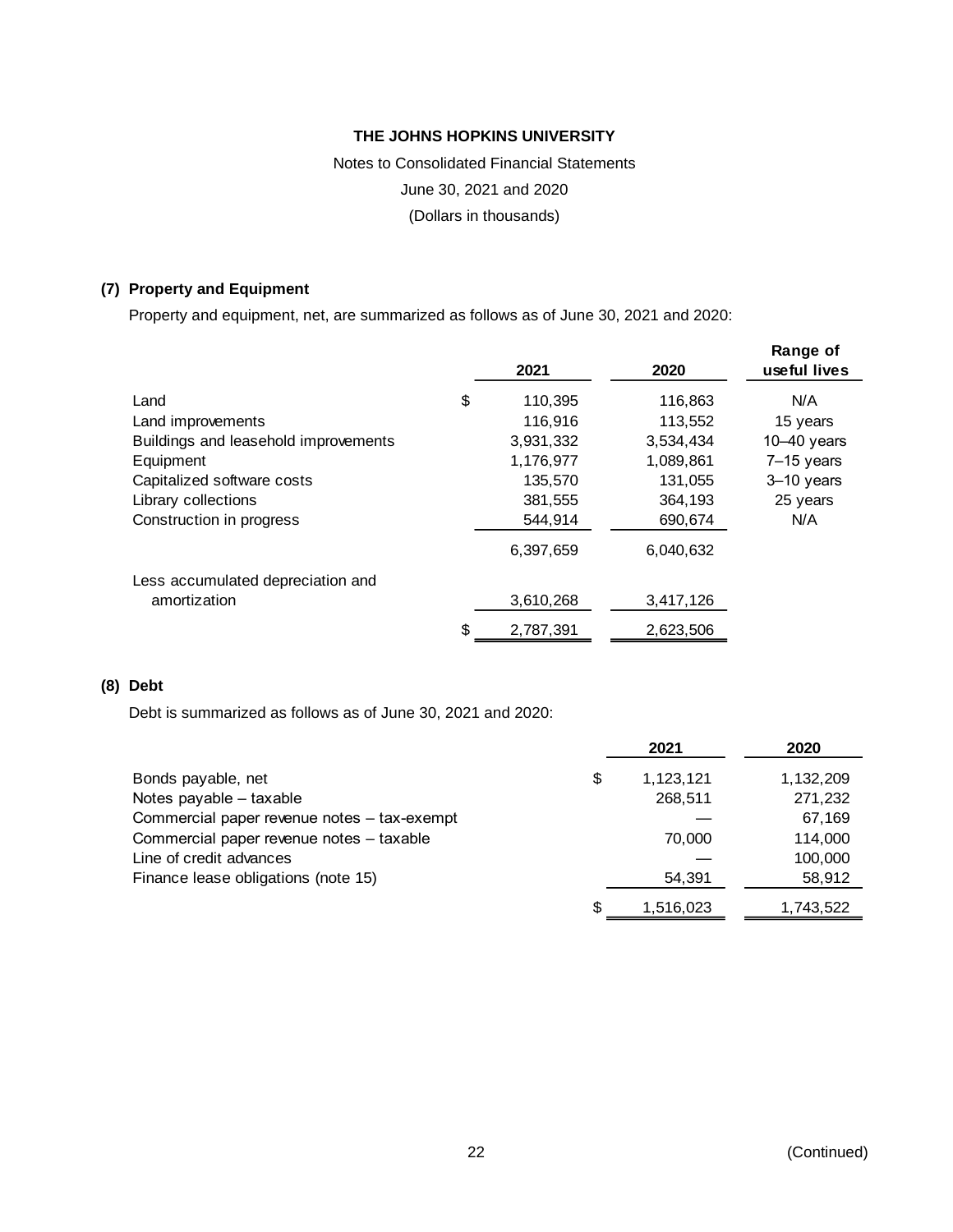Notes to Consolidated Financial Statements

June 30, 2021 and 2020

(Dollars in thousands)

#### *(a) Bonds Payable*

Bonds payable were 1) issued by the Maryland Health and Higher Educational Facilities Authority (MHHEFA) or 2) taxable bonds issued directly, and consist of the following as of June 30, 2021 and 2020:

|                                                              | 2021      | 2020      |
|--------------------------------------------------------------|-----------|-----------|
| Revenue Bonds Series 2005A, variable effective rate (0.03%), |           |           |
| \$<br>due July 2036                                          | 69,265    | 69,265    |
| Taxable Bonds 2013 Series A, 4.08%, due July 2053            | 355,000   | 355,000   |
| Revenue Bonds Series 2013B, 4.25% to 5.00%, due              |           |           |
| <b>July 2041</b>                                             | 82.440    | 91.030    |
| Taxable Bonds 2015 Series A, 3.75%, due July 2045            | 150,000   | 150,000   |
| Taxable Bonds 2020 Series A, 1.97% to 2.81%, due             |           |           |
| January 2060                                                 | 470,000   | 470,000   |
| Subtotal                                                     | 1,126,705 | 1,135,295 |
| Premium and discount, net                                    | 1,735     | 2,417     |
| Debt issuance cost, net                                      | (5, 319)  | (5,503)   |
| S                                                            | 1,123,121 | 1,132,209 |

The bonds payable outstanding as of June 30, 2021 and 2020 are unsecured general obligations of the University. The loan agreements generally provide for semiannual payments of interest.

In March 2020, the University issued \$470,000 of 2020 Series A fixed rate bonds. The 2020 Series A Bonds are subject to redemption prior to final maturity. The Bonds provide for a \$100,000 principal repayment in 2030 and annual payments of \$92,500 in 2057 through 2060. Proceeds from the 2020 Series A were used 1) to refund all of the outstanding Revenue Bonds Series 2012A, 2) for financing and refinancing of certain capital projects, and 3) to pay costs of issuance of the Bonds. As a result of this refunding, the University recognized a loss of \$966 in fiscal 2020, which includes the write-off of unamortized original issue premium and bond issuance costs associated with the Series 2012A Bonds.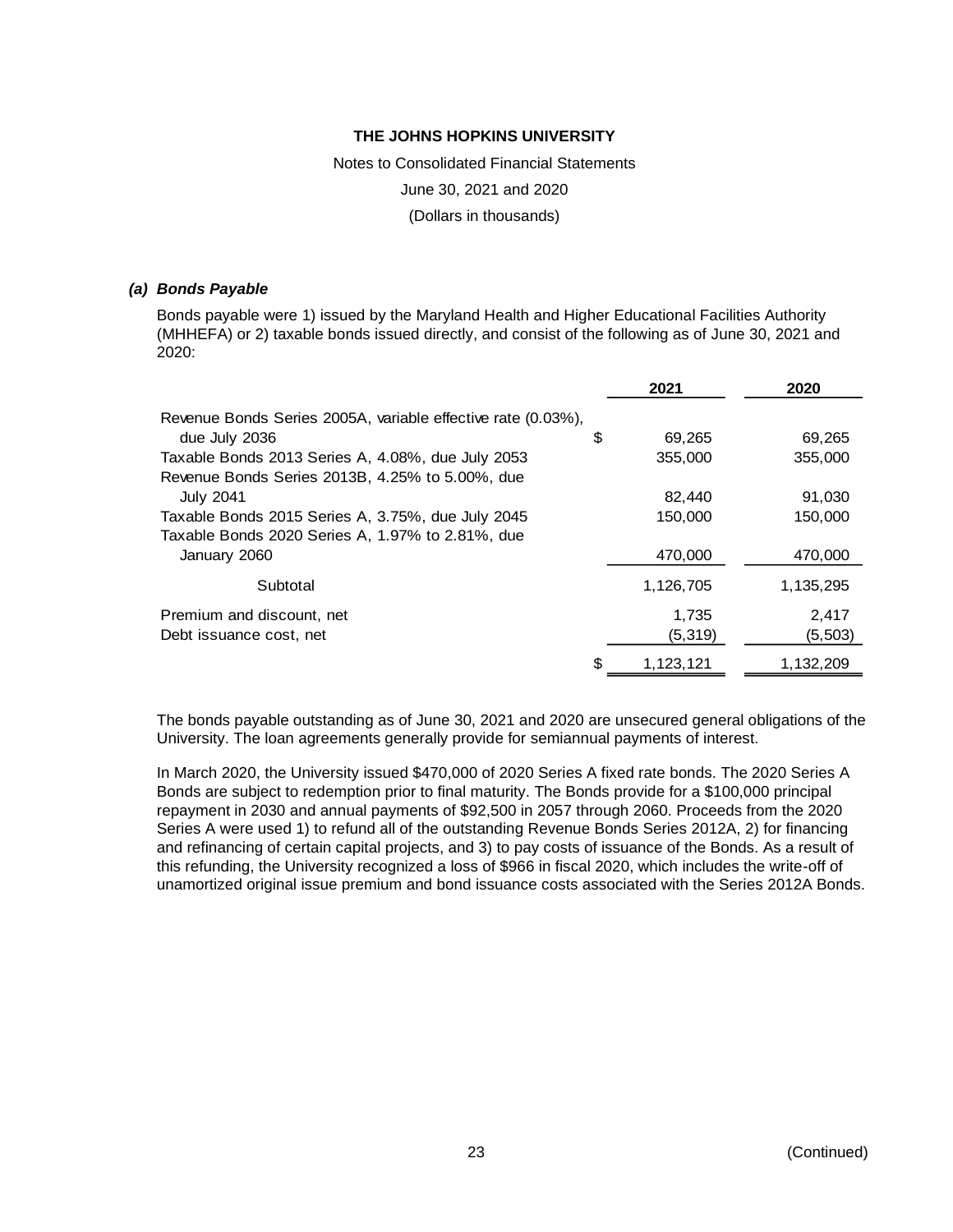# Notes to Consolidated Financial Statements

June 30, 2021 and 2020

(Dollars in thousands)

#### *(b) Notes Payable – Taxable*

Notes payable – taxable consist of the following as of June 30, 2021 and 2020:

|                                      | 2021    | 2020    |
|--------------------------------------|---------|---------|
| \$<br>Note, 2.74%, due November 2023 | 25,000  | 25,000  |
| Note, 2.89%, due November 2024       | 22,000  | 23,030  |
| Note, 2.90%, due November 2024       | 22,456  | 23,202  |
| Note, 2.94%, due November 2027       | 25,000  | 25,000  |
| Note, 3.83%, due October 2028        | 25,000  | 25,000  |
| Note, 3.92%, due November 2028       | 49,055  | 50,000  |
| Notes, 4.16%, due May 2048           | 50,000  | 50,000  |
| Note, 4.50%, due November 2049       | 50,000  | 50,000  |
| \$                                   | 268,511 | 271,232 |

The notes due November 2023 through November 2049 are unsecured general obligations of the University.

#### *(c) Commercial Paper*

Under the commercial paper program, the University may have commercial paper outstanding of up to \$400,000. The notes are unsecured, bear interest at rates that are fixed at the date of issue and may have maturities up to 270 days from the date of issue. The taxable notes outstanding as of June 30, 2021 bear interest at a weighted average rate of 0.16%.

The tax-exempt commercial paper revenue notes were issued by MHHEFA to finance and refinance the costs of qualified assets. The tax-exempt revenue notes were refinanced with taxable commercial paper in March 2021.

#### *(d) Other Credit Agreements*

The University maintains standby liquidity and line of credit agreements with several commercial banks as follows:

| Amount        | <b>Maturity</b>   | <b>Purpose</b>              |
|---------------|-------------------|-----------------------------|
| \$<br>100,000 | <b>March 2022</b> | Revolving line of credit    |
| 100,000       | September 2021    | Standby liquidity agreement |
| 100,000       | September 2023    | Standby liquidity agreement |
| 50,000        | December 2025     | Standby liquidity agreement |
| 50,000        | <b>July 2022</b>  | Line of credit              |
| 100,000       | <b>March 2023</b> | Line of credit              |
| 50,000        | September 2023    | Line of credit              |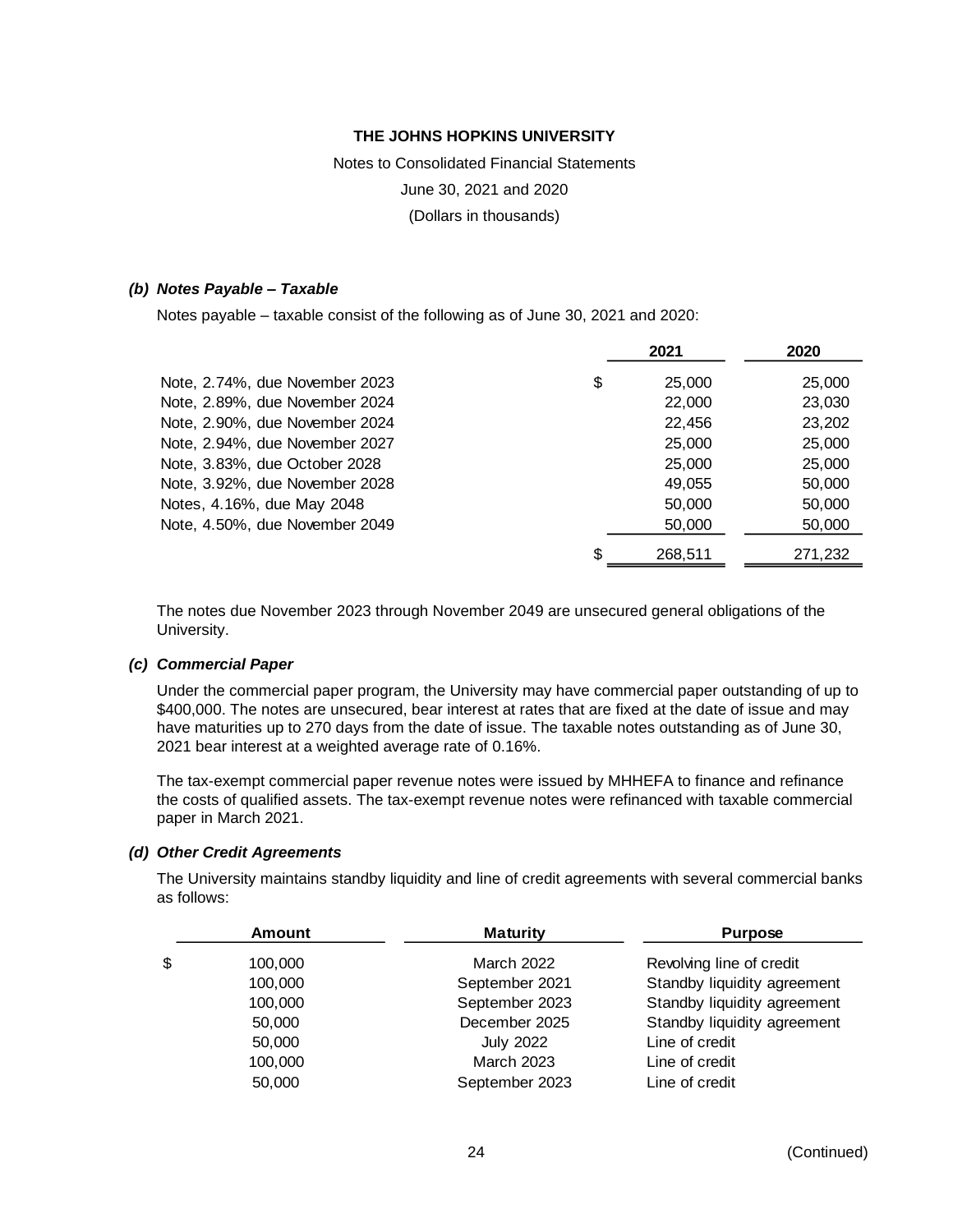Notes to Consolidated Financial Statements June 30, 2021 and 2020 (Dollars in thousands)

The University may borrow up to \$100,000 under a revolving line of credit designated for working capital purposes at APL. Advances under the revolving line of credit are unsecured, due on demand, and bear interest at a rate that varies based on certain market indices. There were no borrowings on the revolving line of credit as of June 30, 2021 and 2020.

To support liquidity under the bond and commercial paper revenue notes programs, the University has three standby liquidity agreements with commercial banks. These agreements are intended to enable the University to fund the purchase of variable rate demand bonds, in the event they are unable to be tendered and not remarketed, and to pay the maturing principal of and interest on commercial paper notes in the event they cannot be remarketed. Advances under these agreements are unsecured, bear interest at a rate that varies based on certain market indices, and are due by the stated expiration date unless extended by a term loan. There were no borrowings under any of the University's standby credit facilities during fiscal 2021 and 2020.

Advances aggregating \$100,000 were drawn on the three lines of credit for liquidity purposes in June 2020 and repaid in March 2021.

## *(e) Interest Rate Swap Agreements*

Under interest rate swap agreements, the University and the counterparties agree to exchange the difference between fixed rate and variable rate interest amounts calculated by reference to specified notional principal amounts during the agreement period. Notional principal amounts are used to express the volume of these transactions, but the cash requirements and amounts subject to credit risk are substantially less.

The following table summarizes the general terms of the University's fixed payor swap agreements as of June 30, 2021:

| <b>Effective date</b> | <b>Notional</b><br>amount | Termination<br>date | Interest<br>rate paid | Interest<br>rate received                             |
|-----------------------|---------------------------|---------------------|-----------------------|-------------------------------------------------------|
| June 2005             | \$<br>69,265              | <b>July 2036</b>    | 3.87%                 | SIFMA, 0.03% as<br>of June 30, 2021                   |
| <b>July 2007</b>      | 5,965                     | <b>July 2027</b>    | 3.45                  | 67% of 1-month<br>LIBOR, 0.06% as<br>of June 30, 2021 |
| Total                 | \$<br>75,230              |                     |                       |                                                       |

Parties to interest rate swap agreements are subject to market risk for changes in interest rates and risk of credit loss in the event of nonperformance by the counterparty.

The fair value of each swap is the estimated amount the University would receive or pay to terminate the swap agreement at the reporting date considering current interest rates and creditworthiness of the swap counterparties. A swap with a 3.43% paid fixed interest rate and a notional amount of \$14,130 as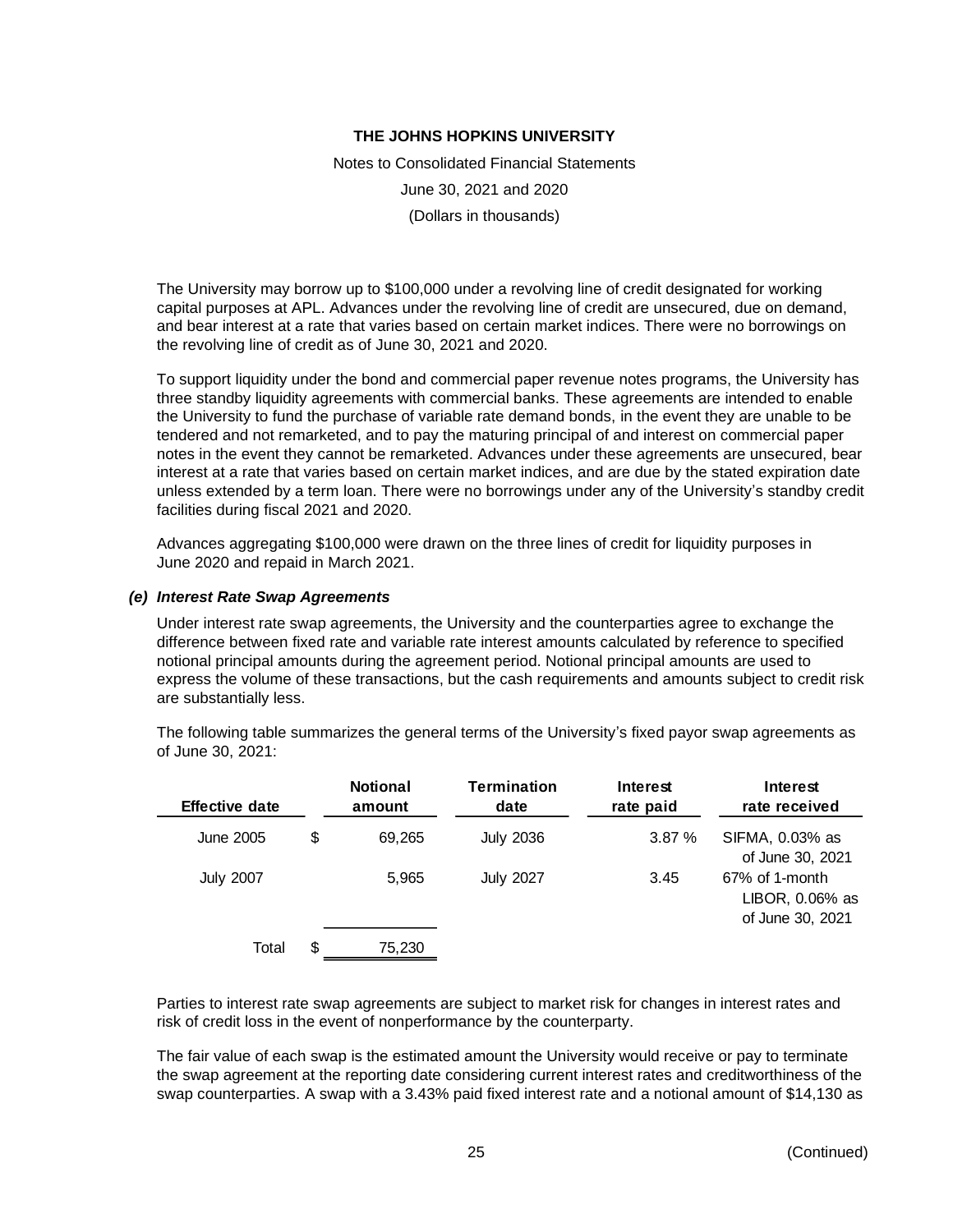Notes to Consolidated Financial Statements June 30, 2021 and 2020 (Dollars in thousands)

of June 30, 2020 matured in July 2020. The aggregate fair value of the University's interest rate swap agreements as of June 30, 2021 and 2020 was a liability of \$25,415 and \$34,889, respectively, excluding accrued interest for the swap due July 2036, and is reported as other long-term liabilities. Changes in the fair value of the interest rate swap agreements are reported as nonoperating activities. The change in fair value was a gain of \$9,474 and a loss of \$10,918 in fiscal 2021 and 2020, respectively.

The University is required to post collateral under these agreements when certain thresholds are exceeded. As of June 30, 2021 and 2020, the required collateral was \$800 and \$9,900, respectively, which is included in cash and cash equivalents.

## *(f) Annual Principal Payments*

The following table summarizes the aggregate annual maturities of bonds payable, notes payable, as well as taxable commercial paper, for the five fiscal years subsequent to June 30, 2021:

| Fiscal year | <b>Bonds</b><br>payable | <b>Notes</b><br>payable | <b>Commercial</b><br>paper notes | Total     |
|-------------|-------------------------|-------------------------|----------------------------------|-----------|
| 2022        | \$<br>8,595             | 2,763                   |                                  | 11,358    |
| 2023        | 8,595                   | 3,823                   |                                  | 12,418    |
| 2024        |                         | 30,567                  |                                  | 30,567    |
| 2025        |                         | 43,093                  |                                  | 43,093    |
| 2026        |                         | 4,280                   |                                  | 4,280     |
| Thereafter  | 1,109,515               | 183,985                 | 70,000                           | 1,363,500 |
|             | \$<br>1,126,705         | 268,511                 | 70,000                           | 1,465,216 |

Due to requirements to pay the trustee in advance of the payment due date, scheduled maturities in the table above are reflected in the fiscal year that they will be paid to the trustee.

#### *(g) Interest Costs*

Total interest costs incurred and paid were \$54,431 in 2021 and \$51,631 in 2020, of which \$7,775 in 2021 and \$5,610 in 2020 were capitalized.

## **(9) Net Assets**

Net assets without donor restrictions consists of the following as of June 30, 2021 and 2020:

|                             |   | 2021      | 2020      |
|-----------------------------|---|-----------|-----------|
| Net investment in plant     | S | 1,271,368 | 1,093,984 |
| Board designated endowments |   | 1,326,013 | 969,640   |
| Undesignated                |   | 1,300,102 | 970,306   |
|                             | S | 3,897,483 | 3,033,930 |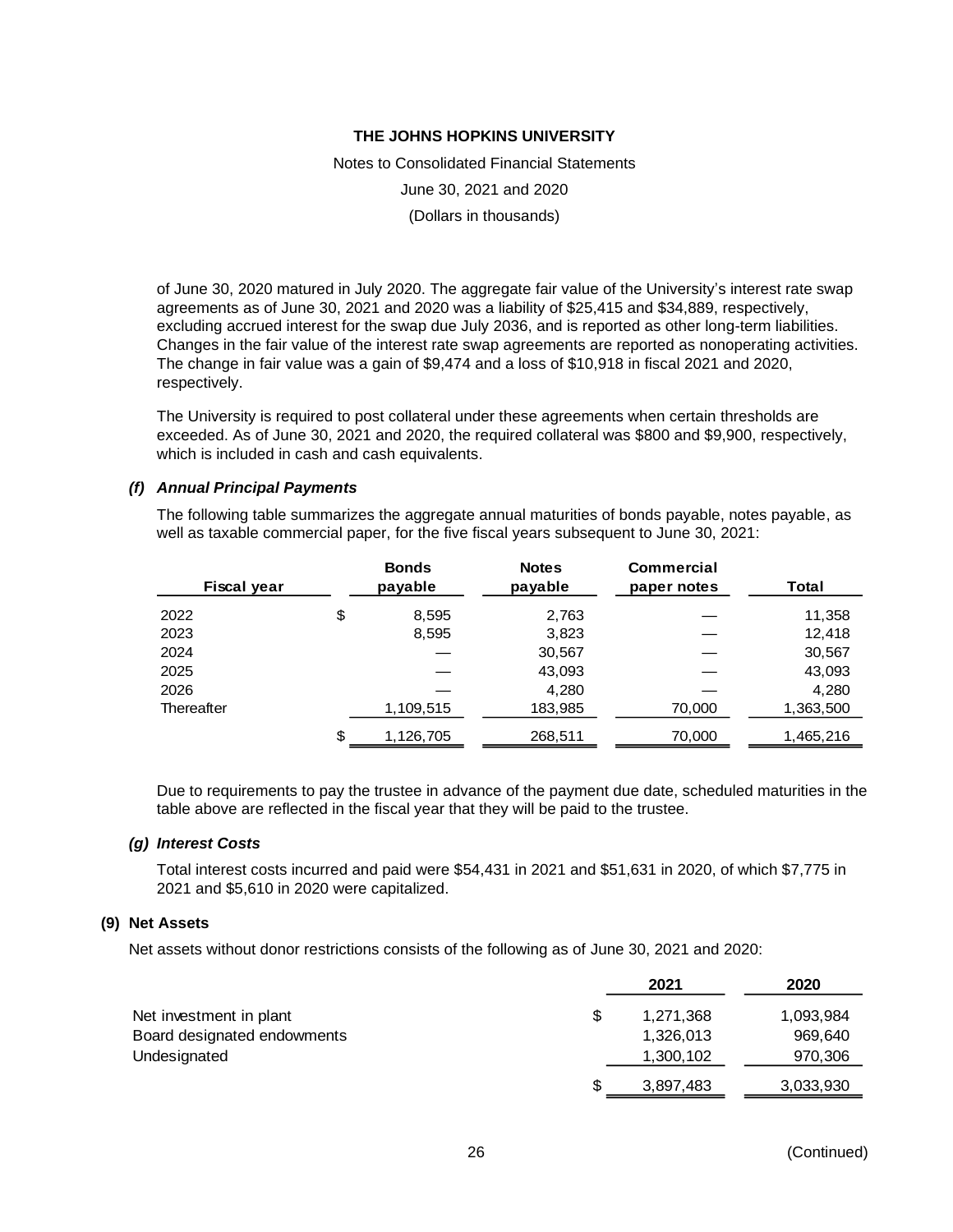Notes to Consolidated Financial Statements

June 30, 2021 and 2020

(Dollars in thousands)

Net assets with donor restrictions consists of the following as of June 30, 2021 and 2020:

|                                                           | 2021            | 2020      |
|-----------------------------------------------------------|-----------------|-----------|
| Donor-restricted endowment funds                          | \$<br>7,989,266 | 5,780,452 |
| Contributions receivable for endowment                    | 66,095          | 70,083    |
| Contributions receivable for operating                    | 186,147         | 154,129   |
| Contributions restricted for facilities                   | 667,087         | 530,077   |
| Land subject to time and purpose restrictions             | 27,700          | 26,300    |
| Perpetual trusts for scholarship and program support      | 81,652          | 64,838    |
| Other contributions, including annuities and other trusts | 612,806         | 441,025   |
|                                                           | \$<br>9,630,753 | 7,066,904 |

Other contributions, including annuities and other trusts are restricted for faculty support, research, and program support.

#### **(10) University Endowment**

The University's endowment consists of approximately 4,500 individual funds established for a variety of purposes and includes both donor-restricted endowment funds and funds designated by the Board of Trustees to function as endowments. Net assets associated with endowment funds are classified and reported based on the existence or absence of donor-imposed restrictions.

The Board of Trustees of the University has interpreted the Maryland enacted version of Uniform Prudent Management of Institutional Funds Act (UPMIFA) as allowing the University to appropriate for expenditure or accumulate so much of an endowment fund as the University determines is prudent for the uses, benefits, purposes, and duration for which the endowment fund is established, subject to the intent of the donor as expressed in the gift instrument.

The Board of Trustees of the University manages and invests the individual endowment funds in the exercise of ordinary business care and prudence under facts and circumstances and considering the purposes, factors, and other requirements of UPMIFA. The University classifies as net assets with donor restrictions (a) the original value of gifts donated, which are donated to the endowment, (b) the original value of subsequent gifts to the endowment, and (c) accumulations to the endowment, which are not expendable on a current basis in accordance with the directions of the applicable donor gift instrument at the time the accumulation is added to the fund. At times, the fair value of individual donor restricted endowment funds may be in an underwater position (fall below historical book value) and are reported in net assets with donor restrictions. With respect to underwater endowments, the spending occurs only to the extent that the fair value of the endowment fund is 75% of historical book value.

The University has adopted investment policies for its endowment, including board-designated funds, which attempt to provide a predictable stream of funding in support of the operating budget, while seeking to preserve the real value of the endowment assets over time. The University relies on a total return strategy under which investment returns are achieved through both appreciation (realized and unrealized) and yield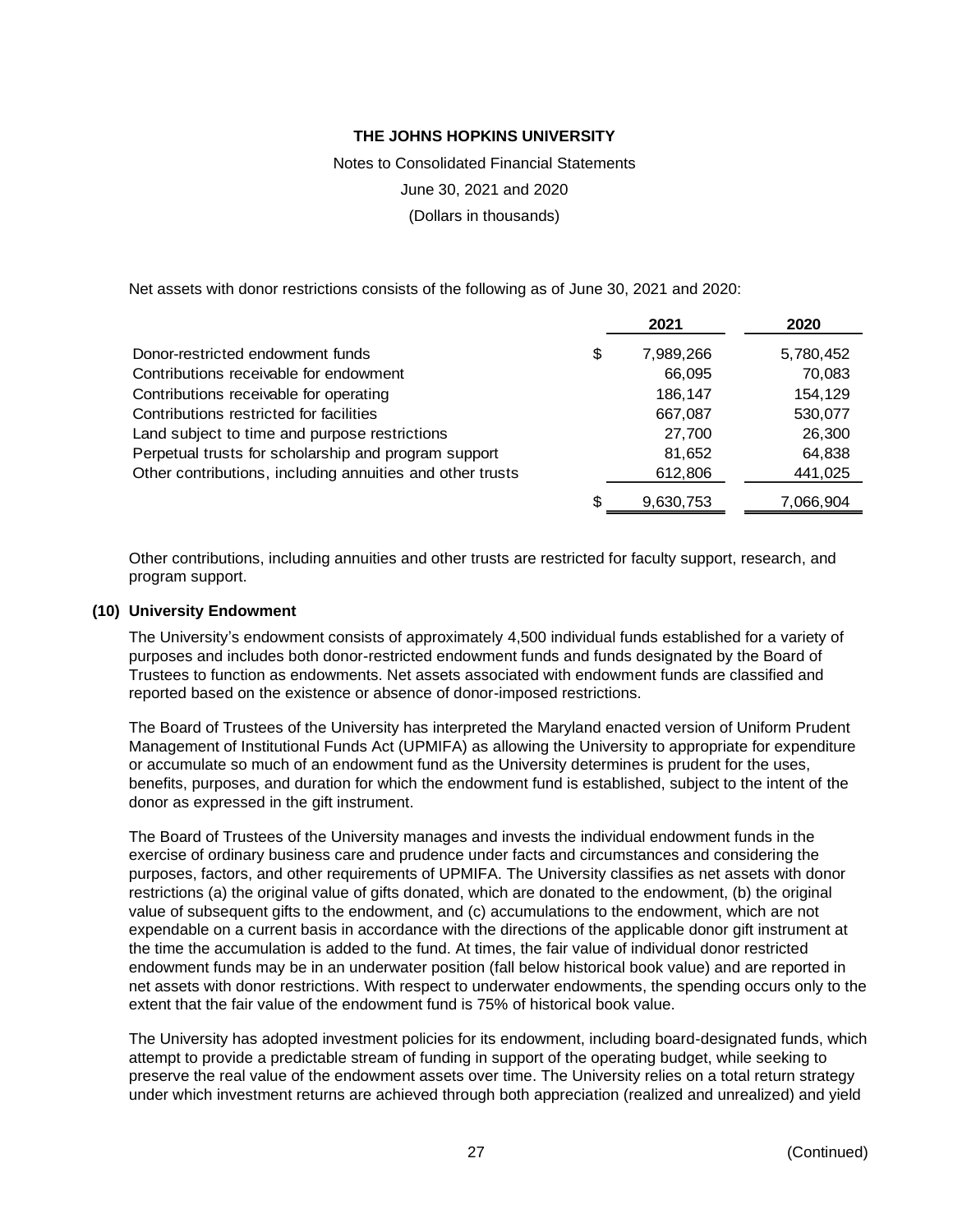Notes to Consolidated Financial Statements June 30, 2021 and 2020 (Dollars in thousands)

(interest and dividends). Investments are diversified by asset class, as well as by investment manager and style, with a focus on achieving long-term return objectives within prudent risk constraints.

Subject to the intent of the donor, the Board of Trustees appropriates for expenditure or accumulates funds in the endowments in the exercise of ordinary business care and prudence under the facts and circumstances and considering the purposes, factors, and other requirements of UPMIFA. The annual appropriation is determined in the context of the University's spending rate policy. The current policy, which is based on a long-term investment return assumption as well as an estimated inflation factor, targets the appropriation to be in a range of 4.5% to 5.5% of the prior three years' average value of the endowment.

Endowment net assets consist of the following as of June 30, 2021:

|    | restrictions | With donor<br>restrictions | Total     |
|----|--------------|----------------------------|-----------|
|    |              |                            |           |
|    |              |                            |           |
| \$ |              | 5,209,616                  | 5,209,616 |
|    |              | 2,779,650                  | 2,779,650 |
|    | 1,326,013    |                            | 1,326,013 |
| S  | 1,326,013    | 7,989,266                  | 9,315,279 |
|    |              | <b>Without donor</b>       |           |

Endowment net assets consist of the following as of June 30, 2020:

|                              |    | <b>Without donor</b><br>restrictions | <b>With donor</b><br>restrictions | Total     |
|------------------------------|----|--------------------------------------|-----------------------------------|-----------|
| Investments by type of fund: |    |                                      |                                   |           |
| Donor-restricted endowments: |    |                                      |                                   |           |
| Historical gift value        | \$ |                                      | 5,039,142                         | 5,039,142 |
| Appreciation                 |    |                                      | 741.310                           | 741,310   |
| Board-designated endowments  |    | 969,640                              |                                   | 969,640   |
| Total endowment net assets   | S  | 969,640                              | 5,780,452                         | 6,750,092 |

As of June 30, 2021, there were no donor-restricted endowments underwater. As of June 30, 2020, donor-restricted endowments with an original gift value of \$2,537,444 were underwater by \$19,683. These deficits resulted from unfavorable market fluctuations that occurred shortly after the investment of newly established endowments and authorized appropriation that was deemed prudent.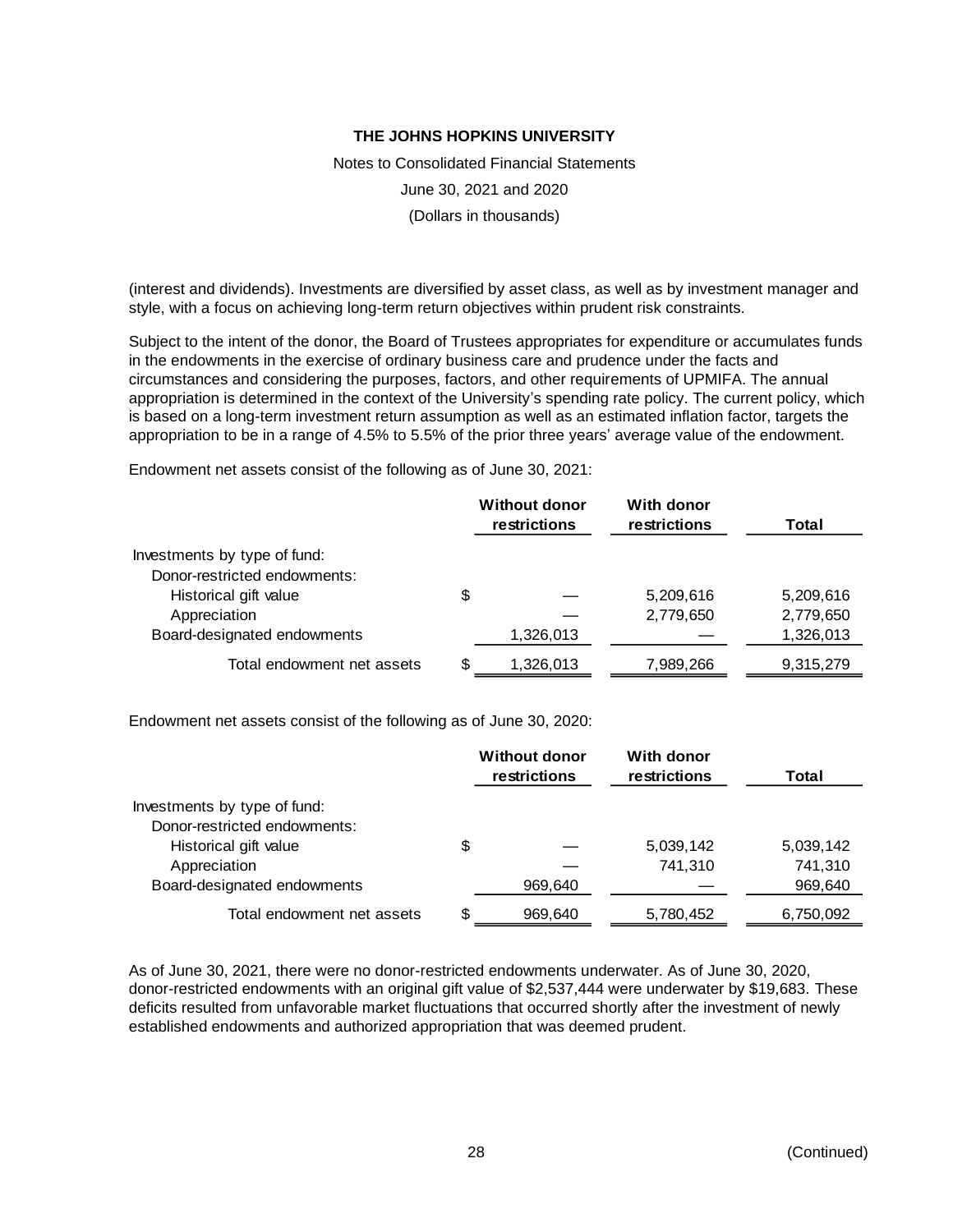Notes to Consolidated Financial Statements June 30, 2021 and 2020 (Dollars in thousands)

Changes in endowment net assets for the years ended June 30, 2021 and 2020 are as follows:

|                                     | <b>Without donor</b><br>restrictions | <b>With donor</b><br>restrictions | Total     |
|-------------------------------------|--------------------------------------|-----------------------------------|-----------|
| Endowment net assets, June 30, 2019 | \$<br>973,320                        | 5,302,619                         | 6,275,939 |
| Investment return                   | 28.197                               | 196,235                           | 224,432   |
| Contributions and designations      | 13,788                               | 560,245                           | 574,033   |
| Appropriation for expenditure       | (45,665)                             | (278,647)                         | (324,312) |
| Endowment net assets, June 30, 2020 | 969.640                              | 5,780,452                         | 6,750,092 |
| Investment return                   | 365,314                              | 2,328,256                         | 2,693,570 |
| Contributions and designations      | 40.121                               | 176,151                           | 216,272   |
| Appropriation for expenditure       | (49,062)                             | (295,593)                         | (344,655) |
| Endowment net assets, June 30, 2021 | \$<br>1,326,013                      | 7,989,266                         | 9,315,279 |

Appropriation for expenditure with donor restrictions for the years ended June 30, 2021 and 2020 includes \$45,614 and \$67,904, respectively, not used in current year operations but is intended for future use.

Endowments are to be utilized for the following purposes as of June 30, 2021:

|                     | <b>Without donor</b><br>restrictions | With donor<br>restrictions | Total     |
|---------------------|--------------------------------------|----------------------------|-----------|
| Faculty support     | \$<br>388,507                        | 2,896,835                  | 3,285,342 |
| Scholarship support | 222,720                              | 3,657,018                  | 3,879,738 |
| Program support     | 538,866                              | 687.977                    | 1,226,843 |
| Research            | 175,920                              | 747,436                    | 923,356   |
|                     | \$<br>1,326,013                      | 7,989,266                  | 9,315,279 |

Endowments are to be utilized for the following purposes as of June 30, 2020:

|                     | <b>Without donor</b><br>restrictions | <b>With donor</b><br>restrictions | Total     |
|---------------------|--------------------------------------|-----------------------------------|-----------|
| Faculty support     | \$<br>291.530                        | 2,118,623                         | 2,410,153 |
| Scholarship support | 167.025                              | 2,639,849                         | 2,806,874 |
| Program support     | 393,218                              | 469,721                           | 862,939   |
| Research            | 117,867                              | 552,259                           | 670,126   |
|                     | \$<br>969.640                        | 5,780,452                         | 6,750,092 |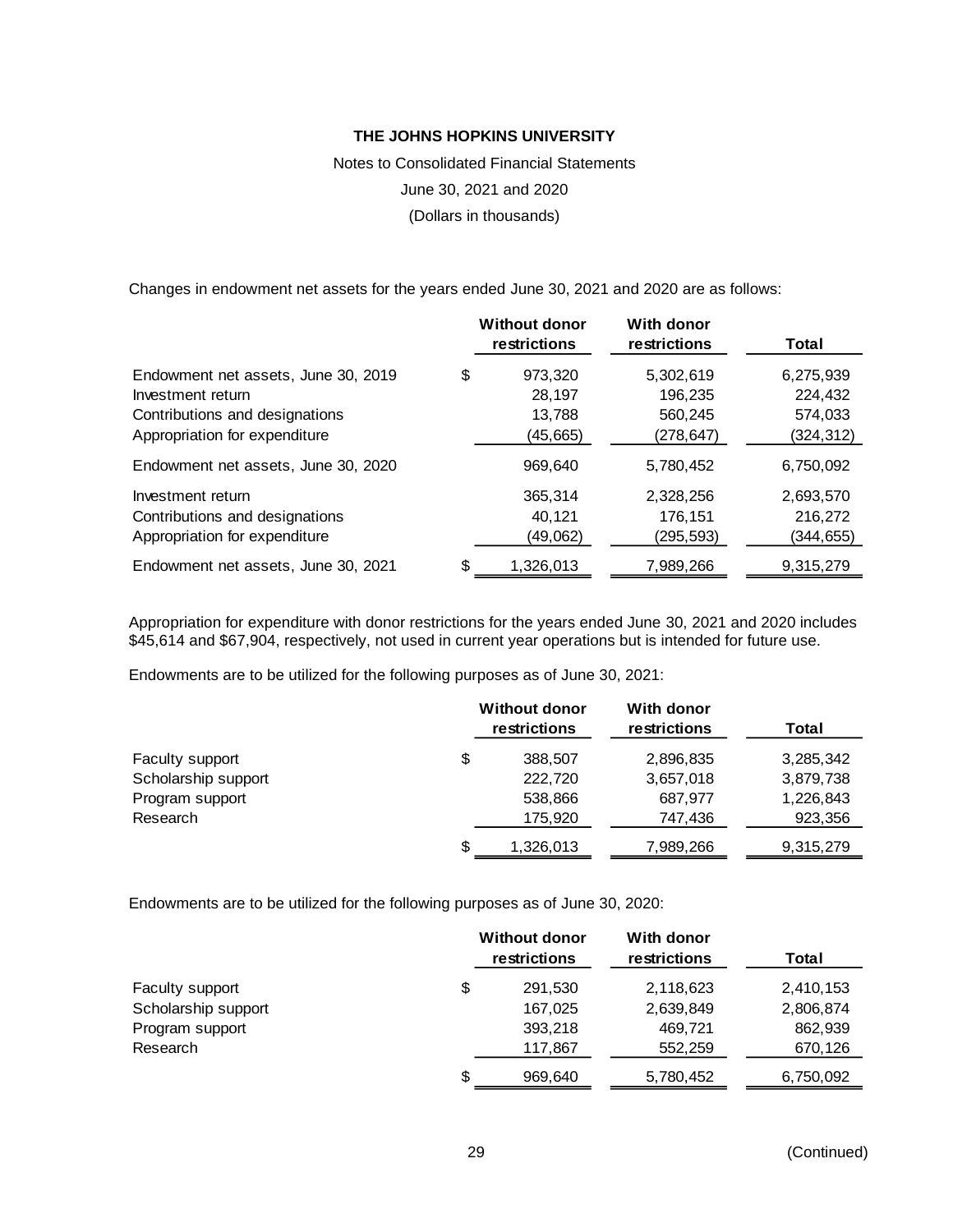Notes to Consolidated Financial Statements

June 30, 2021 and 2020

(Dollars in thousands)

#### **(11) Affiliated Institutions**

Reimbursements from affiliated institutions consist of the following for the years ended June 30, 2021 and 2020:

|                                       |     | 2021    | 2020    |
|---------------------------------------|-----|---------|---------|
| Johns Hopkins Health System           | \$  | 42.757  | 50,210  |
| Johns Hopkins Hospital                |     | 328,014 | 357,808 |
| Johns Hopkins Bayview Medical Center  |     | 89.995  | 84.370  |
| Other Johns Hopkins entities          |     | 140,655 | 131,746 |
| Other affiliated medical institutions |     | 21.843  | 32,784  |
|                                       | \$. | 623.264 | 656,918 |

## *(a) The Johns Hopkins Health System (JHHS)*

JHHS is incorporated and governed separately from the University and is the parent entity of an academically based health system, which includes the Hospital, Johns Hopkins Bayview Medical Center, Howard County General Hospital, Suburban Hospital, Sibley Memorial Hospital, All Children's Hospital, and other related organizations. The University and JHHS have established a Board of Johns Hopkins Medicine (JHM) to direct, integrate, and coordinate the clinical activities of the two organizations. JHM does not have the authority to incur debt or issue guarantees and its annual budgets require the approval of the Boards of Trustees of both the University and JHHS.

Reimbursements from JHHS relate primarily to contractual services for clinical and nonclinical operations.

In fiscal 2021, JHHS provided an unconditional pledge of \$66,000 to support the recruitment of clinical faculty at the School of Medicine, which was reported in the consolidated statement of activities as contributions in changes in net assets with donor restrictions.

#### *(b) The Hospital*

The Hospital is a member of JHHS and serves as the primary teaching facility of the University's School of Medicine. Because of the closely related nature of their operations, the University and the Hospital share facilities and provide services to each other to fulfill their purposes more effectively. The sharing of facilities and services is negotiated annually and set forth in a Joint Administrative Agreement (JAA). Charges to the Hospital under the JAA, related primarily to the provision of professional medical services from the University, aggregated \$249,894 in fiscal 2021 and \$238,466 in fiscal 2020. Charges to the University under the JAA, related primarily to contractual services, aggregated \$49,523 in fiscal 2021 and \$49,443 in fiscal 2020, and are included in operating expenses in the consolidated statements of activities.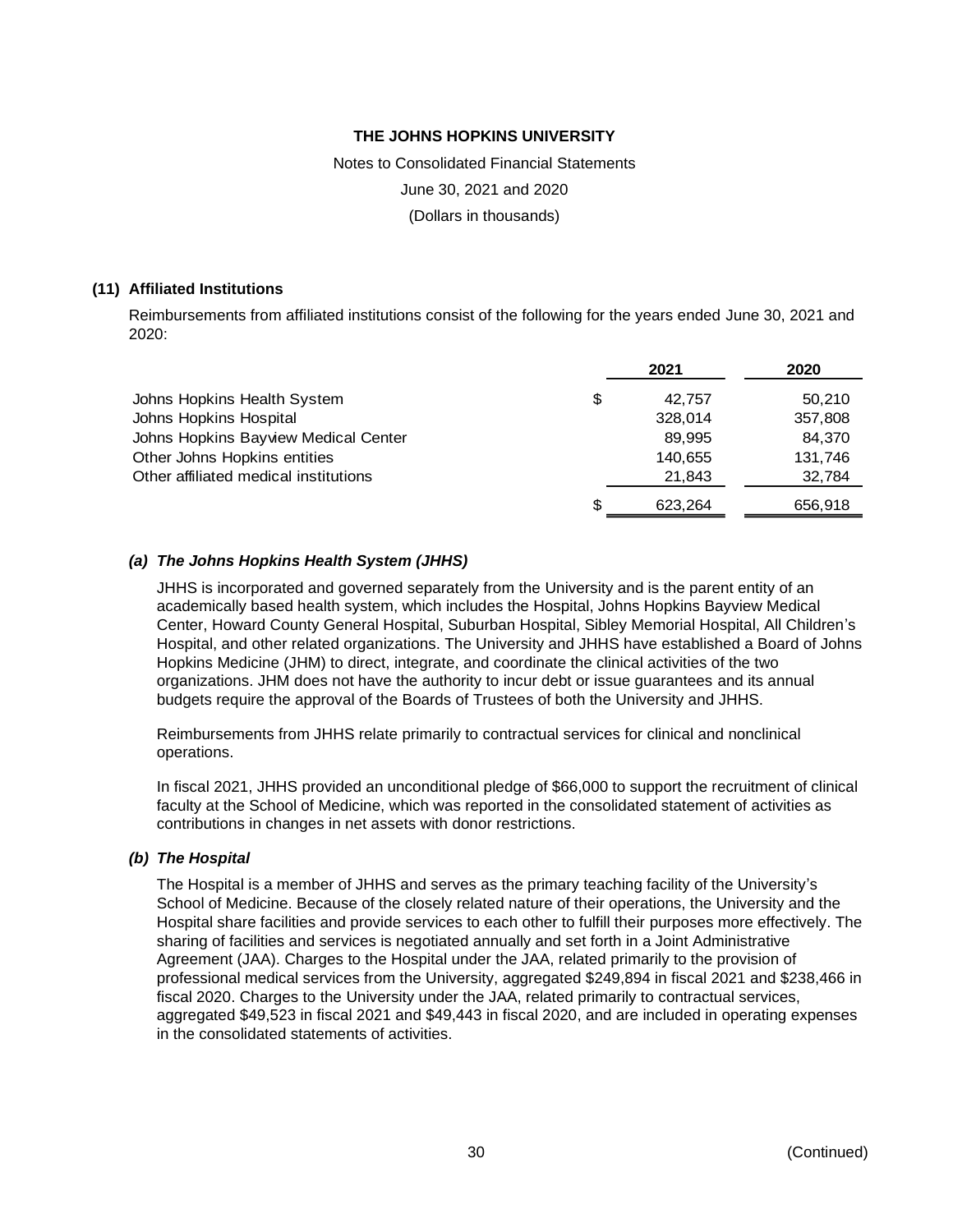Notes to Consolidated Financial Statements June 30, 2021 and 2020 (Dollars in thousands)

# *(c) Johns Hopkins Bayview Medical Center (JHBMC)*

JHBMC is a community-based teaching hospital and long-term care facility. The University and JHBMC also share facilities and provide services to each other and negotiate the costs annually under a JAA. Charges to JHBMC under the JAA, related primarily to the provision of professional medical services from the University, aggregated \$81,321 in fiscal 2021 and \$78,550 in fiscal 2020.

# *(d) The Johns Hopkins Hospital Endowment Fund Incorporated (JHHEFI)*

In July 2007, the University and JHHEFI entered into an agreement whereby JHHEFI transferred approximately \$381,000 to the University to invest in the University's Endowment Investment Pool (EIP) and have the University manage these assets on JHHEFI's behalf. The funds were invested with other University assets in the University's name and title, and in accordance with the University's EIP investment policies and objectives. JHHEFI receives payouts as determined by their Board of Trustees and may terminate the agreement upon 180 days' written notice with liquidations to be made over a three-year period as specified in the agreement. The assets are included in investments in the consolidated balance sheets, and a corresponding liability of \$661,513 and \$496,651 is included in endowment and similar funds held for others as of June 30, 2021 and 2020, respectively. The corresponding liability has a fair value measurement of Level 3. JHHEFI's assets represent approximately 9.4% of the combined investment pool of \$7,051,858 as of June 30, 2021.

#### *(e) Jointly Owned Entities*

As of June 30, 2021 and 2020, the University and JHHS and its affiliates jointly own several entities that are accounted for on the equity method. The University's aggregate investments in and advances to these joint ventures was approximately \$331,372 and \$317,121 as of June 30, 2021 and 2020, respectively. Equity in operating earnings of affiliates aggregated approximately \$34,905 in fiscal 2021 and \$16,097 in fiscal 2020.

In 2005, one of these entities, JHMI Utilities LLC, was formed to provide utility services for the East Baltimore campus. The University and Hospital, each owning 50% of JHMI Utilities LLC, provide all of its funding, including debt service, through payments for services received. Utility and telecommunications services provided to the University in fiscal 2021 and 2020 were approximately \$30,331 and \$30,420, respectively. JHMI Utilities LLC has an agreement with the University to finance a portion of the costs of installation of, and subsequent upgrades to, an enterprise information technology system that provides integrated patient care information and service across JHM. The project has been successfully implemented with the total project cost at approximately \$311,900 as of June 30, 2021. The cost of implementing the enterprise information technology strategy was financed through a combination of loans from, or guarantees by, the University and JHHS. The University committed to funding up to \$36,800 of the project. As of June 30, 2021 and 2020, \$13,900 and \$17,400, respectively, was outstanding on the loan. In addition, the University has agreed to guarantee a pooled loan of up to \$11,300.

Although the University's ownership interest in each of the jointly owned entities is generally 50%, the University and JHHS have entered into separate agreements whereby certain activities or lines of business within these entities are not shared equally.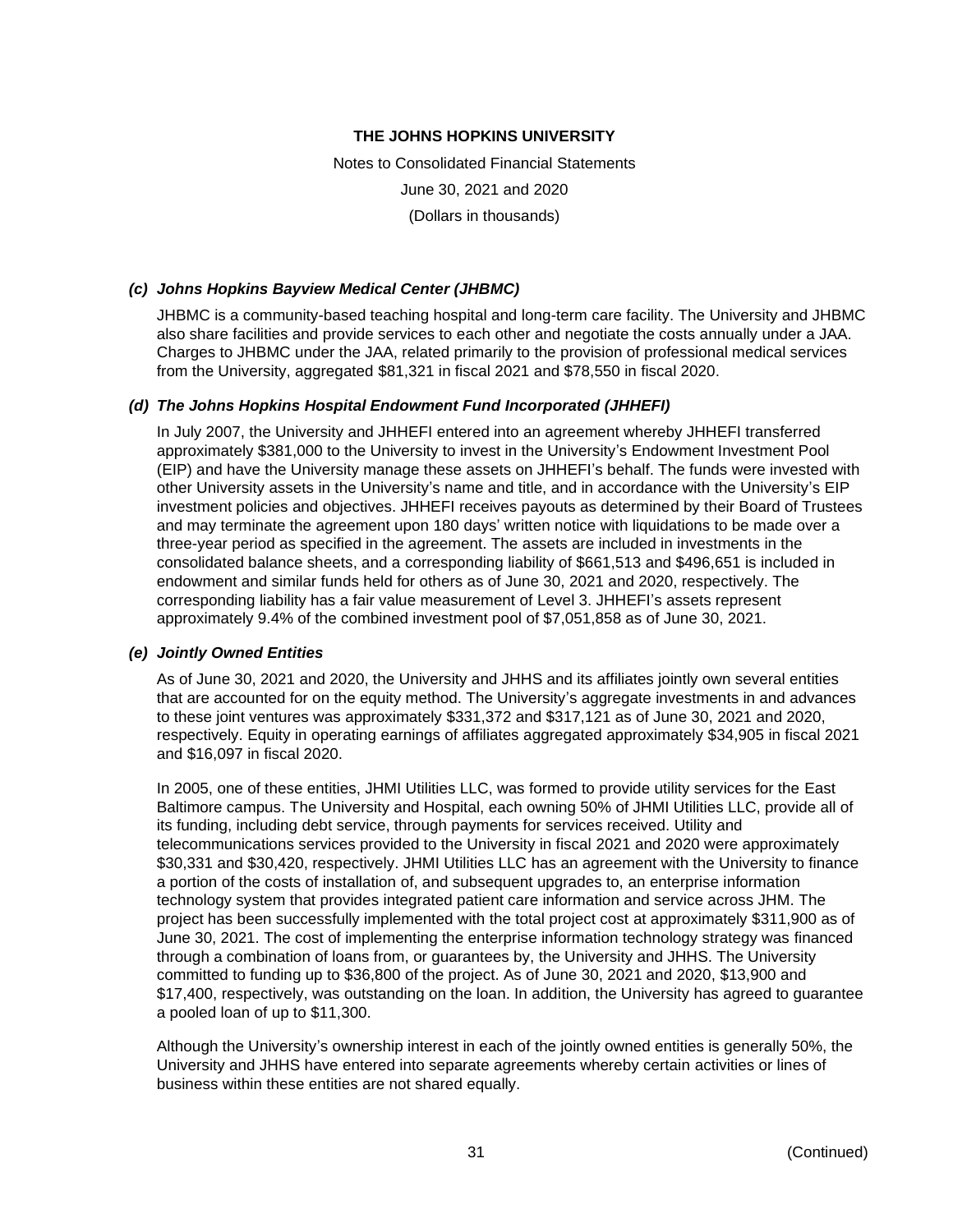Notes to Consolidated Financial Statements

June 30, 2021 and 2020

(Dollars in thousands)

The following table summarizes the aggregate condensed financial information of the jointly owned entities and the University's proportionate share of the entities as of and for the years ended June 30, 2021 and 2020, respectively:

|                    | 2021              |           | 2020      |                   |  |
|--------------------|-------------------|-----------|-----------|-------------------|--|
|                    | <b>University</b> |           |           | <b>University</b> |  |
|                    | Total             | interest  | Total     | interest          |  |
| Assets             | \$<br>1,439,110   | 633,501   | 1,383,730 | 617,251           |  |
| Liabilities        | 879,236           | 387,233   | 865,622   | 383,637           |  |
| Operating revenues | 3,171,851         | 1,252,074 | 2,984,665 | 1,202,880         |  |
| Operating expenses | 3,073,822         | 1,217,169 | 2,913,204 | 1,186,783         |  |

## **(12) Pension and Postretirement Benefit Plans**

The University has several benefit plans that are available to substantially all full-time employees. Most of these plans are qualified defined contribution plans for which the University's policy is to fund benefit costs as earned. The University also has a defined benefit pension plan covering bargaining unit employees and those classified as support staff. Benefit plan expenses were \$280,725 in fiscal 2021 and \$266,463 in fiscal 2020, including \$246,002 and \$240,874, respectively, related to defined contribution plans. Of the total benefit expense, APL's defined contribution plan accounted for \$96,343 in fiscal 2021 and \$87,828 in fiscal 2020.

Effective July 1, 2011, the University closed the support staff pension plan to new participants other than bargaining unit employees. In addition, the University offered a choice to current participants between the current support staff pension plan and its 403(b) plan. The University has retiree benefits plans that provide postretirement medical benefits to employees, including those at APL, who meet specified minimum age and service requirements at the time they retire. The University pays a portion of the cost of participants' medical insurance coverage. The University's portion of the cost for an individual participant depends on various factors, including the age, years of service, and time of retirement or retirement eligibility of the participant. The University has established a trust fund for its retiree benefits plans and intends to make contributions to the fund approximately equal to the annual net postretirement benefit cost.

Effective July 1, 2019, APL adopted an amendment to the postretirement medical plan to allow employees who were originally hired before January 1, 2012, had a break in service and returned after December 31, 2011 to be eligible for the medical subsidy. The plan change increased the accumulated postretirement benefit obligation by \$1,260 for the year ended June 30, 2020.

In 2010, the Patient Protection and Affordable Care Act and the Health Care and Education Reconciliation Act (collectively, the Health Care Acts) were signed into law. The Health Care Acts include several provisions that may affect the University's postretirement benefit plans, and have been considered in the measurement of the postretirement benefit obligation.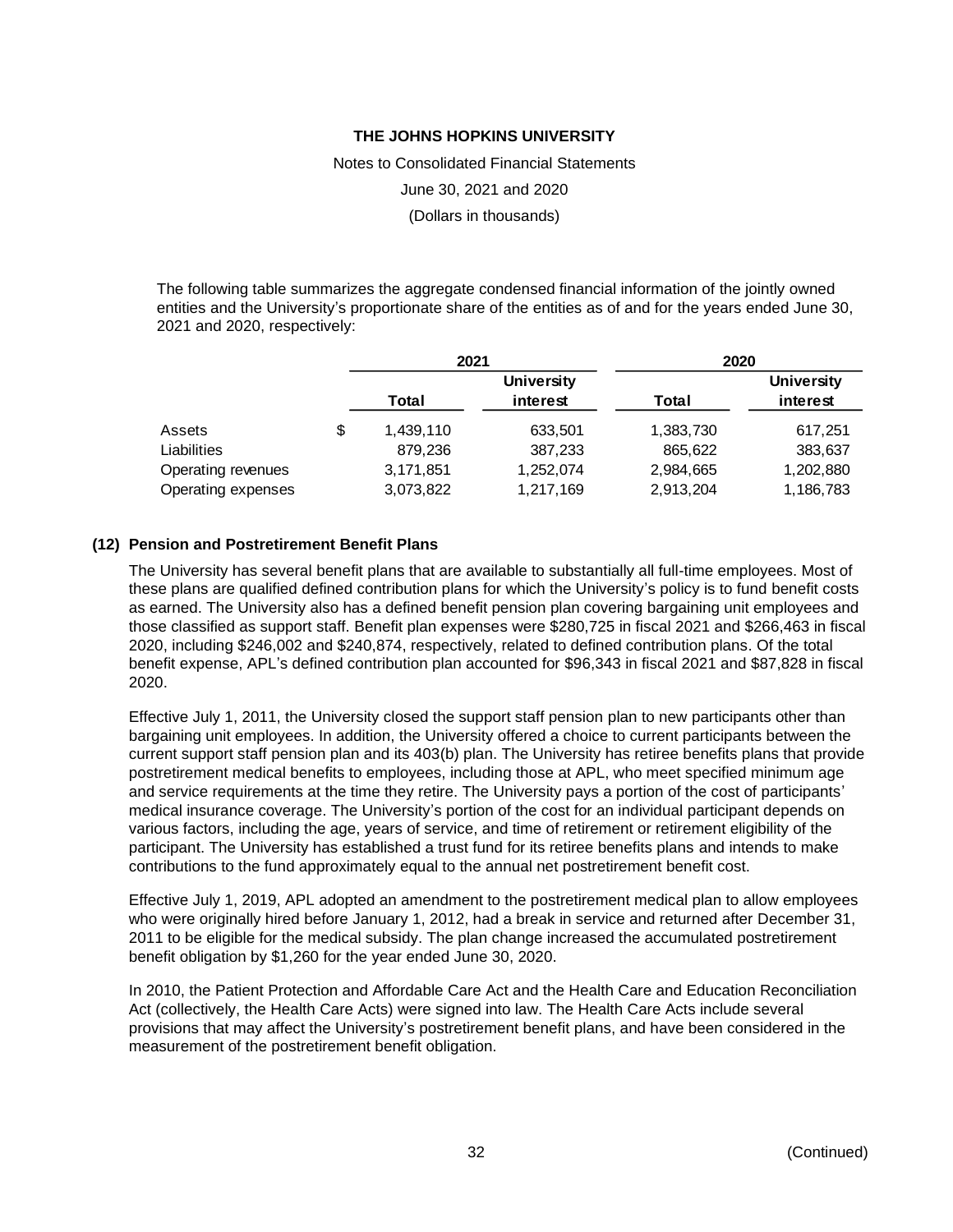Notes to Consolidated Financial Statements

June 30, 2021 and 2020

(Dollars in thousands)

The University uses a June 30 measurement date for its defined benefit pension plan and retiree benefit plans. Information relating to the benefit obligation, assets, and funded status of the defined benefit pension plan and the postretirement benefit plans as of and for the years ended June 30, 2021 and 2020 is summarized as follows:

|                 |           | <b>Postretirement plans</b> |           |  |
|-----------------|-----------|-----------------------------|-----------|--|
| 2021            | 2020      | 2021                        | 2020      |  |
|                 |           |                             |           |  |
| \$<br>911,200   | 788,729   | 296,750                     | 268,019   |  |
| 17,125          | 15,246    | 8,949                       | 7,855     |  |
|                 | 26,873    | 7,122                       | 8,790     |  |
|                 |           | 11,634                      | 11,492    |  |
| 5,949           |           |                             | 1,260     |  |
| (9,821)         | 105,669   | (23, 177)                   | 20,478    |  |
| (25, 240)       | (25, 317) | (19, 437)                   | (21, 975) |  |
|                 |           | 714                         | 831       |  |
| 923,248         | 911,200   | 282,555                     | 296,750   |  |
|                 |           |                             |           |  |
|                 |           |                             |           |  |
| 580,628         | 559,695   | 320,748                     | 312,441   |  |
| 140,675         | 20,983    | 90,454                      | 15,063    |  |
| 35,060          | 25,267    |                             |           |  |
|                 |           | 12,163                      | 11,171    |  |
| (25, 240)       | (25, 317) | (22, 654)                   | (18, 758) |  |
|                 |           | 714                         | 831       |  |
| 731,123         | 580,628   | 401,425                     | 320,748   |  |
|                 |           |                             |           |  |
| \$<br>(192,125) | (330,572) | 118,870                     | 23,998    |  |
|                 | 24,035    | Pension plan                |           |  |

The accumulated benefit obligation for the pension plan was \$895,143 and \$880,527 as of June 30, 2021 and 2020, respectively.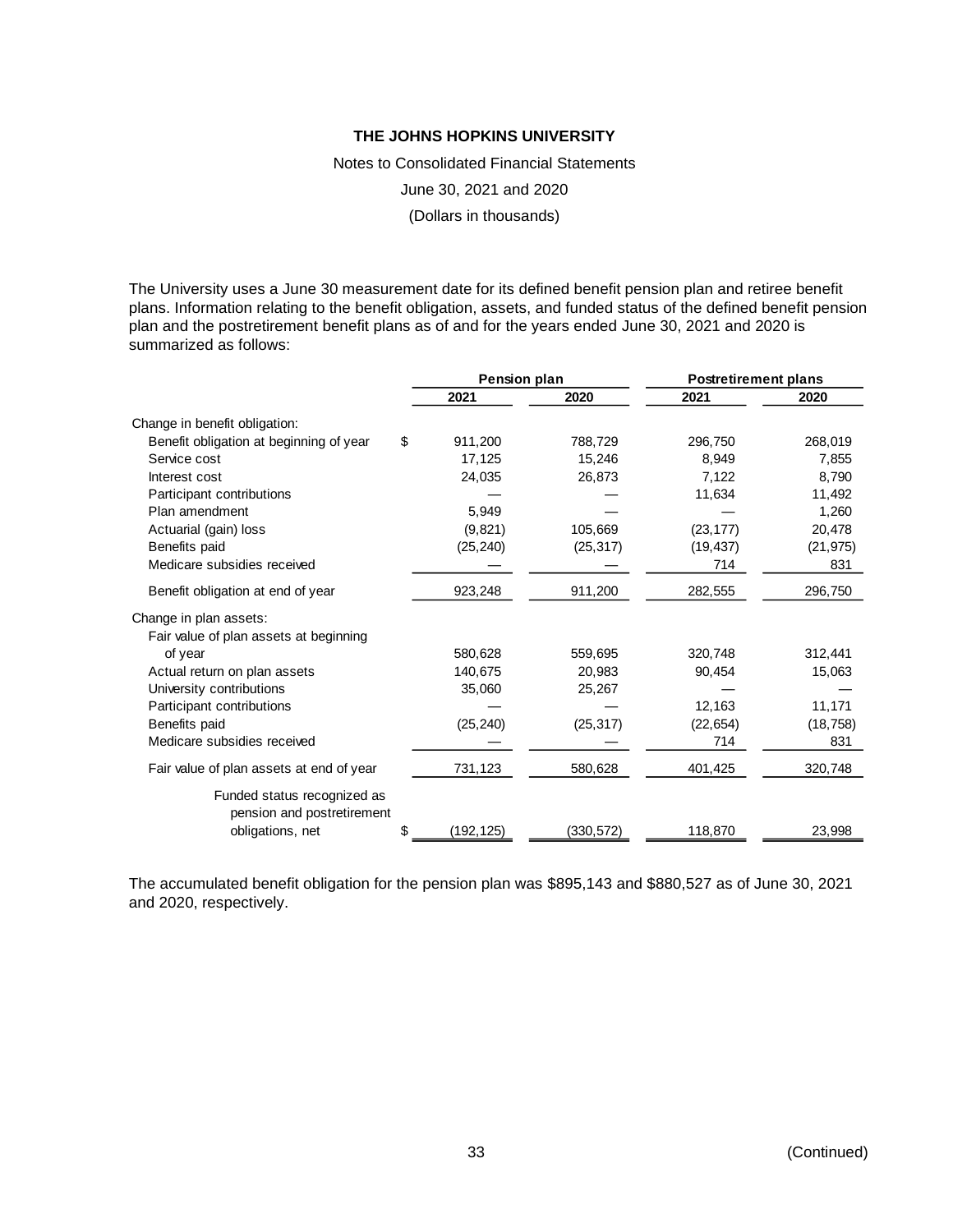Notes to Consolidated Financial Statements

June 30, 2021 and 2020

(Dollars in thousands)

The table below reflects the net pension and postretirement benefit cost reported in operating as benefits expense and nonoperating as other net periodic benefit cost for the years ended June 30, 2021 and 2020:

|                                                 | Pension plan |           | <b>Postretirement plans</b> |           |
|-------------------------------------------------|--------------|-----------|-----------------------------|-----------|
|                                                 | 2021         | 2020      | 2021                        | 2020      |
| Operating:                                      |              |           |                             |           |
| Service cost                                    | \$<br>17,125 | 15,246    | 8,949                       | 7,855     |
| Total operating, included                       |              |           |                             |           |
| in benefits expense                             | 17,125       | 15,246    | 8,949                       | 7,855     |
| Nonoperating:                                   |              |           |                             |           |
| Interest cost on accumulated benefit            |              |           |                             |           |
| obligation                                      | 24,035       | 26,873    | 7,122                       | 8,790     |
| Amortization of prior service (credit)          |              |           |                             |           |
| cost                                            | (167)        | (167)     | 505                         | 350       |
| Expected return on plan assets                  | (33, 151)    | (31, 759) | (21, 975)                   | (21, 428) |
| Amortization of actuarial loss (gain)           | 27,219       | 15,074    | 124                         | (14)      |
| Total nonoperating                              | 17,936       | 10,021    | (14,224)                    | (12, 302) |
| Total net pension and<br>postretirement benefit |              |           |                             |           |
| cost (credit)                                   | \$<br>35,061 | 25,267    | (5, 275)                    | (4,447)   |

The table below reflects the changes in plan assets and benefits obligations recognized as nonoperating items for the years ended June 30, 2021 and 2020:

|                                             | Pension plan |            |          | <b>Postretirement plans</b> |        |
|---------------------------------------------|--------------|------------|----------|-----------------------------|--------|
|                                             |              | 2021       | 2020     | 2021                        | 2020   |
| New prior service cost                      | S            | 5.949      |          |                             |        |
| Net (gain) loss for the year                |              | (117, 346) | 116.445  | (88, 438)                   | 23,632 |
| New unrecognized prior service cost         |              |            |          |                             | 1,260  |
| Amortization of prior service credit (cost) |              | 167        | 167      | (505)                       | (350)  |
| Amortization of net (gain) loss             |              | (27,219)   | (15,074) | (124)                       | 14     |
| Net (gain) loss recognized                  |              |            |          |                             |        |
| in nonoperating activities \$               |              | (138,449)  | 101,538  | (89,067)                    | 24,556 |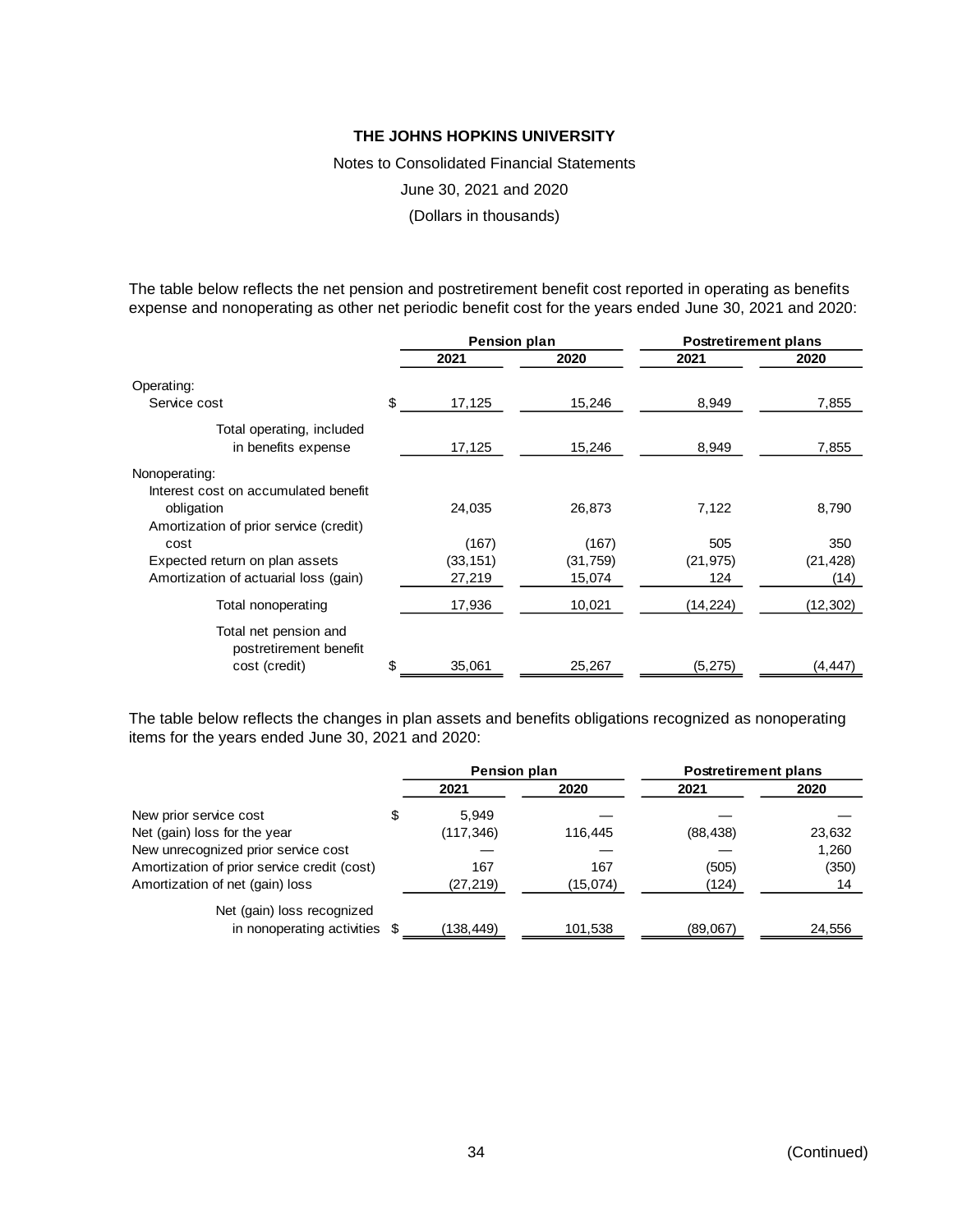Notes to Consolidated Financial Statements

June 30, 2021 and 2020

(Dollars in thousands)

The table below reflects the amortization of amounts expected to be recognized as components of net periodic benefit expense in nonoperating activities during fiscal 2022:

|                                                      |   | Pension plan     | <b>Postretirement</b><br>plans |
|------------------------------------------------------|---|------------------|--------------------------------|
| Net (loss) gain<br>Prior service (cost) amortization | S | (9,716)<br>(531) | 3,760<br>(505)                 |
|                                                      | S | (10, 247)        | 3,255                          |

The weighted average assumptions used to determine benefit obligations and net periodic benefit costs are as follows:

|                                                                                      |       | Pension plan | <b>Postretirement plans</b> |             |  |
|--------------------------------------------------------------------------------------|-------|--------------|-----------------------------|-------------|--|
|                                                                                      | 2021  | 2020         | 2021                        | 2020        |  |
| Weighted average assumptions<br>used to determine benefit<br>obligations at June 30: |       |              |                             |             |  |
| Discount rate<br>Average rate of compensation                                        | 2.72% | 2.66%        | 2.60%-2.79%                 | 2.54%-2.73% |  |
| increase                                                                             | 2.90  | 2.90         | N/A                         | N/A         |  |
| Rate of increase in healthcare                                                       |       |              |                             |             |  |
| costs for next year                                                                  | N/A   | N/A          | 5.90                        | 5.90        |  |
| Weighted average assumptions<br>used to determine net periodic<br>benefit cost:      |       |              |                             |             |  |
| Discount rate                                                                        | 2.66% | 3.50%        | $2.54\% - 2.73\%$           | 3.42%-3.56% |  |
| Expected rate of return on plan                                                      |       |              |                             |             |  |
| assets                                                                               | 6.75  | 6.75         | 7.00                        | 7.00        |  |
| Rate of compensation increase                                                        | 2.90  | 2.90         | N/A                         | N/A         |  |
| Rate of increase in healthcare                                                       |       |              |                             |             |  |
| costs                                                                                | N/A   | N/A          | 6.10                        | 6.30        |  |

The expected long-term rate of return for the assets of the plans is based on historical and expected long-term future asset class returns. The rate is reviewed annually and adjusted as appropriate to reflect changes in projected market performance or in the targeted asset allocations.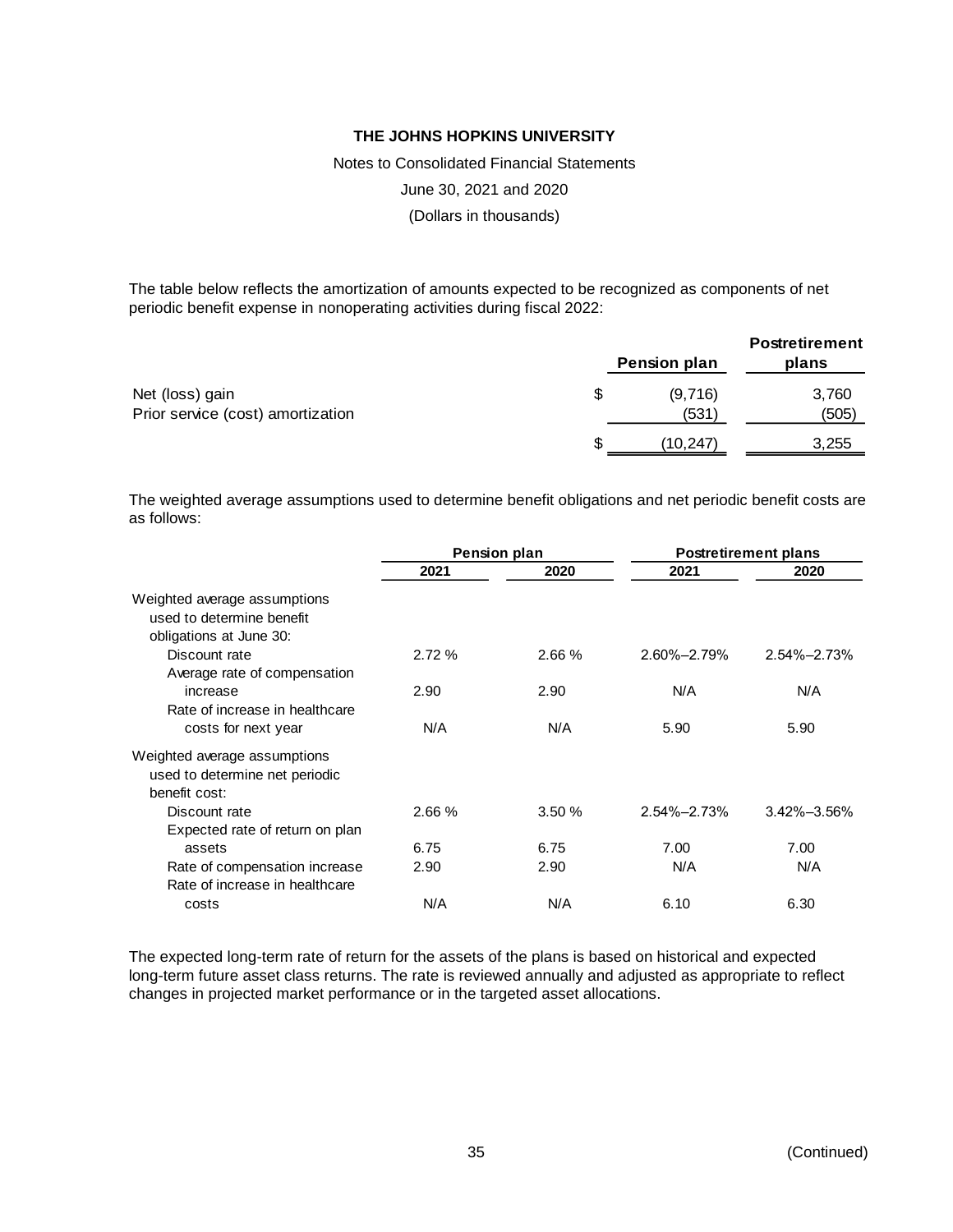Notes to Consolidated Financial Statements June 30, 2021 and 2020 (Dollars in thousands)

The rate of increase in healthcare costs was assumed to begin with an initial rate of 6.1% in 2021 and decrease to 4.0% in 2044 and to remain at that level thereafter. Assumed healthcare cost trend rates have a significant effect on the reported postretirement benefit cost and obligation. A one-percentage-point change in the assumed rates used at June 30, 2021 would have the following effects:

|                                            | Increase | Decrease |
|--------------------------------------------|----------|----------|
| Total service and interest cost components | 90       | (79)     |
| Postretirement benefit obligation          | 3.450    | (3, 102) |

#### *(a) Plans' Assets*

The purpose of the pension and postretirement plans is to meet the retirement benefit obligations of eligible University employees. The plans' assets are invested with the objective of meeting these obligations under the rules stipulated by the Employee Retirement Income Security Act.

An asset allocation has been established, which endeavors to adequately cover the liability stream posed by the beneficiaries of the plans and minimize the frequency and amount of the plans' contributions by the University. The intended benefits of this diversification are reduced risk and improved investment returns.

#### *(b) Pension Plan*

The following table presents the fair value and categorization within the fair value hierarchy of the assets of the defined benefit pension plan as of June 30, 2021 and 2020:

|                               |     |         | 2021    |                 |         | 2020    |                 |  |  |
|-------------------------------|-----|---------|---------|-----------------|---------|---------|-----------------|--|--|
|                               |     |         |         | <b>Funds at</b> |         |         | <b>Funds at</b> |  |  |
|                               |     | Total   | Level 1 | <b>NAV</b>      | Total   | Level 1 | <b>NAV</b>      |  |  |
| Cash and cash equivalents $$$ |     | 1.987   | 1.987   |                 | 10.529  | 10.529  |                 |  |  |
| Fixed income securities       |     | 234,582 | 227.485 | 7.097           | 207,805 | 199.287 | 8,518           |  |  |
| United States equities and    |     |         |         |                 |         |         |                 |  |  |
| international equities        |     | 462,958 | 413.376 | 49.582          | 312.631 | 281.266 | 31,365          |  |  |
| Marketable alternatives       |     | 31,596  |         | 31,596          | 49,663  |         | 49,663          |  |  |
| Total                         | \$. | 731,123 | 642.848 | 88.275          | 580.628 | 491.082 | 89,546          |  |  |
|                               |     |         |         |                 |         |         |                 |  |  |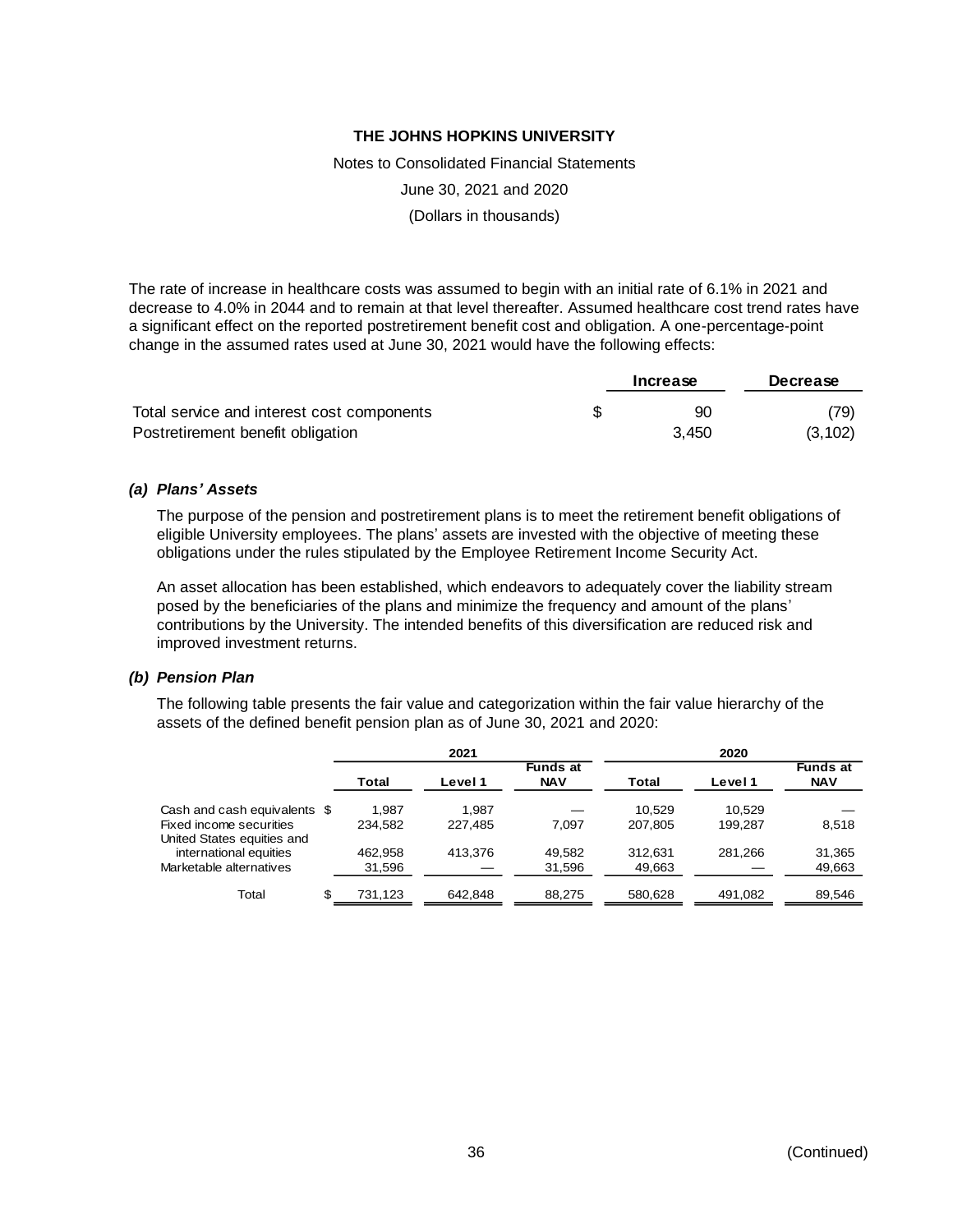Notes to Consolidated Financial Statements

June 30, 2021 and 2020

(Dollars in thousands)

#### *(c) Postretirement Plans*

The following table presents the fair value and categorization within the fair value hierarchy of the assets of the postretirement plans as of June 30, 2021 and 2020:

|                                                       |               | 2021    |                               |         | 2020    |                               |  |  |
|-------------------------------------------------------|---------------|---------|-------------------------------|---------|---------|-------------------------------|--|--|
|                                                       | <b>Total</b>  | Level 1 | <b>Funds at</b><br><b>NAV</b> | Total   | Level 1 | <b>Funds at</b><br><b>NAV</b> |  |  |
| Cash and cash equivalents \$<br>Accounts receivable - | 5.435         | 5.435   |                               | 11.613  | 11,613  |                               |  |  |
| rebates earned                                        |               |         |                               | 3.217   | 3.217   |                               |  |  |
| Fixed income securities<br>United States equities and | 303.993       | 303.993 |                               | 101.367 | 101.367 |                               |  |  |
| international equities                                | 73.114        | 46.555  | 26,559                        | 182.256 | 165.457 | 16,799                        |  |  |
| Marketable alternatives                               | 18,883        |         | 18,883                        | 22,295  |         | 22,295                        |  |  |
| Total                                                 | \$<br>401,425 | 355,983 | 45,442                        | 320,748 | 281,654 | 39,094                        |  |  |

The Plans have no unfunded commitments to fund managers as of June 30, 2021 and 2020.

The University's target asset allocations for the pension plan and the postretirement plans as of June 30, 2021 and 2020:

|                                                    | Pension plan |       | <b>Postretirement plans</b> |       |  |
|----------------------------------------------------|--------------|-------|-----------------------------|-------|--|
|                                                    | 2021         | 2020  | 2021                        | 2020  |  |
| Fixed income securities                            | 30%          | 30%   | 75 %                        | 35 %  |  |
| <b>United States equities</b><br>and international |              |       |                             |       |  |
| equities                                           | 60           | 55    | 15                          | 55    |  |
| Real estate                                        |              | 5     |                             |       |  |
| Marketable alternatives                            | 10           | 10    | 10                          | 10    |  |
| Total                                              | 100 %        | 100 % | 100 %                       | 100 % |  |

# *(d) Cash Flows*

The University expects to contribute \$17,000 to the pension plan in fiscal 2022.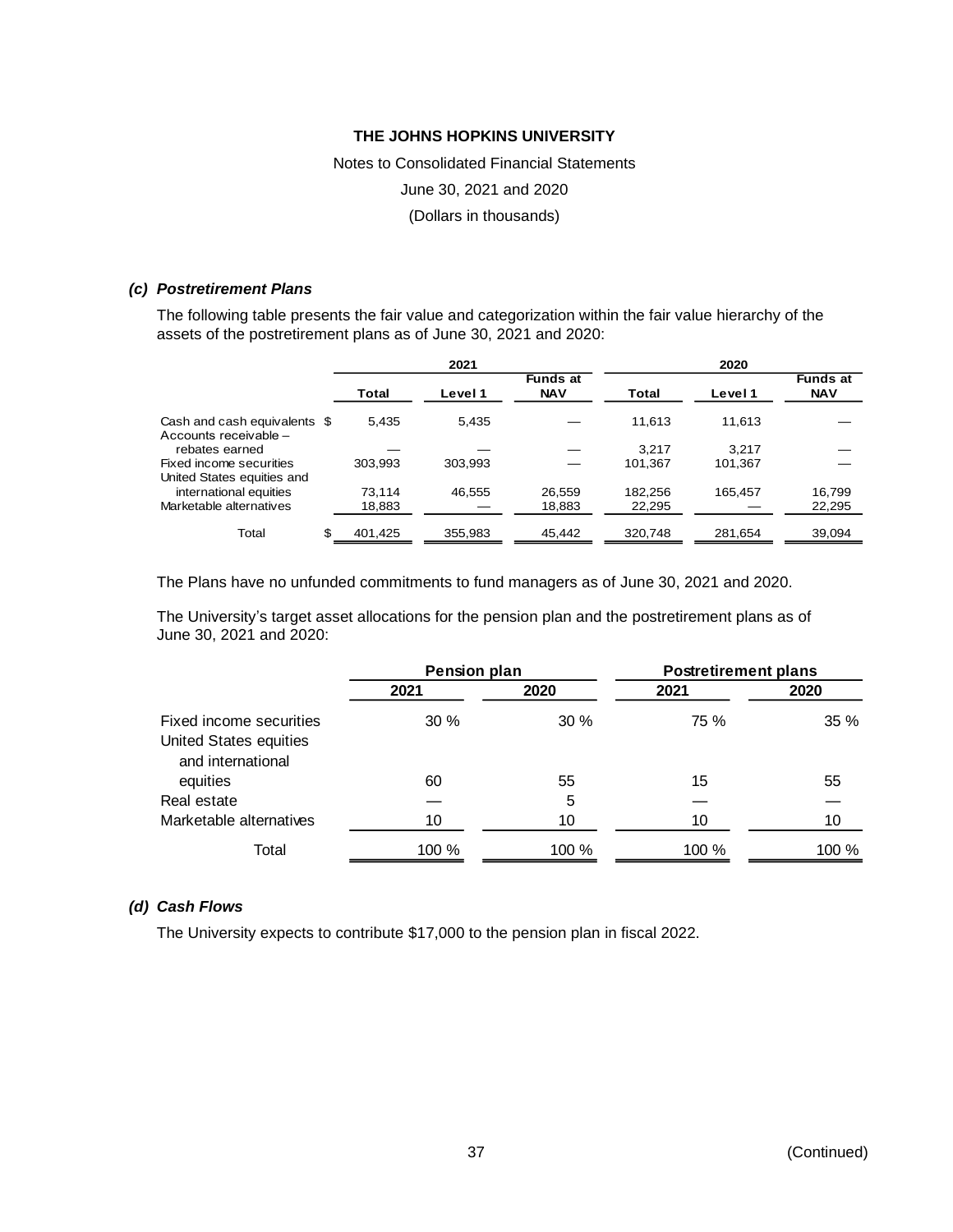Notes to Consolidated Financial Statements

June 30, 2021 and 2020

(Dollars in thousands)

Employer benefits expected to be paid, net of expected retiree contributions, and Medicare subsidies to be received in the five years subsequent to June 30, 2021 and in aggregate for the five fiscal years thereafter are as follows:

| <b>Fiscal year</b> | <b>Pension</b><br>plan | <b>Postretirement</b><br>plans | <b>Medicare</b><br>subsidies |
|--------------------|------------------------|--------------------------------|------------------------------|
| 2022               | \$<br>31,039           | 11,900                         | 706                          |
| 2023               | 32,909                 | 12,539                         | 50                           |
| 2024               | 34,769                 | 13,143                         | 44                           |
| 2025               | 36,608                 | 13,640                         | 39                           |
| 2026               | 38,381                 | 14,092                         | 34                           |
| 2027-2031          | 215,095                | 75,709                         | 110                          |

#### **(13) Functional Expense Information**

Operating expenses by nature and function are summarized as follows for the year ended June 30, 2021:

|                                  | 2021 Programs |                                                      |           |                            |                    |           |                   |                                 |                   |
|----------------------------------|---------------|------------------------------------------------------|-----------|----------------------------|--------------------|-----------|-------------------|---------------------------------|-------------------|
|                                  |               | Instruction,<br>research<br>and clinical<br>practice | APL       | <b>Student</b><br>services | <b>Auxiliaries</b> | Libraries | Total<br>programs | <b>Institutional</b><br>support | Total<br>expenses |
| Compensation                     | \$            | 1.902.975                                            | 909.166   | 62,304                     | 18.252             | 13.729    | 2.906.426         | 241.606                         | 3,148,032         |
| <b>Benefits</b>                  |               | 465.153                                              | 396,676   | 18,442                     | 5,050              | 3,818     | 889,139           | 82,690                          | 971,829           |
| Subcontractors and subrecipients |               | 279.958                                              | 196,579   |                            |                    |           | 476.537           |                                 | 476.537           |
| Contractual services             |               | 602.466                                              | 74.222    | 49.763                     | 34.114             | 7.192     | 767.757           | 164.052                         | 931.809           |
| Supplies, materials and other    |               | 364.715                                              | 164.956   | 7.524                      | 28.190             | 8.093     | 573.478           | 35.149                          | 608.627           |
| Depreciation                     |               | 93.210                                               | 66,602    | 4,302                      | 8,066              | 17.173    | 189,353           | 33,670                          | 223,023           |
| Travel                           |               | 32.539                                               | 6.741     | 608                        | 26                 | 22        | 39,936            | 584                             | 40.520            |
| <b>Interest</b>                  |               | 30,919                                               |           | 1,193                      | 3,036              | 746       | 35,894            | 10,151                          | 46,045            |
| Total                            | \$            | 3,771,935                                            | 1,814,942 | 144,136                    | 96,734             | 50,773    | 5,878,520         | 567,902                         | 6,446,422         |

Operating expenses by nature and function are summarized as follows for the year ended June 30, 2020:

|                                  |    |                                                      |           | 2020 Programs              |                    |           |                   |                          |                   |
|----------------------------------|----|------------------------------------------------------|-----------|----------------------------|--------------------|-----------|-------------------|--------------------------|-------------------|
|                                  |    | Instruction.<br>research<br>and clinical<br>practice | APL       | <b>Student</b><br>services | <b>Auxiliaries</b> | Libraries | Total<br>programs | Institutional<br>support | Total<br>expenses |
| Compensation                     | \$ | .881.398                                             | 853.216   | 61,196                     | 19.168             | 13,920    | 2.828.898         | 246.185                  | 3,075,083         |
| <b>Benefits</b>                  |    | 484.081                                              | 362.326   | 17,591                     | 4,845              | 3,622     | 872.465           | 72,396                   | 944.861           |
| Subcontractors and subrecipients |    | 278.760                                              | 224.422   |                            |                    |           | 503,182           |                          | 503,182           |
| Contractual services             |    | 592.729                                              | 69.384    | 43.033                     | 37.950             | 7.811     | 750.907           | 156.745                  | 907,652           |
| Supplies, materials and other    |    | 350.157                                              | 158.029   | 8,998                      | 30.762             | 8,290     | 556.236           | 27.163                   | 583,399           |
| Depreciation                     |    | 94.879                                               | 62.758    | 4.471                      | 8,222              | 16.491    | 186.821           | 34,105                   | 220,926           |
| Travel                           |    | 83.072                                               | 23.590    | 2.991                      | 385                | 281       | 110.319           | 5.708                    | 116.027           |
| <b>Interest</b>                  |    | 30,276                                               |           | 1,239                      | 2,795              | 832       | 35,142            | 9,647                    | 44,789            |
| Total                            | ъ  | 3.795.352                                            | 1.753.725 | 139.519                    | 104.127            | 51.247    | 5.843.970         | 551.949                  | 6.395.919         |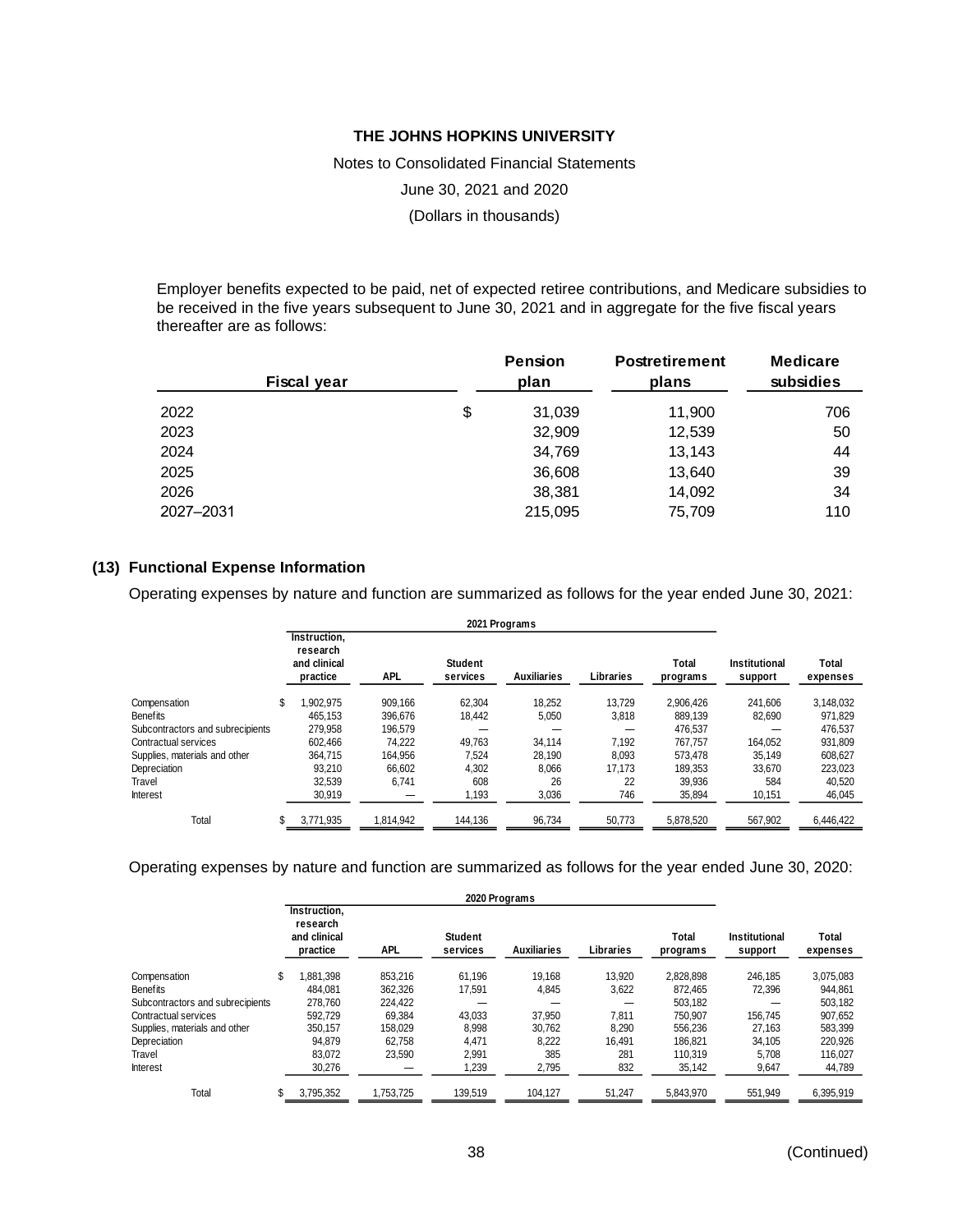Notes to Consolidated Financial Statements June 30, 2021 and 2020

(Dollars in thousands)

Costs related to the operation and maintenance of property, including depreciation of property and equipment and interest on related debt, are allocated to program and supporting activities based upon periodic inventories of facilities. Other net periodic benefit cost (credit) recorded in nonoperating expense was \$3,712 and \$(2,281) for the years ended June 30, 2021 and 2020, respectively.

# **(14) Liquidity and Availability**

The University regularly monitors liquidity required to meet its operating needs and other contractual commitments, while also striving to maximize the investment of its available funds.

As of June 30, the following assets could readily be available within one year to meet general expenditures:

|                                                              | 2021          | 2020      |
|--------------------------------------------------------------|---------------|-----------|
| Cash and cash equivalents                                    | \$<br>545,452 | 531,954   |
| Operating investments                                        | 1,134,652     | 1,126,073 |
| Sponsored research accounts receivable, net                  | 500,393       | 447,125   |
| Accounts receivable, net                                     | 207,806       | 244,240   |
| Contributions receivable, net                                | 34,336        | 35,806    |
| Approved endowment payout for upcoming fiscal year           | 365,430       | 343,646   |
| Investments in and loans to affiliates                       | 5,511         | 7.434     |
| Payout from interests in trusts and endowment funds held for |               |           |
| others                                                       | 4,469         | 4,267     |
| Financial assets available to meet general                   |               |           |
| expenditures over the next year                              | 2,798,049     | 2,740,545 |

The University has various sources of liquidity at its disposal, including cash and cash equivalents, marketable debt securities, lines of credit, and a commercial paper facility.

The University's cash flows have seasonal variations during the year attributable to tuition billings, patient service billings and concentration of contributions received at calendar and fiscal year-end. Operating investments have been reduced for an estimate of expenditures that will occur on grants and gifts beyond one year, as well as, cash received for capital contributions. Principal and interest on student loans are not included as those amounts are used solely to make new loans and are, therefore, not available to meet current operating needs. Based on historical experience, only the portion of contributions receivable for operations expected to be received within one year is considered liquid. Investments in and loans to affiliates include only the loan principal payments due from affiliates in the next year.

#### **(15) Leases**

The University leases facilities used in its academic and research operations under long-term operating and finance leases, including certain facilities from the Hospital under a renewable one year lease. This lease provides for a rent equal to the cost to the Hospital for maintaining the facilities and has been renewed for the year ending June 30, 2022.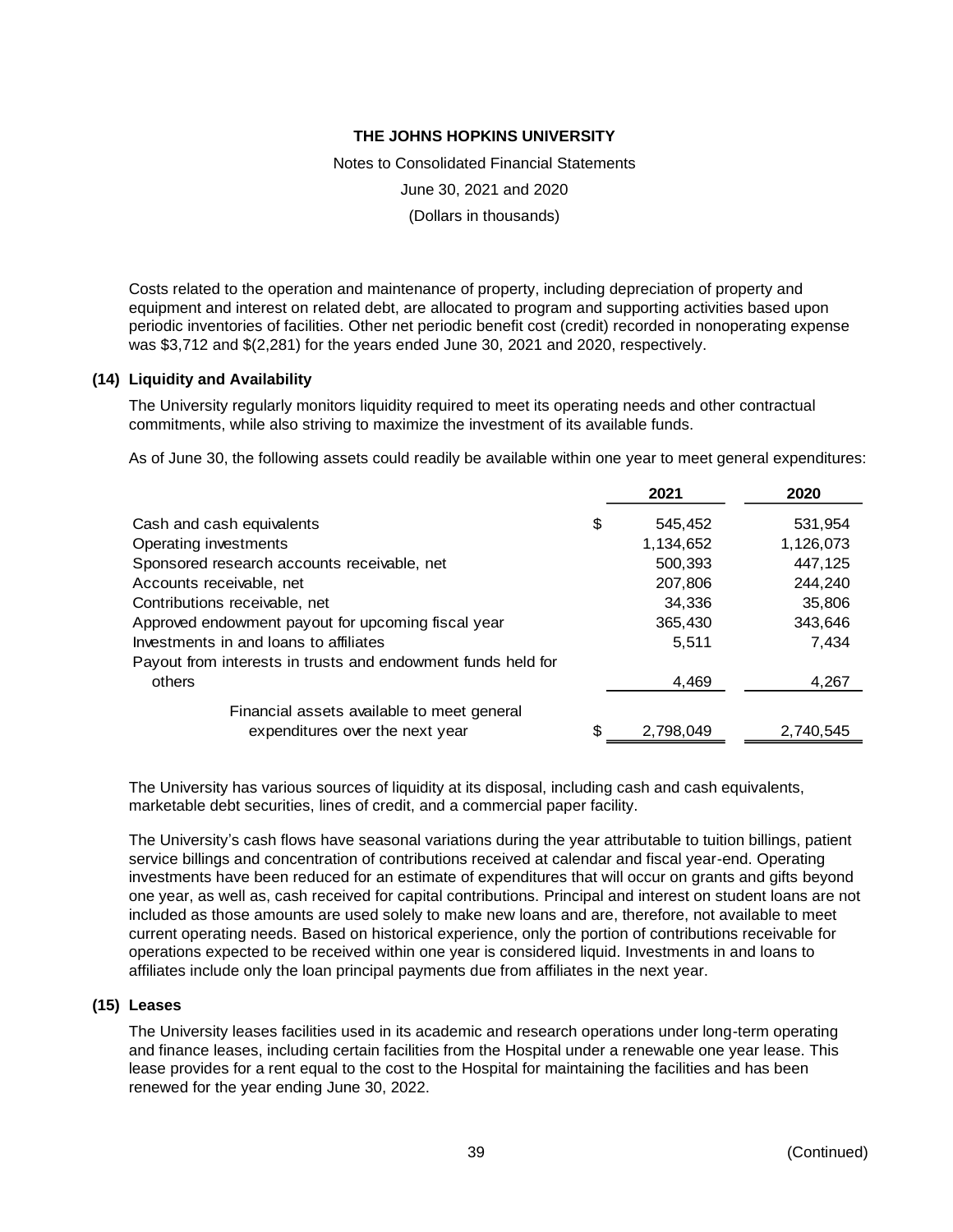Notes to Consolidated Financial Statements

June 30, 2021 and 2020

(Dollars in thousands)

For the years ended June 30, 2021 and 2020, the components of lease expense are as follows:

|                                                              | 2021          | 2020      |
|--------------------------------------------------------------|---------------|-----------|
| Lease cost:                                                  |               |           |
| Finance lease expense:                                       |               |           |
| Amortization of right-of-use assets                          | \$<br>4,452   | 4,452     |
| Interest on lease obligations                                | 3,528         | 3.797     |
| Operating lease expense                                      | 53,493        | 56,694    |
| Variable lease expense                                       | 46,135        | 44,227    |
| Short-term lease expense                                     | 4,797         | 4,657     |
| Total lease expense                                          | \$<br>112,405 | 113,827   |
| Other information:                                           |               |           |
| Operating lease right-of-use assets obtained in exchange for |               |           |
| new operating lease liabilities                              | \$<br>53,826  | 5,972     |
| Weighted-average remaining lease term:                       |               |           |
| Finance leases                                               | 7.75 yrs.     | 8.74 yrs. |
| Operating leases                                             | 7.03 yrs.     | 6.79 yrs. |
| Weighted-average discount rate:                              |               |           |
| Finance leases                                               | 6.45%         | 6.50%     |
| Operating leases                                             | 2.38          | 2.40      |
|                                                              |               |           |

Payments due include options, where reasonably certain, to extend operating leases through fiscal year 2033 and are summarized below as of June 30, 2021:

|                                    | <b>Affiliates</b> | <b>Others</b> | Total   |
|------------------------------------|-------------------|---------------|---------|
| 2022                               | \$<br>14,044      | 38,329        | 52,373  |
| 2023                               | 9,642             | 36,391        | 46,033  |
| 2024                               | 7,335             | 35,660        | 42,995  |
| 2025                               | 6,367             | 25,965        | 32,332  |
| 2026                               | 5,291             | 19,243        | 24,534  |
| After 2026                         | 8,614             | 71,147        | 79,761  |
|                                    | 51,293            | 226,735       | 278,028 |
| Less amounts representing interest | 3,746             | 20,144        | 23,890  |
| Total operating lease liabilities  | \$<br>47,547      | 206,591       | 254,138 |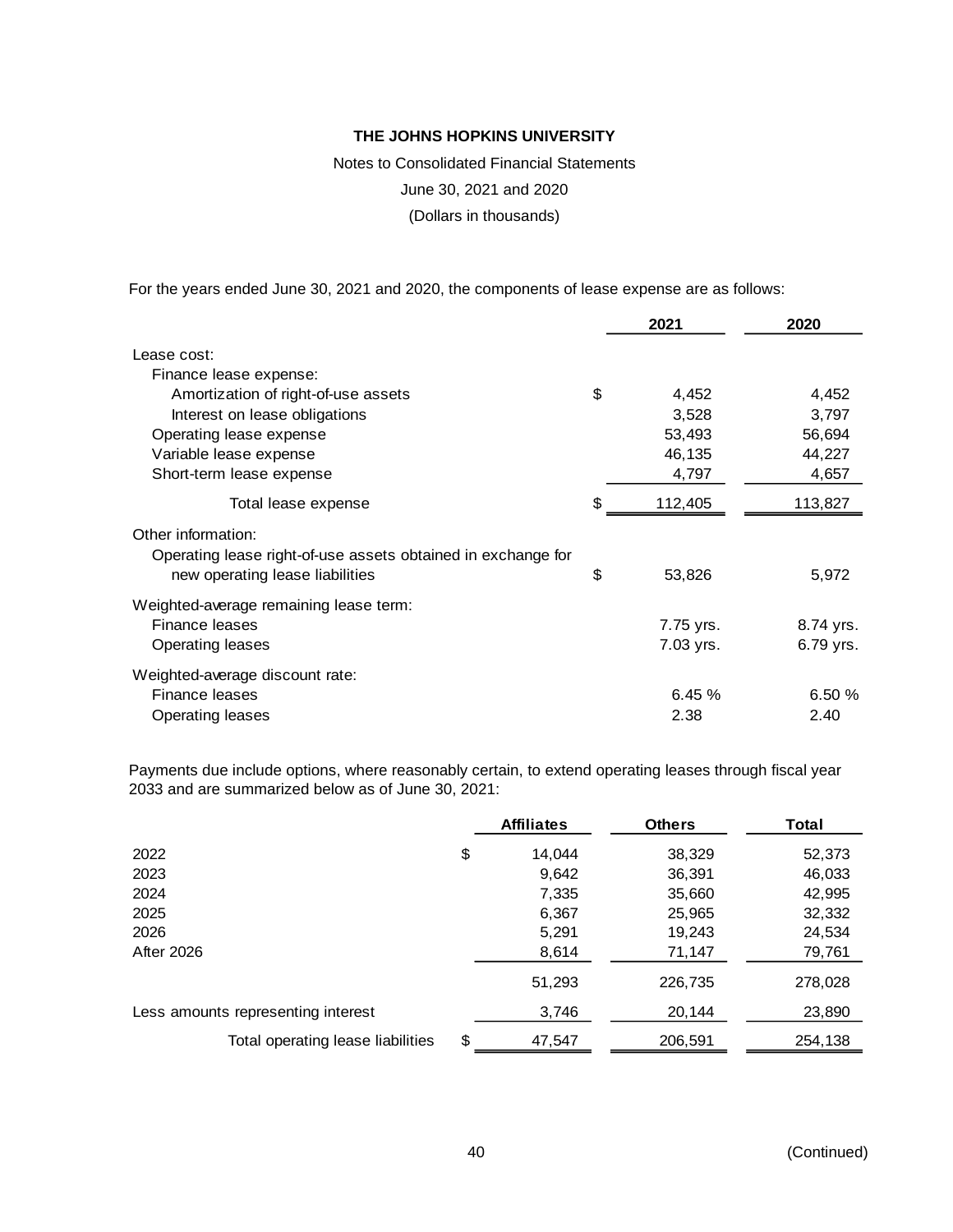Notes to Consolidated Financial Statements

June 30, 2021 and 2020

(Dollars in thousands)

Payments due for finance leases through fiscal year 2031 are summarized below as of June 30, 2021:

| 2022                               | \$<br>8,283  |
|------------------------------------|--------------|
| 2023                               | 8,524        |
| 2024                               | 8,772        |
| 2025                               | 9,027        |
| 2026                               | 9,289        |
| After 2026                         | 24,500       |
|                                    | 68,395       |
| Less amounts representing interest | 14,004       |
| Total finance lease liabilities    | \$<br>54,391 |

As of June 30, 2021, the gross amount of finance right of use assets and accumulated depreciation thereon are reflected in property and equipment and amounted to \$95,149 and \$60,645, respectively.

The following presents supplemental cash flow information for the year ended June 30, 2021 and 2020 as it relates to cash paid for amounts included in the measurement of lease liabilities:

|                                           | 2021   | 2020   |
|-------------------------------------------|--------|--------|
| Operating cash flows for operating leases | 52.171 | 52.820 |
| Operating cash flows for finance leases   | 4.521  | 4.190  |
| Financing cash flows for finance leases   | 3.528  | 3.797  |

In June 2021, the University signed a 40-year lease agreement with the Hospital for approximately 65% of the space in a research facility scheduled to be completed by the end of 2025. The first of three wings in the facility is expected to be available for use before the end of fiscal 2024. The University will be responsible for approximately 65% of the total core and shell costs, which are estimated to range from \$300,000 to \$320,000, and will fund its share of these costs as prepayments under the lease on a monthly basis during the construction and renovation period. In addition, the University will fund its own tenant improvements during this period.

#### **(16) Risks and Uncertainties**

In March 2020, the World Health Organization declared the novel coronavirus (COVID-19) a pandemic, which continues. As a result of the suspension of in-person education, lost revenues resulting from the deferral of clinical elective procedures, a decrease in sponsored activities, the refunding of a portion of student housing and dining revenues, and other uncertainties related to the pandemic, the University took action to temporarily suspend employer 403(b) contributions beginning July 1, 2020. Virtual learning continued through the fall semester of fiscal 2021, with some in-person education resuming in the spring semester of fiscal 2021. While the University experienced a reduction in revenues, primarily related to education and student related activities, and incurred certain incremental costs mainly related to COVID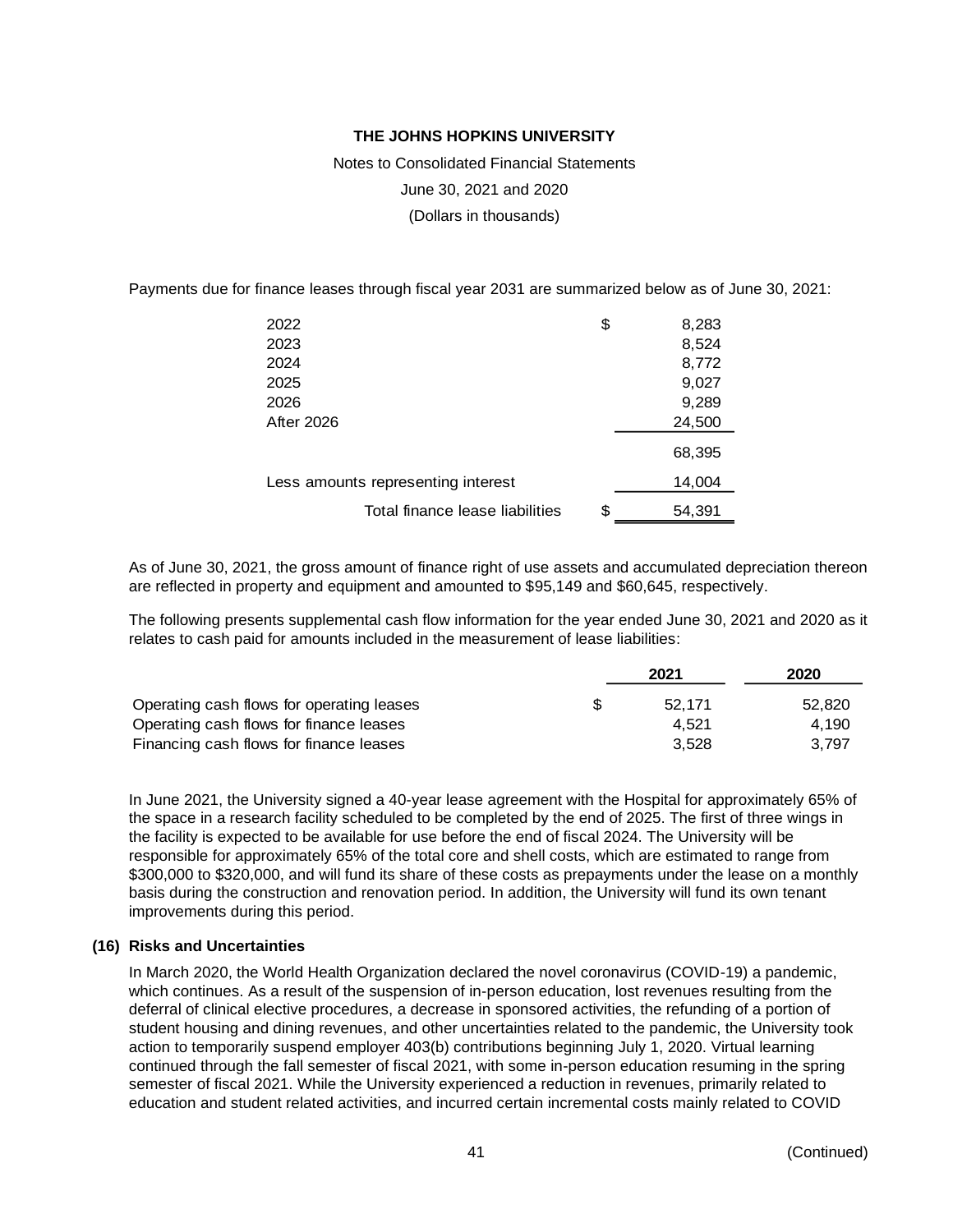Notes to Consolidated Financial Statements June 30, 2021 and 2020 (Dollars in thousands)

testing and facilities, it benefitted from reductions in travel costs and received federal stimulus assistance, specifically Provider Relief Funds and Higher Education Emergency Relief Funds. As a result of the lesser than anticipated negative impact on the University, in the spring of 2021 the employer 403(b) contributions were restored retroactively to July 1, 2020. The University continues to monitor the ongoing pandemic and its potential effects on the University.

## **(17) Other Commitments and Contingencies**

#### *(a) Guarantees*

The University and the Hospital have also provided guarantees of principal and interest payments related to loans granted to JHMI Utilities LLC under the MHHEFA Pooled Loan Program. As of June 30, 2021, the University's guarantee amounted to \$11,300 and continues until maturity of the loans occurring through 2029.

#### *(b) Regulatory and Legal Matters*

Amounts received and expended by the University under various federal and state programs are subject to audit by governmental agencies. In the opinion of management, audit adjustments, if any, will not have a material adverse effect on the financial position of the University.

The University is subject to various claims, litigation, tax, and other assessments in connection with its domestic and foreign operations. In the opinion of management, adequate provision has been made for losses on these matters, where material, including insurance for malpractice and general liability claims, and their ultimate resolution will not have a material adverse effect on the financial position of the University.

#### *(i) Specific Matters*

On April 1, 2015, a complaint was filed against the University, its Bloomberg School of Public Health and its School of Medicine, JHHSC and JHH (collectively the "Johns Hopkins Defendants"), as well as another institution and a pharmaceutical company (collectively the "defendants"). The claims arise from human experiments conducted in Guatemala between 1946 and 1948 (the "Study") under the auspices of the United States Public Health Service, the Guatemalan government, and the Pan American Sanitary Bureau. The plaintiffs' third amended complaint alleges that physicians and scientists employed by defendants "approved, encouraged, and directed nonconsensual and nontherapeutic human experiments in Guatemala" in which research subjects were intentionally exposed to and infected with venereal diseases without informed consent, and that the individuals were not advised about the consequences of the experiments or given follow-up care, treatment, or education. The third amended complaint alleges claims under both the Guatemala civil code and the federal Alien Tort Statute (the "ATS"), and seeks compensatory damages in excess of \$75 and punitive damages of \$1,000,000. The Johns Hopkins Defendants dispute both the factual allegations and legal claims. The Johns Hopkins Defendants did not initiate, pay for, direct, or conduct the Study. In 2010, the United States government accepted responsibility for the Study and apologized to all who were affected by it. A prior lawsuit against officials of the United States government for the same injuries alleged in the suit against the Johns Hopkins Defendants was dismissed by the U.S. District Court for the District of Columbia.